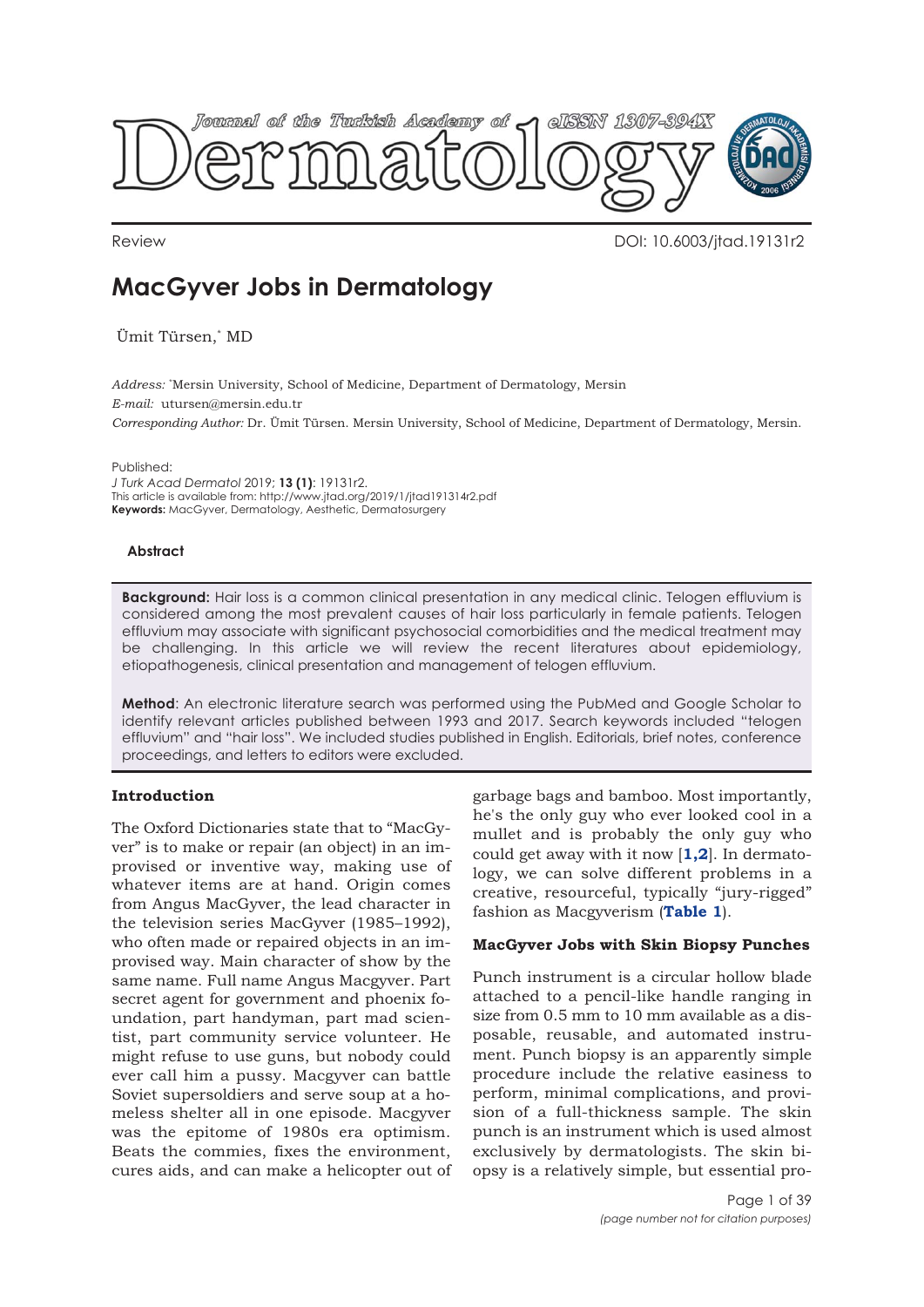cedure in the management of skin disorders. Properly performed, it may confirm a diagnosis, remove cosmetically unacceptable lesions, and provide definitive treatment for a number of skin conditions. Variants of hand held punches are characterised by metallic punches with tapering or cylindrical tip; metallic handle with attachable tips; disposable, plastic handle punches; available in sizes from 0.5 to 10 mm in diameter. Power punches, here the shaft of the punch is mounted onto a hand machine with adjustable rotational speed varying from 2000 to 10,000 rpm. It is available in various sizes of 0.5-1.3 mm. It is a circular hollow blade attached to a pencil-like handle ranging in size from 1 to 8 mm. It is available as a disposable, reusable, and automated instrument. Disposable punches have the advantages of being presterilized, readily available, always sharp, and requiring no maintenance. Reusable steel punches are more expensive, require sterilization between procedures, get dull with repeated use, and must be maintained by proper, skilled sharpening [**[3,4](#page-36-0)**].

# **Uses of Punches Can Be Classified İnto Three Categories**

**A-Diagnostic purposes:** Skin biopsy for diagnosis of dermatological diseases. Punch biopsies are simple to perform, have few complications, and if small, can heal without suturing. For non-facial lesions, a 4-mm punch is sufficient; however, in granulomatous conditions or conditions with atypical features, biopsies of 5 mm or more are preferable[**[3](#page-36-0)**].

**Basic punch:** Punch surgery tray should include alcohol pads, local anesthetic, a punch instrument of the desired size, forceps, scissors and gauze. After preparation of the site, the fingers of the nondominant hand are used to stretch the skin perpendicular to the direction of relaxed skin tension lines to produce an oval defect that is easier to close. The punch is withdrawn, and the specimen is retrieved by piercing it with the needle from the syringe used for anesthesia or by handling it with the forceps. If needed, scissors can be used to transect the subcutaneous tissue at its deepest portion. The advantages of punch biopsy include the relative easiness to perform, minimal complications, and provision of a full-thickness sample; because of that, it

is preferred over shave biopsy. Punch biopsy has some disadvantages. First, its small size and variable depth lead to difficulty in histopathologic interpretation in conditions involving adipose tissue such as morphea and panniculitis. Because of that, a modification called the double-trephine punch biopsy technique was proposed. Second, the shearing effect of the punch may cause loss of the blister roof. In such cases, a topical refrigerant such as ethyl chloride spray can be used to freeze the blister in place when a punch biopsy is taken [**[4,5](#page-36-0)**].

**Modified diagnostic punch surgery:** Punch biopsy is an apparently simple procedure, but it has some pitfalls. Being aware of the pitfalls and ways to work around them helps in substantially improving the outcome of this diagnostic procedure. Most important is choosing the most representative lesion for the biopsy, which will yield a better diagnostic outcome. Always take a fully evolved, untreated lesion and avoid excoriated or ulcerated lesions unless there is no option. Avoid taking a biopsy over bony prominences or pressure-bearing areas as a sparse, nonspecific, lymphocytic infiltrate present over frictional sites can complicate its interpretation. Punch surgery does have certain risks, including possible disturbance of deeper underlying structures such as nerves and arteries. Therefore, physicians must be familiar with the underlying anatomy and the danger zones. Punch surgery in critical areas such as the digits or the eyelid overlying the globe are generally to be avoided. Caution should also be exercised over areas where there is little soft tissue between skin and bone because the punch can cut through the underlying bone [**[4](#page-36-0)**].

**Split-punch biopsy technique:** This technique is used to obtain two tissue samples for different studies from one punch biopsy. The split-punch biopsy technique is used to obtain two tissue samples for different studies from one punch biopsy. It is done by advancing the punch just into the papillary dermis. This is followed by using a no. 11 blade held nearly perpendicular to the skin surface; the specimen is bisected to the subcutis. Then the punch is reintroduced and advanced to the subcutis. On removal of the punch, the bisected specimen is held in place only by a bit of subcutaneous tissue, which must be undercut to complete the procedure, resul-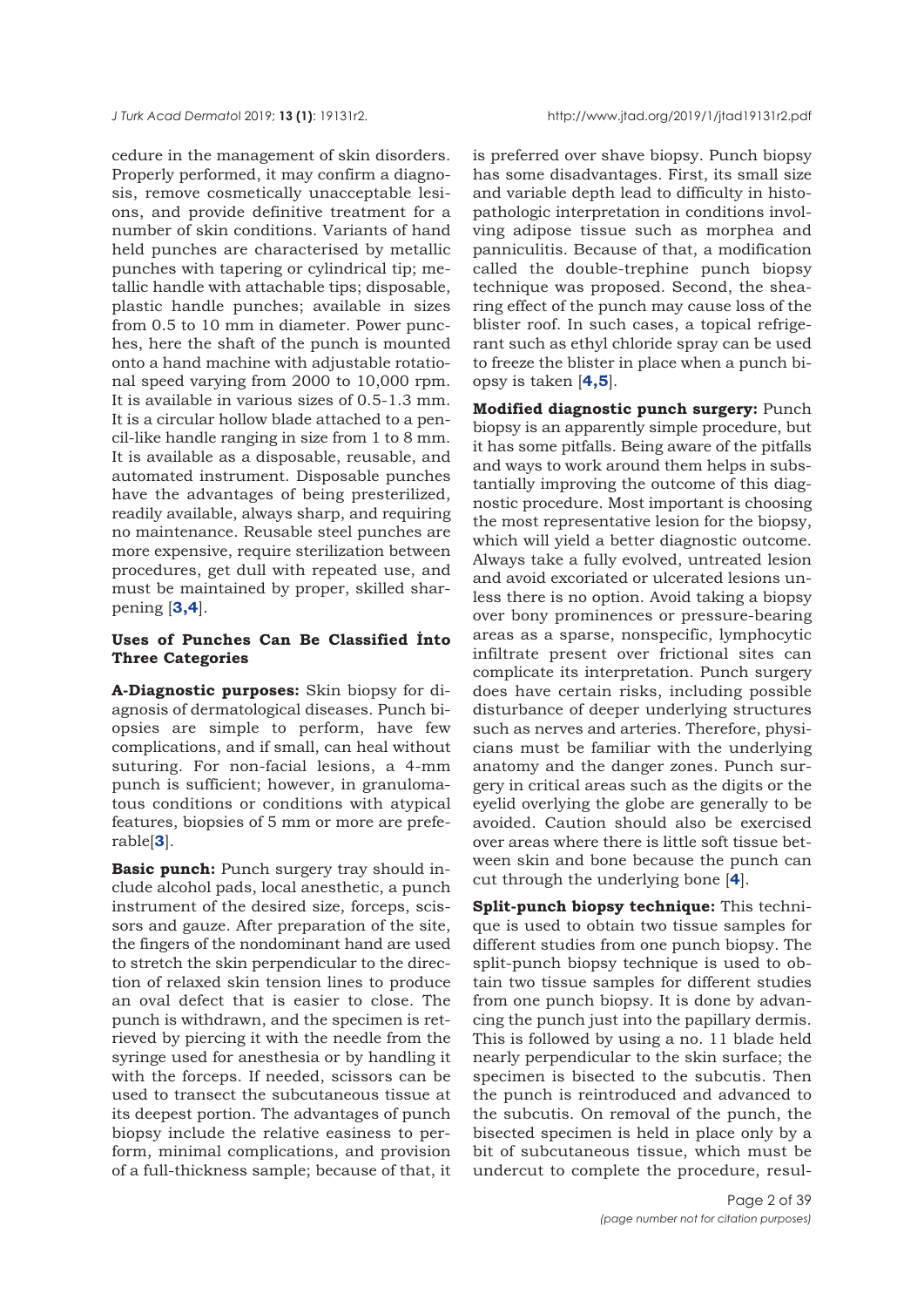# <span id="page-2-0"></span>*J Turk Acad Dermato*l 2019; **13 (1)**: 19131r2. http://www.jtad.org/2019/1/jtad19131r2.pdf

|  | Table 1. MacGyver Jobs in Dermatology |
|--|---------------------------------------|
|--|---------------------------------------|

| Diagnostic Punches                                                                                                                                                                                                              | Basic punch, modified diagnostic punch, splti-punch, do-<br>uble-trephine punch, string-of-beads biopsy technique, the<br>pendulum (scoop) biopsy, nail biopsy, fine-needle aspira-<br>tion, diagnosis of eyelid tumors, improving histologic exami-<br>nation of the tumor margin                                                                                                                                                                                             |
|---------------------------------------------------------------------------------------------------------------------------------------------------------------------------------------------------------------------------------|--------------------------------------------------------------------------------------------------------------------------------------------------------------------------------------------------------------------------------------------------------------------------------------------------------------------------------------------------------------------------------------------------------------------------------------------------------------------------------|
| Therapeutic Punches                                                                                                                                                                                                             | Punch excision of acne keloidalis nuchae, moles, corn,<br>tatoo, scrotal calcinosis, pathologic bone, glomus tumor of<br>nail, enhance wound healing, extrusion of epidermal inclu-<br>sion cyst, hidrocystomas, pilomatricoma, pilar sheath cyst,<br>and pseudocyst of auricle, chondrodermatitis nodularis he-<br>licis, subungal haematoma, periungual exision refractory<br>paronychia, molluscum contagiosum, wart, pyogenic granu-<br>lomas etc, punch debridement of HS |
| Cosmetic uses of Punches                                                                                                                                                                                                        | Punch grefting in vitiligo, punch excision of nevus and acne<br>scars, small lipoma excision, for liposuction to make holes<br>to insert cannulas, in earlobe repair (piercing earlobes), folli-<br>cular unit extraction method by using micropunches for<br>alopecia                                                                                                                                                                                                         |
| Adding hyaluronidase to local anesthesia                                                                                                                                                                                        | For minimizing loss of surface contour and enhanced ease<br>in undermining and dissection through subcutaneous tis-<br>sue planes                                                                                                                                                                                                                                                                                                                                              |
| Preoperative application of topical brimonidine 0.33% gel                                                                                                                                                                       | Decreases blood loss and the need for cauterization                                                                                                                                                                                                                                                                                                                                                                                                                            |
| Combination of ligation and timolol before surgical excision<br>of pyogenic granuloma                                                                                                                                           | Increases the chances of success, prevents PG from enlar-<br>ging and reduces tumor size, resolve PG, obviating the need<br>for surgery                                                                                                                                                                                                                                                                                                                                        |
| Cutaneous vibrators                                                                                                                                                                                                             | To relieve pain associated with a variety of dermatology pro-<br>cedures including injections and laser treatments                                                                                                                                                                                                                                                                                                                                                             |
| Purse-string suture                                                                                                                                                                                                             | To repair small, circular wounds easily after excision of skin<br>lesions                                                                                                                                                                                                                                                                                                                                                                                                      |
| Round excision                                                                                                                                                                                                                  | A better alternative to conventional fusiform or shave exci-<br>sion of benign, dome-shaped or papular nevi of the face                                                                                                                                                                                                                                                                                                                                                        |
| Extra-fine insulin syringe                                                                                                                                                                                                      | To evacuation of subungula hematoma                                                                                                                                                                                                                                                                                                                                                                                                                                            |
| 27-gauge needle                                                                                                                                                                                                                 | To remove epidermal cysts                                                                                                                                                                                                                                                                                                                                                                                                                                                      |
| 2 needle for intralesional steroid injection                                                                                                                                                                                    | For adequate delivery of drug and prevent the rupture of the<br>cyst                                                                                                                                                                                                                                                                                                                                                                                                           |
| Needle-assisted electro-coagulation of nasal telangiectasia                                                                                                                                                                     | To puncture skin and vessel without an electric current,<br>with minimal epidermal and surrounding dermal tissue da-<br>mage                                                                                                                                                                                                                                                                                                                                                   |
| TCA and CO2 Laser combination for Nasal Telangiectasia                                                                                                                                                                          | A simple, effective, and inexpensive method                                                                                                                                                                                                                                                                                                                                                                                                                                    |
| Presuturing                                                                                                                                                                                                                     | A simple, inexpensive and effective method for large skin le-<br>sions                                                                                                                                                                                                                                                                                                                                                                                                         |
| A standard dissecting forceps and perone lasik forcep                                                                                                                                                                           | An effective extraction technique for eruptive vellus hair<br>cysts, steatocystoma multiplex, comedone, closed macroco-<br>medones, molluscum                                                                                                                                                                                                                                                                                                                                  |
| Freer dissector                                                                                                                                                                                                                 | For the removal of trichilemmal cysts                                                                                                                                                                                                                                                                                                                                                                                                                                          |
| Subcutaneous Curettage Combined with Trimming Through   A Minimally Invasive Procedure for Axillary Osmidrosis<br>a Small Incision                                                                                              |                                                                                                                                                                                                                                                                                                                                                                                                                                                                                |
| Using 2 hairdryers                                                                                                                                                                                                              | To reduction in the time required for suction blister forma-<br>tion                                                                                                                                                                                                                                                                                                                                                                                                           |
| Intralesional normal saline injections                                                                                                                                                                                          | To treat corticosteroid lipoatrophy successfully                                                                                                                                                                                                                                                                                                                                                                                                                               |
| Focused cold therapy                                                                                                                                                                                                            | For the reduction of hyperdynamic forehead wrinkles                                                                                                                                                                                                                                                                                                                                                                                                                            |
| Fractionated cryotherapy, intralesional cryotherapy, cryoa-<br>nalgesia                                                                                                                                                         | To treat keloids, SCC, BCC and postherpetic neuralgia                                                                                                                                                                                                                                                                                                                                                                                                                          |
| Topical nitric oxide                                                                                                                                                                                                            | Cutaneous leishmaniasis                                                                                                                                                                                                                                                                                                                                                                                                                                                        |
| Subsicion-suction method                                                                                                                                                                                                        | To treat atrophic acne scars                                                                                                                                                                                                                                                                                                                                                                                                                                                   |
| Discarded human skin, excised keloid scar, human cada-<br>vers, live pigs, latex glove, rubberized synthetic skin models,<br>pigs' feet, ox tongue, hot dog, tomatoes, burned oranges,<br>cantaloupes, bananas, pillowcase baby | As Model to Teach Surgical Techniques and Laser treatment                                                                                                                                                                                                                                                                                                                                                                                                                      |
| Refrigerator magnet                                                                                                                                                                                                             | For controlling surgical sharps                                                                                                                                                                                                                                                                                                                                                                                                                                                |
| Micro-Drilling                                                                                                                                                                                                                  | To do micro nail penetration of topical terbinafine solution                                                                                                                                                                                                                                                                                                                                                                                                                   |
| Disposable 5-mL syringe with anticoagulant dextrose solu-                                                                                                                                                                       | To create PRP with high platelet-derived growth factor as                                                                                                                                                                                                                                                                                                                                                                                                                      |
| tion A and prostaglandin E1                                                                                                                                                                                                     | economically 1-80                                                                                                                                                                                                                                                                                                                                                                                                                                                              |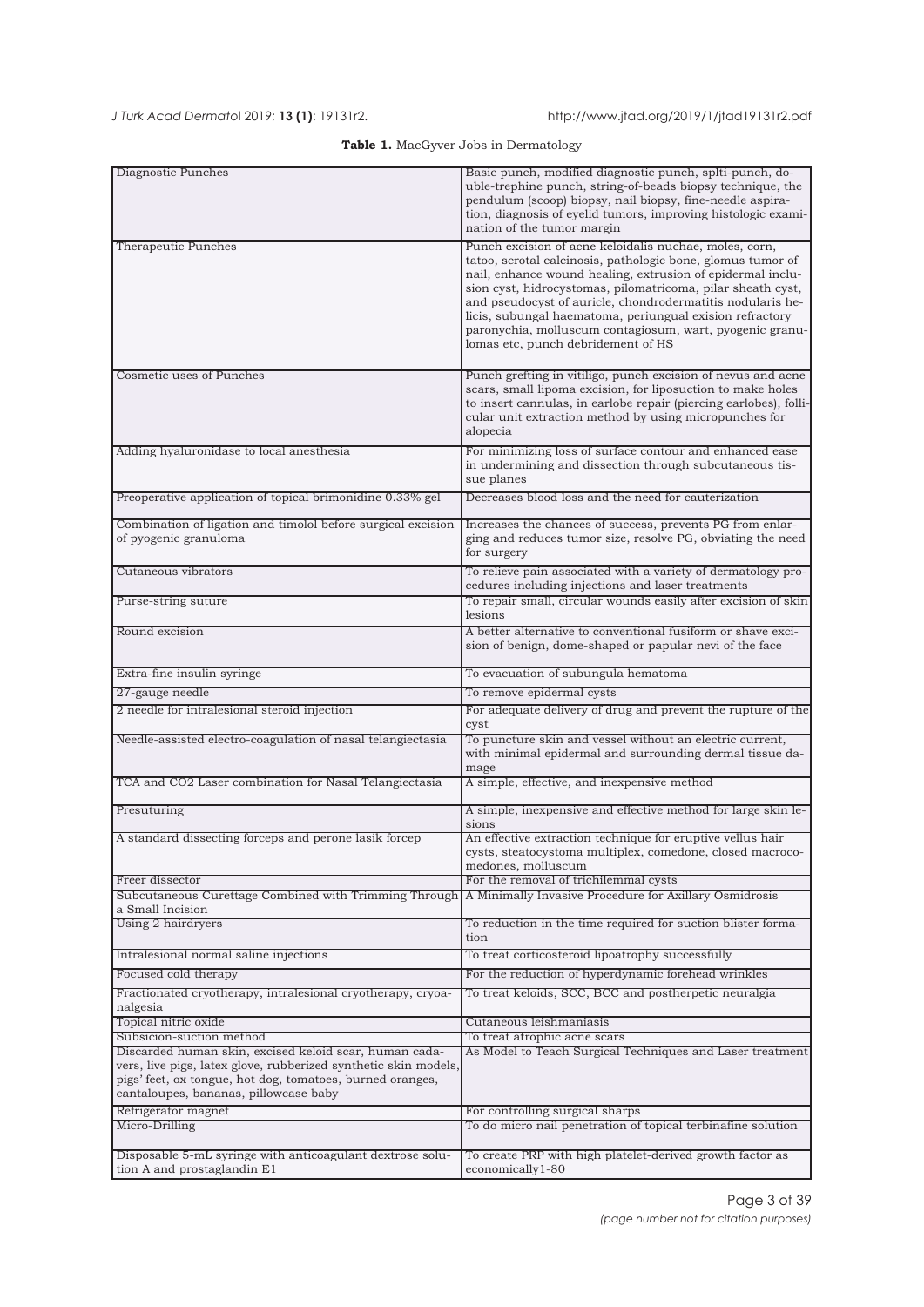ting in a clean, bisected tissue split. This technique can be used to avoid taking two biopsies or splitting a single specimen, which might distort or crush the tissue [**[3](#page-37-0)**].

**Double-trephine punch biopsy:** This technique is used to obtain tissue samples for diagnosis of dermatoses that affect the subcu taneous tissue. A 6 to 8 mm punch is inserted to obtain the initial sample. A 6 to 8 mm punch tool is inserted to the hilt of the instrument to obtain the initial sample. Once the superficial core is removed, a 4 mm punch is subsequently used within the center of the 8 mm defect to obtain the subcutaneous tissue [**[4](#page-36-0),[6](#page-36-0)**].

**String-of-beads biopsy technique:** Diagnostic challenges often require a significant amount of tissue for a complete evaluation, which is done either by 6 to 8 mm punch biopsy or incisional biopsy followed by dividing the tissue sample into several pieces for multiple studies. These methods are time consuming, with associated risks of crush artifact on the specimen and a possible sharps injury to the physician. The string-of-beads biopsy technique is done by performing sm aller, adjacent 4 mm punch biopsies in a row, and the individual biopsy defects may be closed in a linear or multiple O-to-Z/W design with nonabsorbable sutures placed using the simple interrupted suture technique. This method obviates the need for dissection of tissue in pieces [**[3](#page-36-0)**].

**The pendulum or scoop biopsy:** The potential disadvantage of shaving a flat lesion or plaque is the inability to achieve a sufficiently deep or representative sample. The scoop ensures that adequate tissue sampling is achieved, thus making a histopathologic diagnosis readily available. The scoop also results in a smooth biopsy edge which results in less trauma and more rapid healing without scar. The scoop has the additional benefit of providing enough depth so as to make prognostication more accurate in cases of suspected malignancy. Observing standard surgical techniques, the lesion is cleansed and locally anesthetized. Counter traction is applied with the nondominant hand, and the biopsy-pen is inserted into the skin in a pendulous manner. The punch tool scoops the skin like a pendulum. Once the tissue is removed, the subcutaneous tissue

is visualized and a procoagulant, such as Monsel's solution or Drysol may be applied for hemostasis [**[4](#page-36-0)**].

**Nail biopsy:** 2 to 3 mm punch biopsy is adequate for nail plate, nail bed, and nail matrix in most instances. For a biopsy of the nail bed, a two-punch method may be used. In this technique, a larger size punch is used to remove the overlying nail plate and then a smaller punch is used to sample the bed. Dermatologists have traditionally taken the nail matrix tissue by exposing the nail matrix after incising the proximal nail fold. Although this has offered much more histopathological information to dermatologists and shown a high success rate in achieving a diagnosis, it has many disadvantages. First, the method is a complex one which needs expert skills of the operator because it needs several steps until exposure of the nail matrix, so called cul-de-sac. Second, because of the anesthesia which needs much amount of local anesthetic, the patients surely suffer from harsh pain during injection. Third, the traditional nail matrix biopsy leads to decrease in the size of the nail plate, eventually. Therefore, the patient may undergo cosmetic problems. Finally, a long period of wound healing is necessary and a postoperative scar may result. Hence, some authors introduced a simple but informative method for patients with nail matrix disorders. After achieving local anesthesia that does not need lots of anesthetic as compared to the conventional method, they performed two 2-mm punch biopsies on the proximal nail fold for taking proximal nail matrix tissue. Considering the individual difference of the location of the nail matrix, they chosed two different punch biopsy sites from the proximal nail fold. The 2-mm punch was advanced down to the nail matrix until the physician got the feeling of touching bone. Then, they punched through the nail plate of lunula to the underlying tissue using a 2 mm punch to obtain the distal nail matrix. Without suturing, a simple dressing with topical antibiotics was needed for three to five days. The advantages of their technique are: it is less painful, has a rapid healing time, there is almost no risk of scarring and morphological change. They adapted this simple technique for 18 patients which yielded the satisfactory results without exposing nail matrix. As a result they found that 17 out of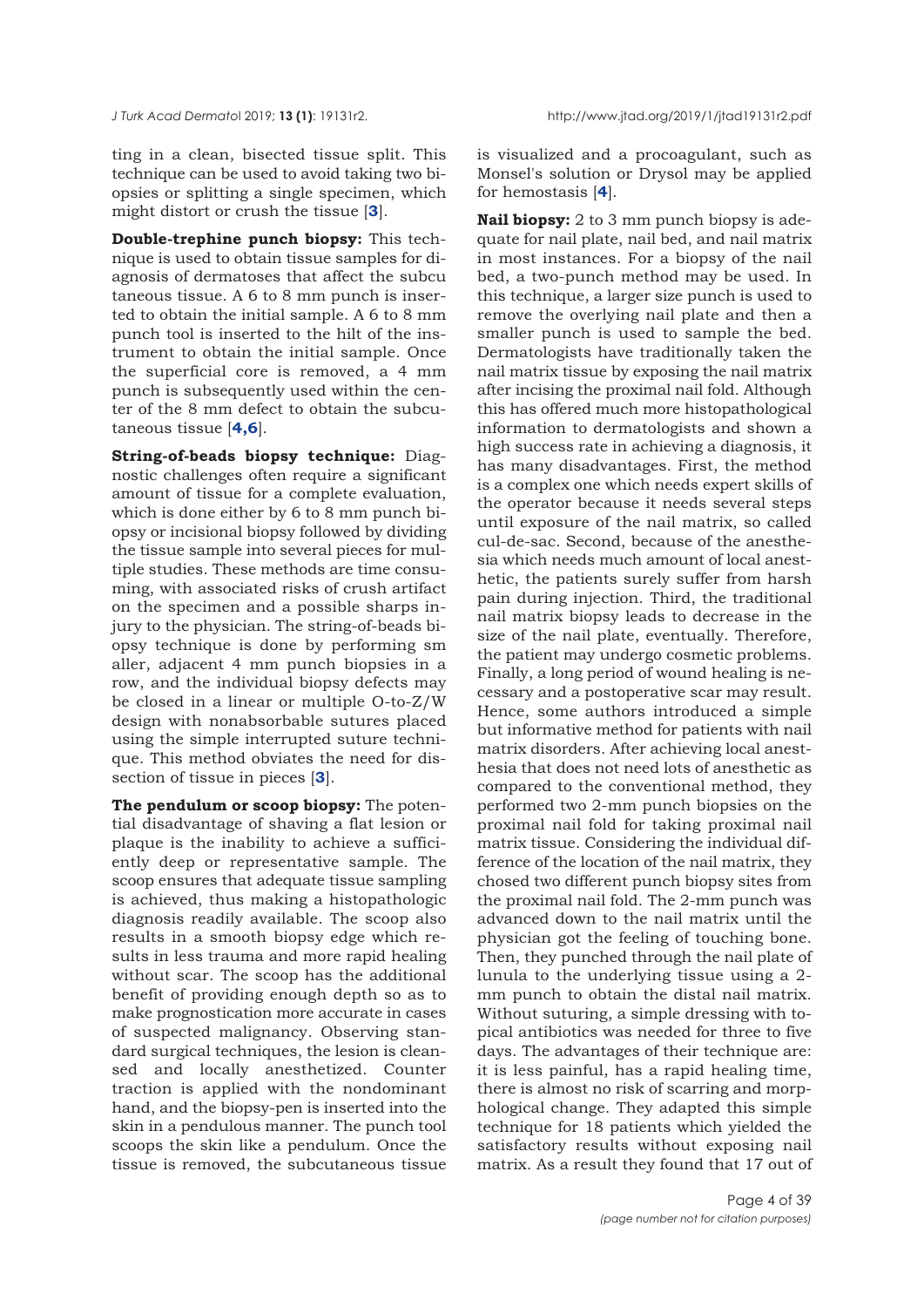18 nail specimens contained the nail matrix. Almost histological findings were consistent with clinical diagnoses. The method especially benefited to classify twenty-nail dys trophy into several histological types. It showed a relatively high success rate in achieving a diagnosis, considering that 2-mm specimens are prone to crush injury during handling and are hard to interpret. However, matrix tissue was sometimes missing in tissue specimens because of its fragility and size. Thus they were developing an advanced technique to reduce the loss of tissue. Another limitation was that it was not suitable to be applied to a malignancy such as acral lentiginous melanoma because blind technique may not capture the atypical area of the lesion, correctly. In general, malignant lesions may be clinically distinguish from other benign lesions by using other devices such as dermoscopy, clinicians can choose more invasive and conventional technique to the doubtful cases. Therefore, this less invasive tec hnique could be widely applicable to various benign nail disorders especially involving the nail matrix, like twentynail dystrophy and median nail dystrophy, and it can provide histopathologic information of whole nail tissues. The dorsal portion of the proximal nail fold, ventral part of the proximal nail fold, and the proximal nail matrix were sequentially shown in the specimen from the proximal nail fold. The specimen from the lunula shows the distal nail matrix just beneath the nail plate3,4. Since early 2009, they had got useful histopathologic findings from patients with various nail disorders through this technique. So far, no complications concerning the procedure have occurred and the physicians and the patients are all satisfied. In summary, the proximal nail fold-lunula double punch technique is both, a physician- and patient-friendly diagnostic tool. This enables the ph ysician to take nail biopsies more easily and to detect more histopathologic findings of inflammatory nail disorders in the future. There are many types of nail unit biopsy, including biopsy of the nail matrix, which is done by retraction of the proximal nail fold; then a punch is introduced through the newly formed nail plate extending down to the periosteum of the terminal phalanx. In most ins tances, the plate will be avulsed first and the proximal fold retracted for complete visualization. Indications for nail biopsy include a pigmented

streak in the nail plate; suspicion of skin cancer, either melanoma or nonmelanoma; and space-occupying lesions, either benign or malignant tumors. Biopsy of the nail matrix is not to be taken lightly because of the real possibility of scarring, a permanent nail split, or other longitudinal dystrophy. The patient should be fully aware of these potential consequences [**[3](#page-36-0)**].

**Saw-toothed power punch for effortless nail biopsy:** A nail biopsy is an important diagnostic procedure for many nail diseases involving the nail bed and the nail matrix. The 3 methods commonly used for nailbed biopsies include excision biopsy, longitudinal biopsy, and punch biopsy using skin biopsy punches. The punch method is the least invasive method and conserves tissue, therefore, is more popular. A nail plate consists of a densely packed tough keratinized tissue; therefore, skin biopsy punches are unsuitable and often require excessive physical force leading to damage to the biopsy specimen and the surrounding tissue. Furthermore, it is difficult to insert a punch to the desired depth in one attempt because of the resistance produced by the tough nail plate. To overcome this, a 2-punch method has been proposed. In this method, a larger punch is used to remove the nail plate and then a smaller punch is used to take the nail bed or matrix biopsy. In such biopsies, the absence of the attached nail plate leads to loss of orientation of the biopsy specimen. All these factors sometimes lead to inconclusive histology reports. If the nail plate is thick, such as in patients with pincer nails, obtaining a nail bed or nail matrix biopsy specimen requires removal of the complete nail plate first; this causes undue trauma and delayed healing. To overcome these problems, the authors introduce use of saw-toothed motorized punches of 3 mm or more in diameter for obtaining a nail biopsy. The dimensions of these punches have been made to fit in the hand piece of the micromotor dermabrader machine, which is usually available in dermatology operating rooms. These motorized saw-toothed punches penetrate even the toughest of the nail plates at 2000 to 3000 rotations per minute without excessive manual force and easily reach to the level of the periosteum. The specimen so obtained has an attached nail plate so that tissue orientation is not lost. Moreover, the nail plate removal is not needed for nail bed or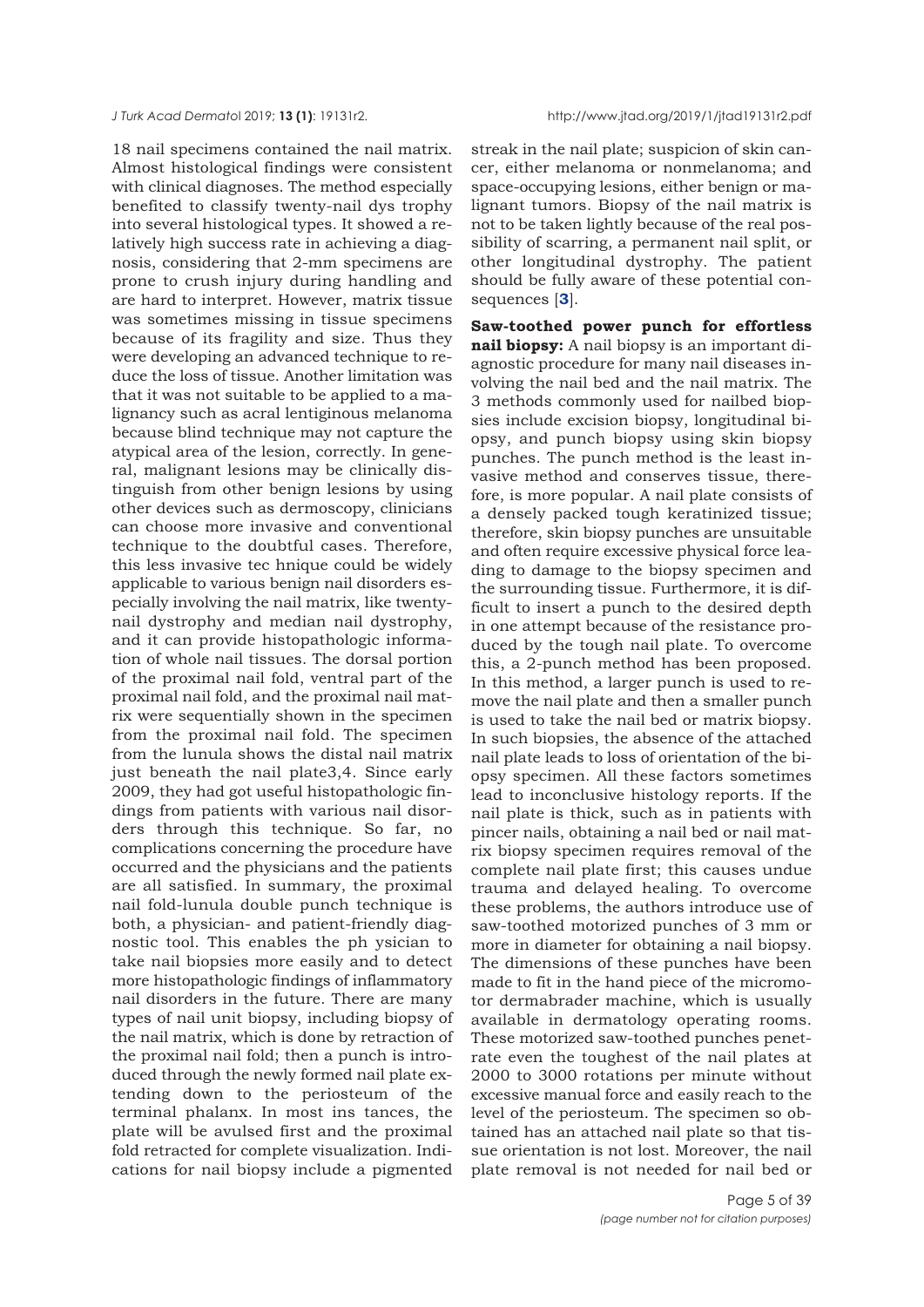matrix biopsy even in the presence of a very thick nail plate, and healing is faster. The currently available micromotor dermabrader hand pieces have very good hand control, so there is a minimal risk of going too deep. They need to stop when they feel the "give" on reaching the nail bed to avoid trauma to the deeper structures [**[7](#page-36-0)**].

**Window Nail Plate Avulsion:** Nail problems limited to a confined portion of the nail bed can be accessed using a window plate avulsion. This technique is helpful when removing a localized foreignbody in the nail bed, exploring the nail bed for a welldemarcated neoplasm, evacuating a subungual hematoma, or draining an acute paronychia. It is performed using a 5mm, 6 mm, or larger punch to drill through the localized area of nail plate. Then a no. 11 blade is used to pry open and lift the circular porthole window of the nail plate, exposing the underlying bed. Then a smaller punch can be used to biopsy the appropriate underlying tissue, if necessary. If these windows of nail plate do not require processing for pathology or microbiology, they can be replaced and secured with a single suture or Steril-Strips. The procedure can be faster if the punch is heated [**[8](#page-36-0)**].

**Skin punch as an adjunct to fine-needle aspiration:** Use of the punch is helpful in diagnosing solid organ tumors that are close to the skin surface, such as lymph nodes, the breast, and the thyroid, especially if the FNA yielded a non-diagnostic result. Fine-needle aspiration (FNA) is a percutaneous procedure that uses a fine-gauge needle and a syringe to sample fluid from a cyst or remove clusters of cells from a solid mass. The advantages of FNA are that it is a fast, easy method for biopsy, the results are rapidly available, it does not require stitches, and patients are usually able to resume normal activity almost immediately after the procedure. An important disadvantage of FNA is that the procedure obtains only very small samples of tissue or cells from the lesion. If the sample is benign fluid, then the procedure is ideal. However, if the tissue is solid or if a sample of cloudy, suspicious-looking fluid is obtained, the small number of cells removed by FNA allow only for a cytologic diagnosis. This can be an incomplete assessment because the cells cannot be evaluated in relation to the surrounding tissue. Moreover, it is difficult to use the FNA to

aspirate lesions that are small, ill-defined, fibrotic, or dermal in location. Consequently, use of the punch might be very helpful in diagnosing solid organ tumors that are close to the skin surface, such as lymph nodes, the breast, and the thyroid, especially if the FNA yielded a nondiagnostic result. In one study, the use of a punch gave a diagnosis in 17 of 21 breast tumor cases in which FNA was nondiagnostic because of scant cellularity[**[9](#page-36-0)**].

**Diagnosis of Eyelid Tumors:** The management of eyelid tumors requires histologic diagnosis, which is usually obtained by biopsy. Although incisional biopsy is consistently recognized as the gold standard, a certain degree of surgical skill is necessary, and the procedure is time consuming. In a retrospective analysis of 20 consecutive incisional biopsies and 20 consecutive punch biopsies done by Rice and colleagues, the histology obtained by both biopsy methods was compared to that identified at the time of tumor excision. The accuracy rates were 95 and 85% for incisional and punch biopsy, respectively. Punch biopsy has the advantage of being a quick technique requiring minimum equipment. In addition, the operator requires no specific surgical skills. The biopsy specimen can easily be taken at the patient's initial clinic visit, allowing a more rapid diagnosis and facilitating more efficient tumor management and fewer visits to hospital [**[10](#page-36-0)**].

**Improving Histologic Examination of the Tumor Margin:** Histologic examination of the surgical margins of skin tumors removed by standard surgical excision is not alwaysaccurate. Vertical sections of surgical specimens represent check points of the margin only 7 microns thick. This means that most of the surgical margin is not checked microscopically, allowing small tumor islands at the margin to remain undetected. To avoid this and be more accurate, a new punch with concentric cutting edges separated by 2 mm has been made to obtain a 2 mm strip of tissue representing the entire lateral border of the excision. This specimen is easily mounted as a flat section for frozen or paraffin processing. These sections will be cut to show the entire lateral excision margin to be checked for tumor. It requires little additional skill on the part of the surgeon and is easily handled by the pathology laboratory [**3**].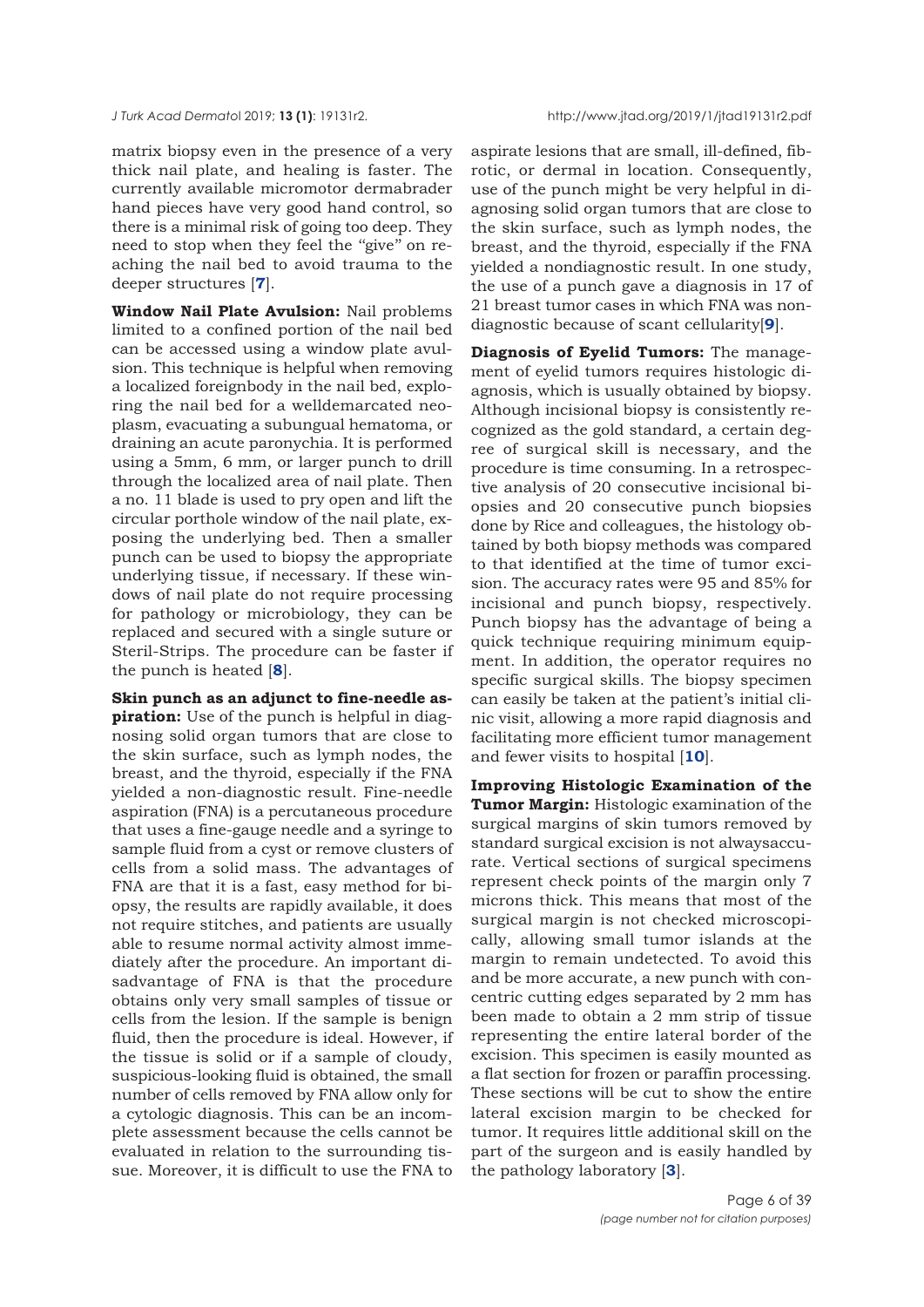**B-Therapeutic uses:** Punch excision of the mole can be done for therapeutic reasons. A punch size is chosen that is 0.5 mm larger than the maximum diameter of the mole to ensure its complete removal. The depth of the excised tissue should be adequate to include all pigmented tissue. The procedure can be stopped here and the defect sutured or followed by grafting from the postauricular area a skin punch graft that is 0.5 mm larger than the recipient area to allow contraction of the graft and expansion of the recipient socket. The recipient site is dressed with nonadherent tulle. Alternatively, it can be dressed with lubricating jelly. If the lesion is large and oval in shape, it can still be excised with a punch, as described by Warino and Brodell, where a punch is held at a 45µ angle with the cutting edge of the punch touching the skin at one pole of the lesion. An oval mole is then squeezed into the opening of the punch as the handle is reoriented perpendicular to the skin, so that the cutting edge is flush with the skin surface; then the punch is rolled and excision is followed by suture closure. The use of punch for excision can be performed for other conditions, such as Spitz nevi and small tattoos [**3,4**].

**Punch excision of acne keloidalis nuchae:** The punch should extend deep into the subcutaneous tissue so that the entire hair follicle is excised. After excision is performed, the wound edges can be injected with 10-40 mg/mL of triamcinolone acetonide to reduce inflammation. Silk sutures may be used to reapproximate the skin [**4**].

**Punch excision of corn:** The hyperkeratotic tissue surrounding and over the corn area is pared using number 20-24 sterile surgical blade which makes the central core or kernel clearly visible. According to the size of the kernel punch with slow gradual rotatory half circular motion is pushed into the tissue. The punched out tissue is gradually pulled without cutting and pressure bandage is applied. Hard corns are firm, small, dome-shaped papules with translucent central cores, which occur on the palmoplantar region of toes and hands due to repeated trauma. Medical management of hard corns is difficult and sometimes requires surgical excision. Punch incision is a technique which is performed using a circular blade or trephine attached to a pencil-like handle. It might serve as an alternative method to surgical excision in the

treatment of recalcitrant corns. Punch incision is a simple and effective technique for the treatment of small corns on the palms and soles. Punch incision is a technique performed using a circular blade or trephine 2-6 mm in diameter and 1 cm in length, attached to a pencil-like handle. The advantages of this technique versus classical elliptical excision are that it facilitates obtaining deeper and narrower tissue, causes less damage to peripheral tissue, is associated with more rapid healing and less scarring and is simpler and easier to perform. The authors recommended the use of a punch tool that is the same size or larger than the corn. Based on the above study it can be concluded that punch incision is a simple and effective technique for the treatment of small corns on the palms and soles [**[11](#page-36-0)**].

**Pinch punch excision of scrotal calcinosis:** Scrotal skin is pinched to highlight the subcutaneous nodules and using appropriate size of punch, nodules/cysts are excised. Sometimes scrotal calcinosis requires excision if the subcutaneous nodules are symptomatic, draining chalky white material, or causing deformity to the scrotum. This can be done with a pinch-punch excision, using tumescent anesthesia, 1:10,000 epinephrine and 0.1% lidocaineneutralized with sodium bicarbonate. Use of a tumescent anesthetic exerts a hydrodissecting effect, thereby separating the cysts from surrounding connective tissue and the superficial scrotal fascia. Then you can pinch scrotal skin to highlight the subcutaneous nodules; after that, incise the skin with an appropriate-sized punch. Suture closure is not necessary because of the small-sized wounds, the hemostatic effect of the tumescent agent, and the contractile nature of the scrotal skin [**[12](#page-36-0)**].

**Pathologic Bone Excision:** Osteoid osteoma is a benign skeletal neoplasm of unknown etiology that is composed of osteoid and woven bone. The tumor is usually smaller than 1.5 cm in diameter. It causes focal bone pain at the site of the tumor. The lesion can be completely excised with a skin punch. This method has proven to be both minimally invasive and effective in the management of patellar osteoid osteoma [**3**].

**Punch excision of glomus tumor of nail:** A window is created in nail plate by using 5-6 mm punch and tumor in nail bed is excised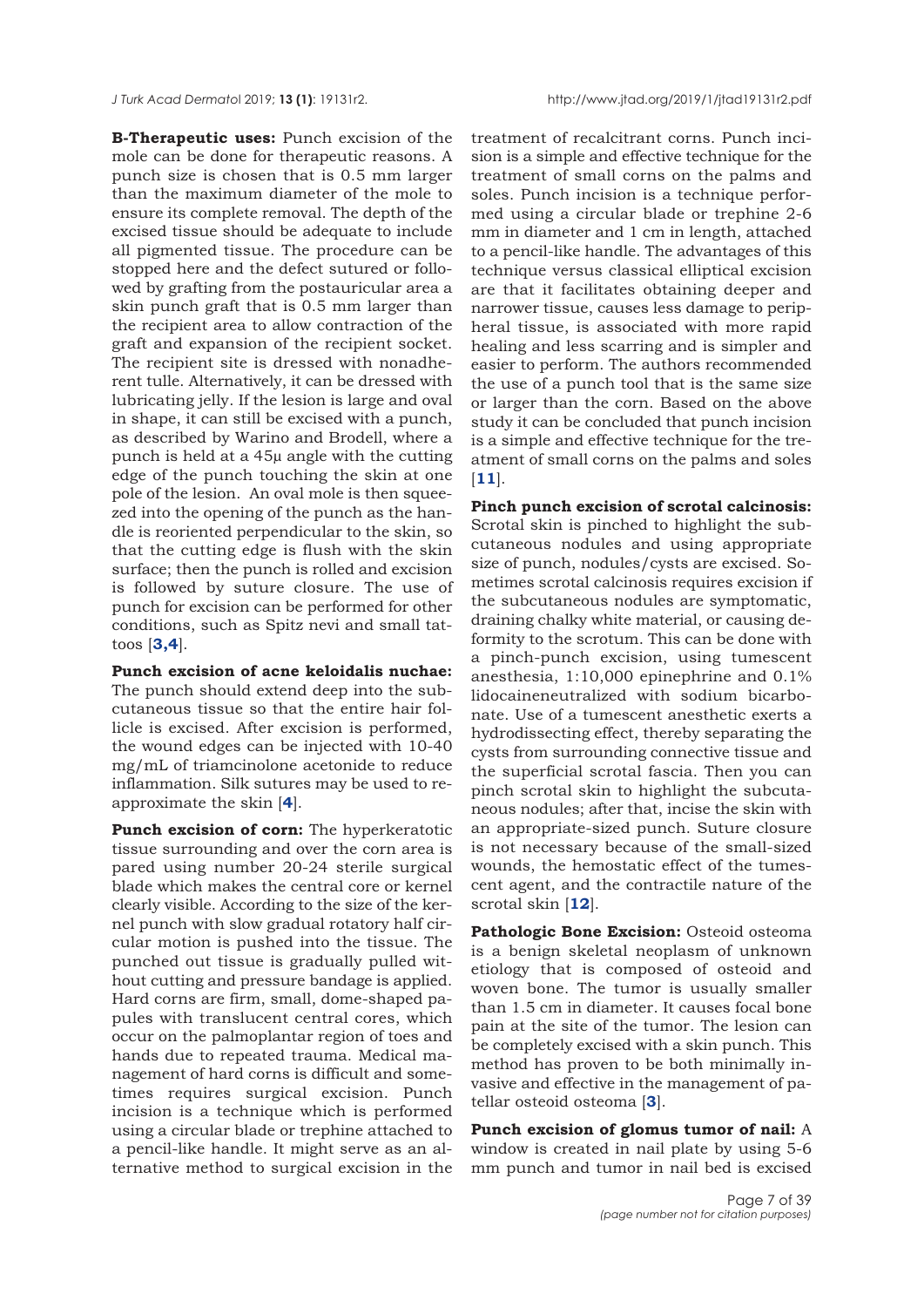by taking a smaller punch incision (3-4 mm) and sutured [**4**].

**Use of the punch to enhance wound healing:** The full thickness punch grafts (3 mm) are harvested from the buttocks or thigh. Punch holes (2-2.5 mm) are made in the floor of the granulating ulcer 5 mm from each other, and grafts are pushed into these recipient holes. To increase granulation tissue, the punch is used in nonhealing ulcers and central ear lobe defects. Nonhealing ulcers create a great therapeutic challenge to the clinician. Large ulcers that fail to epithelialize with local dressings for 3 to 4 weeks despite healthy granulation tissue are usually taken up for grafting. Moreover, use of skin punch biopsy to provide an autologous full-thickness skin substitute for healing chronic wounds is reported to have a high success rate. External ear defect can be healed with secondary intention if the surrounding intact cartilage has its perichondrium. Granulation and reepithelialization will proceed somewhat more slowly than when the perichondrium is intact, but if the denuded cartilage is more than 10 mm in diameter, trephining with 2 mm punches to expose the perichondrium and dermis of the posterior aspect of the ear may facilitate development of granulation tissue in the wound bed and speed healing [**3**].

**Punch can be used for extrusion of:** epidermal inclusion cyst, hidrocystomas, pilomatricoma, pilar sheath cyst, and pseudocyst of auricle with a punch hole technique and the contents of cyst are drained and pressure bandage is applied. Pseudocyst of the auricle is a benign, asymptomatic, noninflammatory pseudocyst that contains yellow, viscous fluid resembling olive oil. If left untreated, a permanent deformity may occur. It can be treated by a small, superficial punch incision on the lower part of the cyst to allow for open drainage, avoiding cartilage injury, until an oily viscous fluid is drained from the punch biopsy opening. Then taped with a pressure bolster as dental roll for 2 weeks, with daily cleaning and reapplication of the bolster. Extrusion with a punch hole has been used with good outcome in other cutaneous conditions, such as small, isolated epidermal cysts or hidrocystomas, drainage of infected or inflamed cysts, and epidermal inclusion cysts. Removal of pilar cysts can also be achieved using the standard punch incision technique. First, inject 1% lidocaine with epinephrine

overlying the cyst; then use a 4 mm punch to incise the lesion. After that, the contents of the cyst are expressed with lateral pressure [**3,4**].

**The punch and graft technique in chondrodermatitis nodularis helicis:** A punch biopsy is applied perpendicular to the skin surface and advanced until a deep punch of underlying cartilage is cut. Then the samesized punch of a full-thickness skin graft from the postauricular area donor site is harvested and fixed in place with 6-0 interrupted sutures. Chondrodermatitis nodularis helicis is a painful inflammatory condition that affects the helix of the ear. A punch biopsy, of a diameter similar to that of the lesion, is applied perpendicular to the skin surface and advanced until a deep punch of underlying cartilage is cut. Then the same-sized punch of a fullthickness skin graft from the postauricular area donor site can be harvested along with underlying fat. The graft is fixed in place with 6-0 interrupted sutures, such that the contour of the helical rim is preserved [**[13](#page-36-0)**].

**Subungal haematoma:** Hematoma is drained by making an opening through the nail plate with either number 11 blade, electrocautery or punch of size 1.5 or 2 mm or larger. Punch is preferred as it remains patent after decompression and allows further drainage without the opening getting sealed. The procedure was easily undertaken in the accident and emergency treatment room. No infiltration of local anaesthetic or ring block was required in our series and none of the adults or children complained of pain during trephination. All patients had an uneventful outcome at the 1 week hand clinic follow-up. This technique can be easily learnt by junior doctors as well as accident and emergency nursing staff, employs a portable, cheap, sterile and easily available instrument and also avoids re-accumulation of the haematoma. Additionally there is no danger of electrical or thermal burns which may occur with diathermy or heated needles [**[14,15](#page-36-0)**].

**Periungual Exision:** The excision of inflamed tissue on chronic, refractory-totreatment paronychia can be done with nail-fold punch biopsy as described earlier [**4**].

**Punch is used to remove:** molluscum contagiosum, wart, pyogenic granulomas, etc [**4**].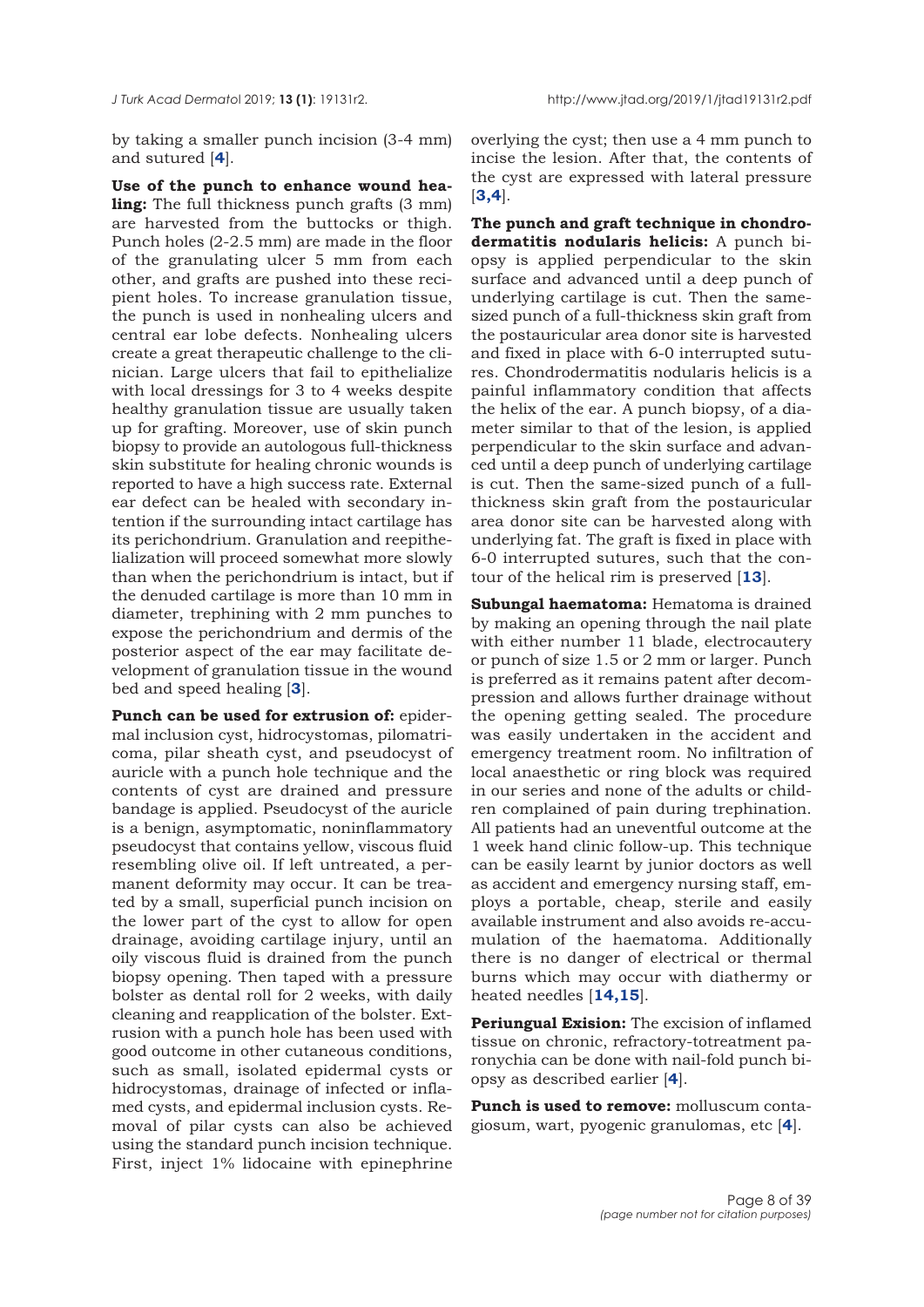**Punch can be held like a pencil or a pen:**which can mimic the cutting angle of a standard curette. With alternating flexion and extension of the wrist one can use the punch as a curette when curette is not available. Punch can be used as an alternative to other surgical tools, such as curettage. Curettage with a punch has the advantages of low cost and easy availability, which makes it a good alternative when a curet is not available. It can be used for debulking tumor before excision, curettage and desiccation, and treatment of benign conditions such as warts, molluscum, or syringomas after light electrodesiccation. The punch has a sharp circular cutting edge similar to that of the disposable curet. It can be held like a pencil or a pen, which can mimic the cutting angle of a standard curet. With alternating flexion and extension of the wrist, one can use the punch as a curet [**3**].

**Punch debridement of hidradenitis suppu-**

**rativa:** Punch debridement (mini-unroofing) is perfect for the management of early or small acute or subacute inflammatory lesions, often involving only 1 folliculopilosebaceous unit (FPSU). This is a simple procedure performed in the office, clinic, or emergency room setting. Use a 5- to 8-mm circular disposable biopsy punch. Center the excision over the acutely inflamed FPSU nodule, include a small amount of surrounding tissue, and ensure that a deep specimen is obtained by using a firm twisting action. Remove the plug, submit for histology, and obtain bacterial cultures if purulent. Aggressive debridement involves digital pressure to remove purulent elements and then curettage and/or simple grattage (scrubbing) with gauze wrapped around a cotton swab. The specimen will contain the fractured FPSU with its associated sebaceous glands and more importantly, the ''bulge'' area of the pilar unit of the FPSU that contains the stem cells, which are hypothesized to be responsible for growth of the IPGM and the sinus tracts. For hemostasis, ferric chloride 3.8 molal (37.5%) is applied with a cotton swab, and the excess is wiped away. A thick layer of petrolatum is applied directly to the wound, held in place with a gauze pad or simple bandage. No drain is used. Healing is by secondary intention. Pain relief and healing are swift. Recurrences do not occur, but additional FPSUs in the treated

area are at risk until preventive measures are effective [**[16](#page-36-0)**].

#### **Cosmetic uses**

**Miniature punch grafting in vitiligo:** Punch grafting can be used on many depigmented diseases, such as vitiligo, chemical leukoderma, lichen sclerosus, and postburn leukoderma. Punch grafting is also used on hair transplant procedures. Refractory and stable vitiligo can be treated with surgical replenishment ofmelanocytes by variousmethods. One of these methods is punch skin grafting. Punch grafts of 1 to 2 mm may be used to yield better cosmetic results. Sockets are created in the recipient area at a distance of 5 to 10 mm, and harvested grafts are placed in these sockets. The cosmetic result and cobblestoning problem depend on the punch size. The smaller the punch size, the better the cosmetic result and the lesser the cobblestoning. This method consists of taking miniature punch grafts of sizes varying from 1 to 3 mm in diameter from donor site, grafting them in appropriate punched out areas spaced 2 to 5 mm apart at the recipient site and further securing them by firm pressure. Punch grafting is used in different parts of the world, variable success for the surgical treatment of vitiligo. Flip-top transplantation (FTT) is a relatively new procedure for the treatment of vitiligo and has been tried in many patients with various skin types. In a study done by Falabella and colleagues, 59.1% of patients showed excellent repigmentation with Mini Punch Grafting (MPG). In an Indian study done by Pasricha and colleagues, 75.2% of patients showed excellent repigmentation with MPG. Similarily Savant and colleagues, in their study of MPG in stable vitiligo, found that 91.9% of patients had excellent repigmentation, and 8.0% did not show repigmentation with MPG. In a study done by Malakar and colleagues, 74.5% of patients showed excellent repigmentation with MPG, and 10.6% did not show repigmentation. In the study done by McGovern and colleagues on FTT, 75% of patients showed excellent repigmentation. The authors felt that high graft uptake rate in FTT was due to the flap that covers the underlying graft, which works as a biological dressing and retains the graft in place. The reasons for nonsurvival of punch grafts could be excessive exudation of serum, thicker dermiş that may favor infection, or inadvertent crushing during handling. The reason could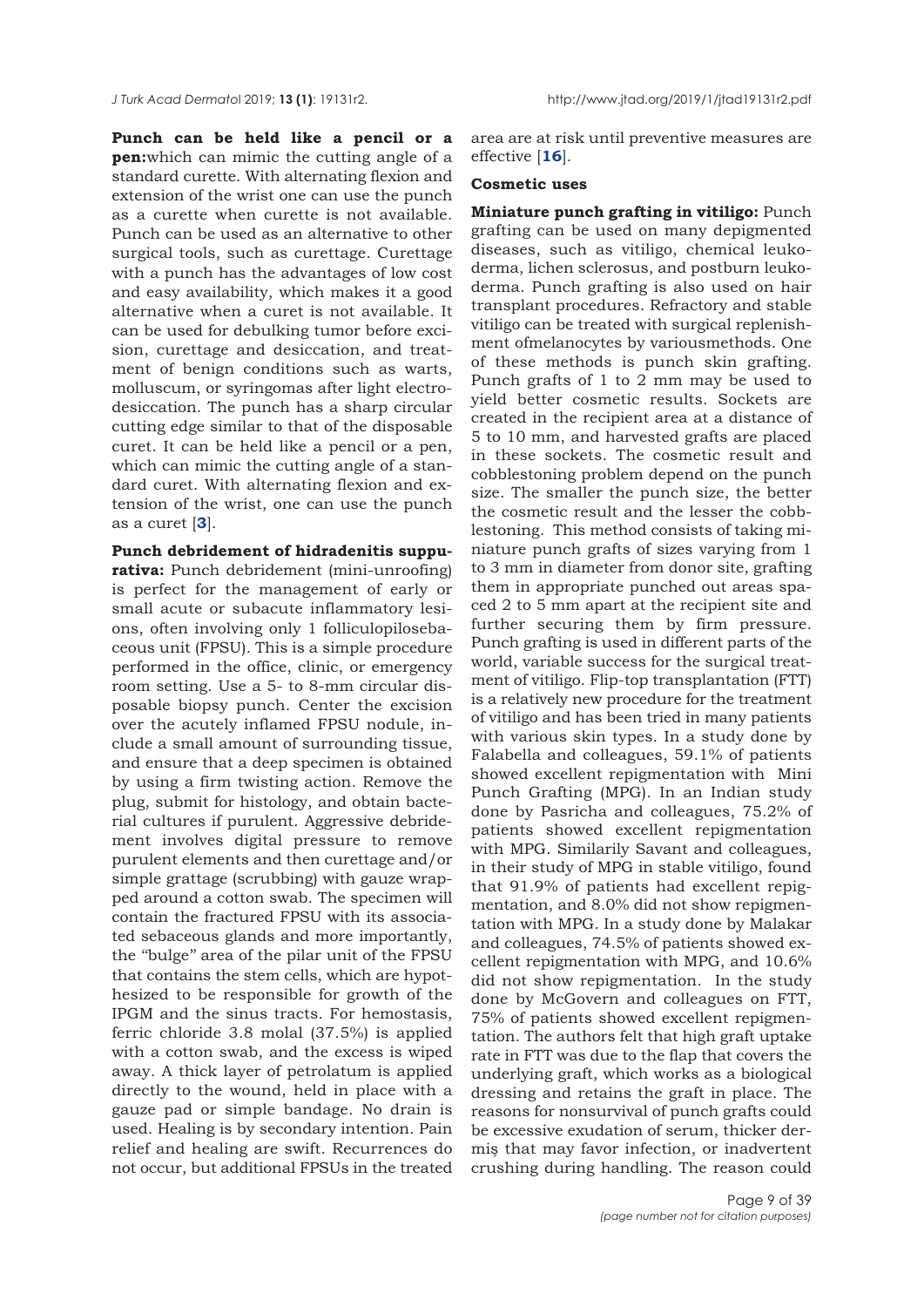be that grafts used in FTT are superficial, unlike the grafts used in MPG, so there is less exudation of serum under the graft and greater possibility of survival of the graft. Flap necrosis could also induce infection, reducing the chance of graft survival. In this study, maximum pigment spread with FTT was 8.1 mm in the head and neck area, and minimum pigment spread was 1.2 mm, also in the head and neck area. In MPG, maximum pigment spread was 4.5 mm in head and neck area, and minimum pigment spread was 2.8 mm, on the trunk. The differences in pigment spread between the two techniques were statistically significant. In a study conducted by Savant and colleagues, maximum pigment spread was 5 to 10 mm, in the head and neck area, with MPG, whereas McGovern and colleagues found maximum pigment spread to be 6 to 8 mm, in the head and neck area, with FTT. The greater pigment spread with FTT is because of preservation of follicular reservoirs and melanocytes in depigmented lesion because we do not remove skin from recipient site, whereas in punch grafting we remove skin and thus melanocytes reservoir from recipient site. Nevertheless, more surgical dermal manipulation may result in more scarring, cobblestoning, infection, and other complications. When minigrafts or epidermal grafts or epidermal suspensions are used, fewer side effects will also occur. An excellent outcome means not only a high repigmentation rate, but minimizing unsightly side effects also is equally or even more important. In the study done by Malakar and colleagues, onset of repigmentation ranged from 15 to 20 days, and completion of repigmentation was seen in 16 to 20 weeks in MPG, whereas in the study done by McGovern and colleagues, onset of repigmentation ranged from 15 to 20 days, and completion of repigmentation was seen in 16 to 20 weeks in FTT. This study concluded that treatment variables that affected the development of cobblestoning were donor and recipient punch sizes; the smaller the donor and recipient punch sizes, the lower the incidence of cobblestoning. Fongers and colleagues also advised smaller punch sizes to minimize cobblestoning. Cobblestoning is slightly more common in MPG than FTT, but it was seen in both procedures in this study. Variegated appearance is mainly seen with FTT and usually does not occur in MPG. More cobblestoning is seen in PG, because fitting a 4-mm punch graft into a 3-mm

recipient site may result in two effects: reducing the radius by 1 mm may decrease melanocyte and pigment spread and because punch grafts are definitely thicker than thin shaved grafts. Furthermore, retraction of a 3 mm recipient site during healing may force a 4-mm graft upward, enhancing cobblestoning in spite of an apparent appropriate recipient site at the moment of grafting. Variegated appearance is mainly seen with FTT because of inability to regulate depth while attempting to obtain ultrathin grafts. Hyperpigmentation is seen with both techniques, but this is regarded as a temporary phenomenon that decreases spontaneously over time. The cost of a razor blade, the main surgical instrument used in FTT, is 1.0 Indi,an Rupee (US\$0.02), versus 80 to 90 Indian Rupee (US\$1.79–2.01) for the punches used in MPG. So FTT is more economical. Although this difference in cost is large, in practical terms, both are inexpensive, and for repigmentation purposes, it is more important to avoid cobblestoning or hyperpigmentation and to achieve appropriate repigmentation than to worry about such small costs. FTT was equally effective as PG for treating stable vitiligo. In FTT, the graft uptake rate was higher, there was greater pigment spread, and the cost of the procedure was lower than with PG [**[17](#page-36-0)**].

**Smashed skin grafting or smash grafting: A** number of new therapeutic options for vitiligo have become available over the last decade or so both on the medical as well as surgical side. One among them is the smashed skin grafting or simply smash grafting, which is a modification of split-thickness grafting. In this method, the graft undergoes ''smashing'' before being applied to the recipient site. Though a simple and effective procedure, very few people are doing the procedure either due to lack of awareness or due to lack of published data. Smashed skin grafting is a simple procedure with fewer side effects, better outcome, and high patient satisfaction or, in simple words, it can be considered as an alternative to various conventional surgical modalities like punch grafting and melanocyte cell culture methods. Various surgical modalities for vitiligo available now include autologous suction blister grafting, splitthickness grafting, punch grafting, minipunch grafting, single follicular unit grafting, smash grafting, cultured epidermal suspensions, flip-flop pigment transplantation, and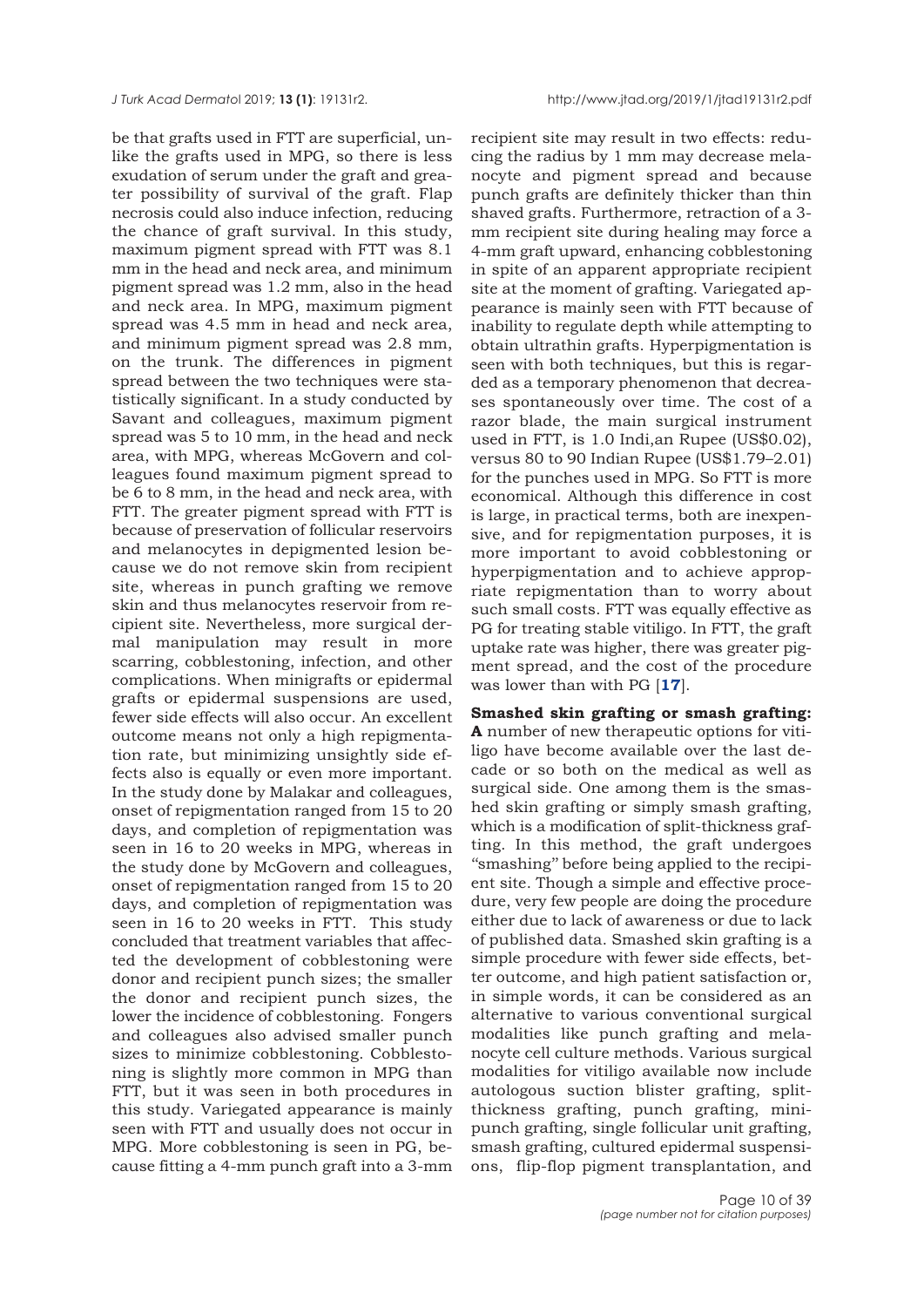autologous melanocyte culture grafting. Some of these procedures have been combined with phototherapy to achieve optimal results. One major issue with surgical therapy is complications like scarring and incomplete pigmentation. Though a lot of alternatives, for exam ple covering up the lesion with cosmetic camouflage or tattooing the lesion, are available, they are not longstanding and not suitable for all areas and many times need expert surgeons. Common surgical modality like punch grafting is easy to perform and does not require any sophisticated instruments, but it carries a high risk of scarring on the patient in the form of cobblestoning, which is a major problem for people coming for cosmetic treatment. Recently, a new technique known as smashed skin grafting or smash grafting is being popularized in India by certain dermatologists and plastic surgeons and is quite an alternative for all the conventional surgeries and is giving results similar to melanocyte cell transfer techniques. The biggest advantage of this new method is the simplicity of the surgery in itself and the high rate of repigmentation with this method. Even the beginners in the field of dermatosurgery can perform the procedure without much difficulty and get a very satisfying result. Though the journal search for smashed skin grafting or smash grafting yields very few results, some dermatology surgeons in India have reported, in various conferences held in our country, a very promising result with this new method. Though it is very effective, very few people are doing this surgery, and especially in poor countries it is sad to know that this new technique has not been embraced with the same enthusiasm shown to other methods. This is mainly because of the lack of awareness about the m ethod among the dermatologists and nonavailability of the published data. So far the literature search yielded only two articles mentioning this technique. Another important factor is the advancements made in the melanocyte cell culture method that more dermatologists prefer this method over smashed skin grafting. Though cell culture techniques are giving good results, the procedure needs costly equipment, its time consuming, and cost to the patient is very high. Smashed skin grafting on the other hand hardly needs specialized equipment and is cost effective to the patient. Most comparison studies on grafting techniques in vitiligo have shown that maximum repigmentation is achieved with

either suction blister grafting or splitthickness grafting. Smashed skin grafting is a variant of the split-thickness graft with a slight modification. In this method, the split-thickness graft obtained from the donor site undergoes a process of ''smashing'' before being applied onto the donor site. Smashing of the donor tissue can be performed using a simple sterile scissor. The amount of graft needed in the case of smashed skin grafting compared with the conventional split-thickness grafts is much less. The amount of donor tissue needed is roughly 1/10th the size of the recipient area. This technique also gives an excellent color and texture matching after repigmentation, and it has been observed that the incidence of repigmentation with this technique is quite high. Surgical therapy for vitiligo has undergone a lot of advances in the past decade. But the accessibility of the patient to them has been limited by the high cost of the procedure. Moreover, many of the procedures are complicated and time consuming. Cell culture and melanocyte transfer methods need sophisticated workplaces unlike smash grafting, which can be performed in a minor operation theatre under local anesthesia. Smashed skin grafting has evolved into a simple and effective method for the treatment of vitiligo. Advantages of smash grafting over other surgical modalities can be summarized as follows: Need simple instruments, cost effective to the patient, minimal residual changes at the donor and recipient sites, unlike suction blister and thin split-thickness graft where the graft needs to be applied with the dermal side coming into contact with the recipient area, smash graft can be applied without any side consideration, easy to master with training and expertise. A few modifications have been added to this technique by various dermatologic surgeons, for example: Kocher's forceps can be used for holding the razor blade, hand dermatome, Humby's knife or Silver's knife can be used, instead of vaseline or antibiotic gauze, we can use a thin linen that is moistened with normal saline to cover the recipient area, collagen sheets are better dressing agents, assuming that the patient can afford them, erbium-YAG laser ablation for the donor area is also a good alternative for dermabrasion. Large-scale studies have to be undertaken to fully evaluate smash grafting, including the long-term complications, if any. Because smashed skin grafting is a simple procedure, it is necessary that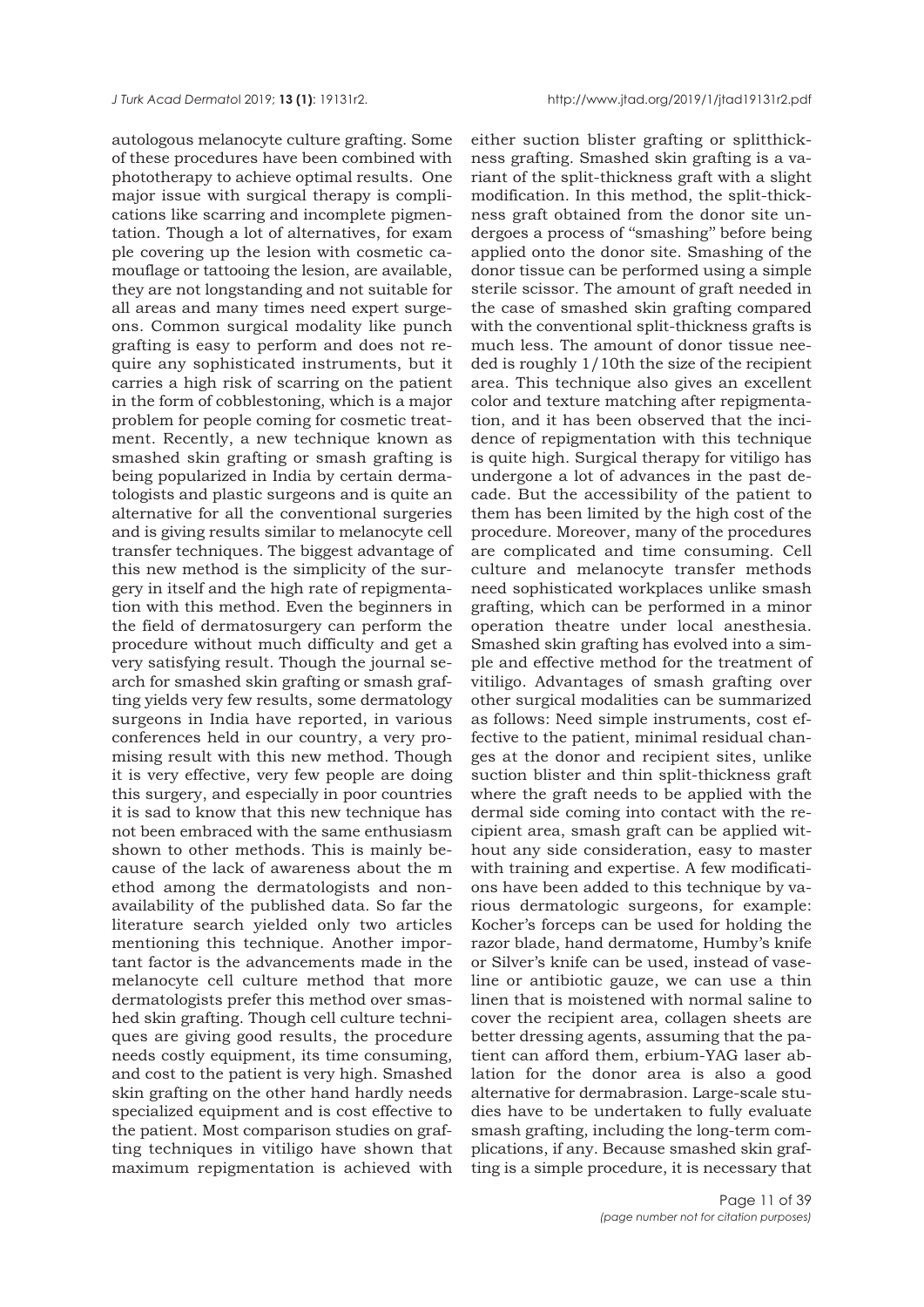it should be popularized as it is a very costeffective method for the patient [**[18](#page-36-0)**].

**Chinese Cupping: A Simple Method to Obtain Epithelial Grafts for the Management of Resistant Localized Vitiligo:** The introduction of surgical techniques provided a major development in the management of resistant vitiligo and replaced other conventional unsuccessful therapies. Most of these procedures require special devices and experience that prevent many dermatologists from utilizing them. The aim of this work is to evaluate the introduction of a new simple technique that can be used in epithelial grafting for recalcitrant patches of vitiligo. Twenty vitiligo patients, nonresponding to classic phototherapy, were candidates in this study. A simple Chinese cupping device was used to induce blisters on the inner aspect of the thighs of the patients and the resulting blister roofs were used for grafting on dermabraded vitiliginous patches. The patients were followed up for 1 year. Blister roofs induced by Chinese cupping were able to repigment vitiliginous patches in 80% of the patients with admirable coloring match, and the donor areas did not show any cosmetic disfigurement at the end of the study. Chinese cupping is a simple and easy-to-use method to obtain epithelial grafts for vitiligo management [**[19](#page-36-0)**].

**A simple office-based procedure for patients with extensive vitiligo:** The setup required for various grafting techniques for vitiligo is difficult, and specialized reagents along with expertise are requisites to perform them. The color matching and repigmentation may not be uniform in all cases, particularly at the margins. To surpass these drawbacks, the authors tried simple microneedling with a dermaroller device as an inexpensive and quick office-based procedure; it can also be used as transdermal drug delivery modality for large-molecular-weight drugs such as tacrolimus. Microdermaroller-mediated drug delivery can substantially increase effectiveness by passing the stratum corneum barrier and delivering this drug in adequate concentration to the melanocytes and keratinocytes. The site was anesthetized with topical lidocaine cream. A Dermaroller with needle length selected according to skin thickness and site of vitiligo was used to cause pin-point bleeding by rolling it for 15 to 20 minutes with parallel pressure strokes in a crisscross pattern. A thin layer of tacrolimus ointment 0.1% was applied during the final pressure strokes. Avoidance of harsh chemical applications, topical antibiotics, and sunscreens was advised to the patient in the immediate postoperative period. There was mild discomfort to the patient for 1 to 2 days. This procedure was done at an interval of 7 to 10 days for a period of 2 to 3 months. Vitiligo Area Scoring Index (VASI) scoring was done before and after procedure. After approximately 7 to 8 sittings of the procedure over a period of 3 months there was 70% to 80% repigmentation without scarring. Wood's lamp examination confirmed the results. Dermaroller with tacrolimus is a simple, effective, office-based procedure with much less downtime that can be used for patients with extensive vitiligo [**[20](#page-36-0)**].

**Punch excision of melanocytic nevus:** Round excision may be a better alternative to conventional fusiform or shave excision of benign papular or dome-shape nevus (<5 mm) of the face because it leaves an almost imperceptible scar [**[21](#page-37-0)**].

### **Punch excision techniques in acne scars:**

-Punch excision and closure: If the scar is >3.5 mm in size, it is excised and sutured after undermining.

-Punch incision and elevation: If the depressed scar has a normal surface texture, it is incised up to the subcutaneous tissue and elevated to the level of the surrounding skin.

-Punch excision and grafting: Depressed pitted ice pick scars up to 4 mm in diameter are excised and replaced with an autologous, fullthickness punch graft.

**There are two types of acne scars;** atrophic deep dermal scars and hyperplastic scars. Atrophic scars include icepick, rolling, and boxcar scars. The icepick scars are usually smaller in diameter and deep with tracts to the dermis or subcutaneous tissue. Boxcar scars are deep and are often 1.5-4 mm in diameter. They have sharply defined edges with steep, almost vertical walls. Soft, rolling scars can be circular or linear, are often greater than 4 mm in diameter, and have gently sloped edges that merge with normal-appearing skin. Examples of hyperplastic acne scars are hypertrophic scars and keloids. Punch biopsy is a treatment option for deep dermal scars through different techniques such as punch excision, punch elevation, and punch repla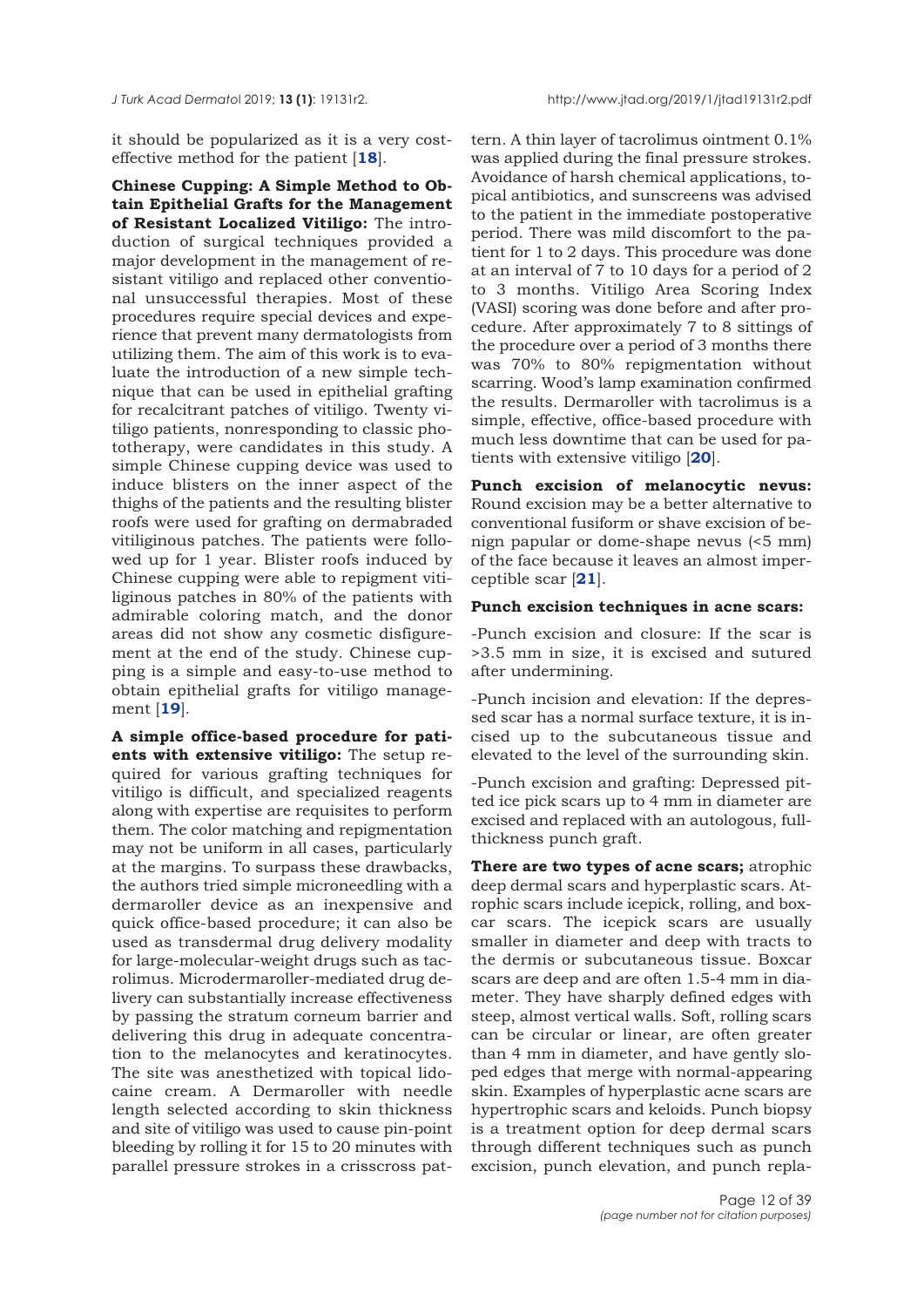cement grafting. Punch excision, done for scars less than 3.5 mm, removes a pitted scar with a straight wall by a punch that is slightly larger than the scar being addressed. The site may then be allowed to heal by second intention, or sutures may be placed to close the wound. This technique is preferred for icepick scars. A scar requiring a punch larger than 3.5 mm is repaired by elliptical excision or punch elevation because these larger defects lead to "dog ear" formation on the face. Punch elevation is similar to punch excision except that the scar that is punched out is not discarded. It is useful if the scar is 3 mm in diameter or greater with a good color match and straight walls. The tissue cylinder is incised down to the level of the subcutaneous fat. The scar is allowed to float up until it is the same level as the surrounding skin. If it does not rise easily, it may be transected free at the level of the fat. The cylinder of tissue will be fixed in place by the patient's serum and sits as a graft, held in position by some surgical tape. Punch elevation is a method of treatment for boxcar scars. Punch replacement grafting is useful for deep fibrotic scarring. The scar is excised as with the basic punch excision technique. The scar is discarded and is replaced with a slightly larger full-thickness punch graft, usually from the postauricular area. It is critical to allow each anesthetic wheal to flatten completely to prevent distortion of scars. Unless the graft is traumatized, it will usually survive well. Some of the grafts will heal with the same skin surface level and some will be elevated. Donor holes should be approximately 0.5 mm larger than the recipient holes. These seal in 5 to 7 days with a fibrin clot. Dermal graft for atrophic scar, 3-5 mm punch biopsy up to deep dermis is done in covered parts of the body. The epidermis part is excised and only dermal part is preserved. Subcision of the scar is done 1 week prior to the dermal graft. Depending on the size of the atrophic scar, appropriate size of dermal graft is inserted to the atrophic scar after making the pockets below the scar with 18-G needle. Seal the entry point with Steristrip [**[22](#page-37-0)**].

**Small lipoma excision through narrow hole extrusion technique (NHET):** In NHET, a small, circular punch defect is created in the skin and then the lipoma is extruded through the hole by applying lateral pressure. A curved hemostat can be inserted in the defect to

separate the lipoma from the surrounding tissue. Lipomas of subcutaneous fat are among the most common benign neoplasms observed in humans. Patients often come to their dermatologist for evaluation and removal of these tumors. Standard treatment commonly includes incision with extrication or elliptical excision. Unfortunately, these treatments often elicit a large scar. Many persons have multiple lipomatous lesions. For patients with multiple lipomas or angiolipomas, such conventional surgical treatments may be excessively scarring and cost prohibitive. The common cutaneous punch may regularly be applied to remove most lipomas in a variety of locations. The cutaneous punch is customarily used to perform biopsies. Extended uses of the punch previously published include removal of epithelial cysts, dermabrasion Loopunch excision technique for removal of acne-induced osteoma cutis, and trephine punch for diagnosis of panniculitis. Brief mention of the biopsy punch to remove a variety of lesions including lipomas was reported earlier, as was instruction on the use of the punch for treatment of lipomas. The lipoma is identified by palpation and visual inspection. The area overlying the center of the tumor is marked with gentian violet. The area is subsequently anesthetized with 1% lidocaine with epinephrine at the subcutaneous level and the incision site. A 4-mm punch is inserted into the marked center of the epidermis overlying the lipoma. The punch should be inserted to the hub of its cutting surface. The lipoma is then firmly grasped between the thumb and the other digits. Firm pressure and squeezing are applied at the base of the lipoma in an upward fashion. The force is directed towards the incision site. This will usually result in the extrication of the lipoma. Larger tumors may require both hands to accomplish this removal. A deeper blunt probe or dissection within the incision site may be required to loosen the lipoma. Often, small clumps of fatty fibrous tissue will appear at the opening just before expulsion of the entire tumor. When the fibrous capsule of the lipoma appears at the opening, the tumor can often be expressed in toto with additional pressure. If the lipoma appears fibrosed and is difficult to extricate, then a semidestructive step may be required. The 4-mm punch is held in one hand and a firm upward grasp of the lipoma is held in the other. One performs a repetitive up-and-down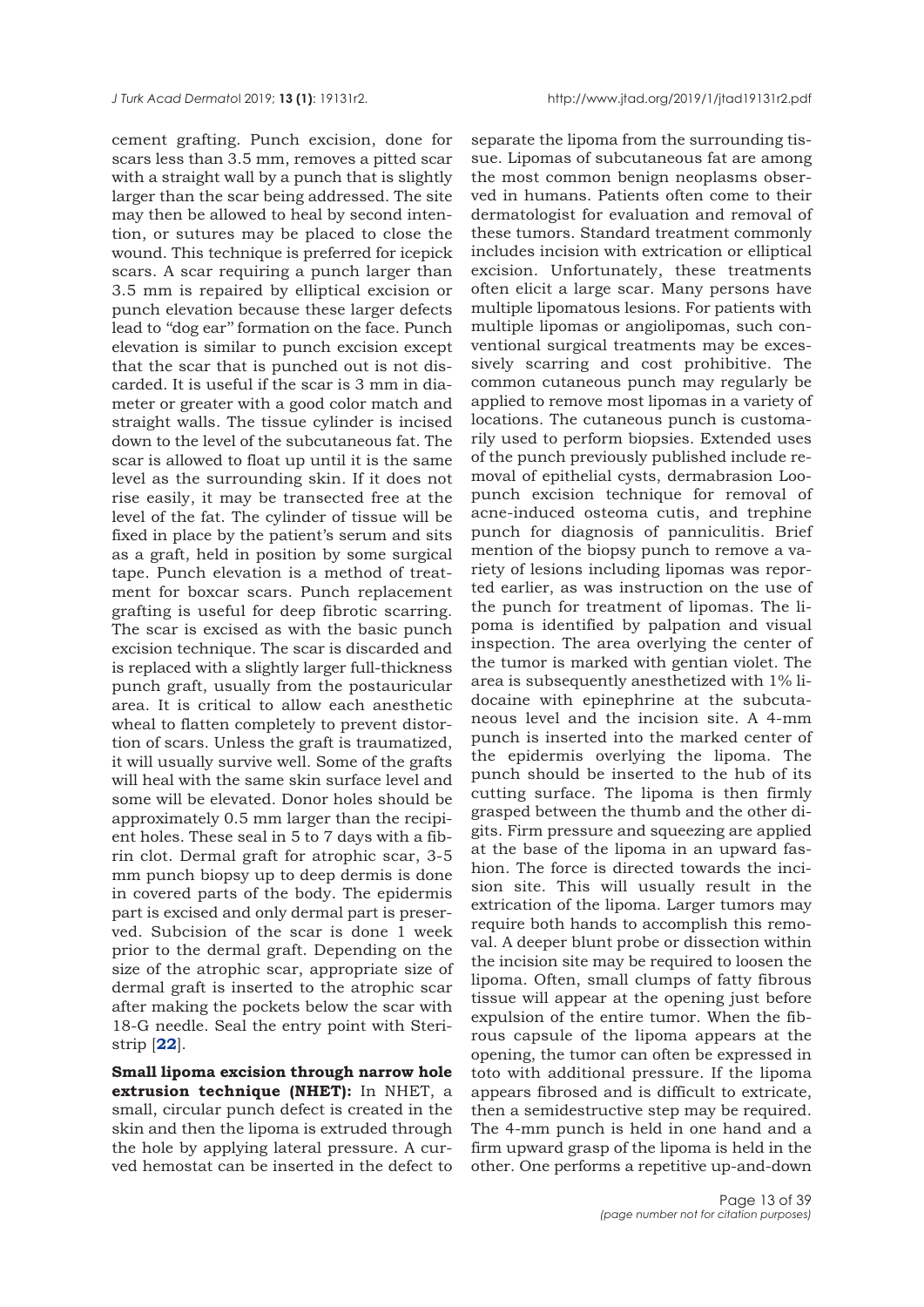chopping motion with the cutaneous punch within the previous punch incision site to loosen the upper fibrous portions of the lipoma. The lipoma is then expressed piecemeal through the punch incision site via firm lateroinferior pressure. Continued deep pinching and upward pressure in a kneading motion may be required to remove all of the portions of the lipoma. Once the lipoma is completely removed, exploration of the defect for residual lipoma should be performed. This can be performed with curved hemostats. The incision site usually heals well by either second intention or the placement of 1 to 2 interrupted cutaneous sutures. The postoperative wound requires care similar to that of any punch biopsy procedure. The incision site will generally heal with minimal scarring, especially in comparison to conventional excision scars. Excellent locations for the punch expulsion of lipomas are the extremities and face. Appropriately, these are areas of greatest cosmetic consequence for any surgical procedure. Because it is important to be able to gain a firm grip under the lipoma, areas of the body with thickened dermis or minimal skin pliability are difficult areas for this technique. Thus removal of lipomas on the torso by this method is variably successful because of the thickened cutis. Nevertheless, most cases warrant a trial removal attempt with this technique. If no success at removal is attained, other conventional surgical methods may be attempted. This technique often requires moderate manual physical effort to expel the lipoma, especially in areas of thickened integument. However, there are many obvious benefits to this removal method. Risk of hemorrhage and infection may be minimized secondary to the decreased degree of invasion. In cosmetically sensitive areas, this technique is an effective and aesthetically pleasing method for removal of single lipomas and tender angiolipomas. It is especially applicable to the patient with multiple lesions, in that many tumors may be easily removed at a single office visit. NHET is widely used. In this technique, the lipoma is removed through a narrow punch hole done by punch biopsy, and the site is left to heal secondarily or one to two interrupted cutaneous sutures are placed. Modification of the NHET, called the pot-lid technique, aiming to improve the aesthetic outcome, was described recently. After doing a punch, the punched-out piece of skin

is kept in normal saline. Then you proceed with extrusion of lipoma, as in the NHET, and then the punched-out piece of skin is repositioned to cover the defect and sutured into place [**[23](#page-37-0)**].

'**Pot-lid" technique for aesthetic removal of small lipoma on the face:** A 5-mm punch inserted deep into the center of the lesion to create a circular hole. The punched-out piece of skin kept in normal saline. The lipoma is extruded with the help of a hemostat and by squeezing pressure. After achieving hemostasis, two absorbable buried subcutaneous sutures are placed to create support for the graft. The punched-out piece of skin is then positioned to cover the defect, like a "lid on a pot" and dressed. Patients presenting with an asymptomatic subcutaneous facial lipoma desire its removal in order to restore the contour of the face. The standard treatment for lipoma is excision, with the size of the incision being about one-half of that of the tumor itself. The long linear scar resulting from simple excision may fail to improve the appearance of the patient. The removal of the lipoma through a small incision or a punch hole decreases the size of the resulting scar, but does not eliminate it completely. They improved the aesthetic outcome of the commonly used technique for lipoma removal, known as the narrow hole extrusion technique (NHET), by modification. Four patients (three men and one woman) with small lipomas on the face (three on the forehead and one on the cheek) were selected for the procedure. A 5-mm punch was inserted deep into the center of the lesion to create a circular hole. The punched-out piece of skin was kept in normal saline. The lipoma was extruded with the help of a hemostat and by squeezing pressure. This resulted in the formation of a subcutaneous cavity. After achieving hemostasis, two absorbable buried subcutaneous sutures were placed to create support for the graft. The punched-out piece of skin was then positioned to cover the defect, like a ``lid on a pot'' and dressed. The color and texture match of the graft with the surrounding skin were excellent in three of the four patients by the end of 6 months. The graft, which was depressed in the fourth patient, improved through spot dermabrasion. The proposed modification of the NHET for lipoma removal improves the cosmetic outcome.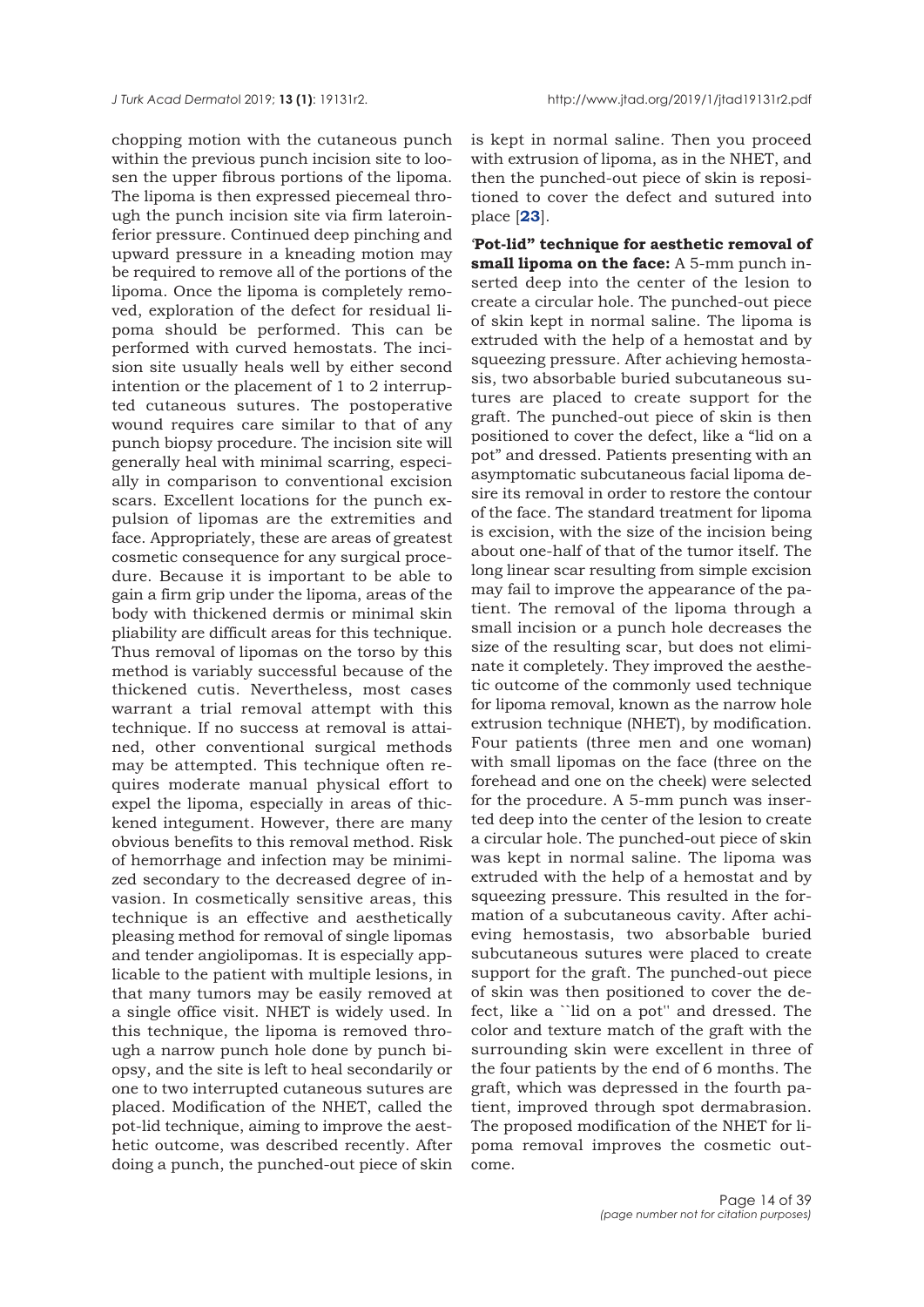NHET is probably the most widely used technique; it is simple and gives a good cosmetic outcome. In this technique, the lipoma is removed through a narrow punch hole and the site is left to heal or one or two interrupted cutaneous sutures are placed. This results in a circular scar of healing or a linear scar with tissue protrusion (``dog ear''), respectively. Even though the size of the scar is small, this may not be acceptable when the lipoma is located at cosmetically prominent sites. Punch excision and grafting has been in use for some time for the management of a variety of skin conditions of the face, such as the removal of moles, small skin cancers, and traumatic and ice-pick acne scars. The commonly used donor site for grafts in these conditions is the retroauricular area. Although it is a good match for facial skin, some mismatch in color, texture, thickness, degree of actinic damage, and sebaceous quality is expected. This may result in a conspicuous graft. Therefore, they decided to remove the lipoma through a narrow punch hole and to place the punchedout piece of skin back to cover the defect, like a ``lid on a pot.'' This gave us an excellent cosmetic result with no conspicuous scar, as it was a small, full thickness grafting procedure in which the donor and recipient sites were the same. There were two procedural problems in this technique. First, after the removal of the lipoma, a dead space was created and no recipient bed was left for the graft. Second, due to the effect of the elasticity of the skin, the punchedout piece of skin tended to shrink and the defect expanded, which resulted in a mismatch in the size of the hole and the graft. This was more pronounced in younger patients. To overcome these problems, they placed two buried subcutaneous sutures. The lightly tightened sutures reduced the size of the defect to match it with the size of the graft. The sutures also supported the graft and prevented the sinking of the graft into the dead space. Although the artificially created support does not fulfill the essential requirements for an ideal recipient bed (i.e. rich vascularity for capillary ingrowth and fibroblasts to support collagen18), the graft survives by the ``phenomenon of bridging.'' In this phenomenon, the requirements of a small-sized graft are fulfilled satisfactorily from the walls of the defect and the survival of the graft is not jeopardized. Rather, it helps to prevent elevation of the graft (cobblestone formation) a common complication of punch grafting), as

the excessive growth of fibroblasts and deposition of collagen do not occur. Hypo/hyperpigmentation at the grafted site, if it occurs, disappears with the passage of time and the grafted site becomes almost imperceptible 3±4 months later. The potential complications of the procedure include hematoma formation, which can be avoided by achieving hemostasis and applying a firm pressure bandage. Another potential complication is failure of the graft to take hold due to mobility of the part or necrosis. In this case, the final outcome will be no worse than that seen in NHET. In conclusion, the described technique has excellent potential for the removal of small lipomas located at cosmetically sensitive sites [**23**].

**Liposuction:** Punch is used to make holes to insert cannulas. A micro-adit used in tumescent liposuction is a small circular hole made by a tiny skin biopsy punch facilitate and promote the drainage of residual blood-tinged anesthetic solution associated with tumescent liposuction [**[24](#page-37-0)**].

**In earlobe repair:** Using a punch biopsy instead of the scalpel blade to excise the partial cleft in an elliptical fashion. The opposing margins are sutured together in a straight line. Piercing earlobes is a common practice all over the world. Several methods have been described for repair of an unwanted lengthened earring hole. One of these methods is using a punch technique that removes the preexisting hole and then subsequently suturing the newly created nonepithelialized tract [**[25](#page-37-0)**].

**Tattoo removal:** Very tiny tattoos, in particular remnant of post traumatic tattoos or first attempts at self-tattooing (traditional green tattoo on forehead), may be removed by a punch biopsy closed by a single suture [**[26](#page-37-0)**].

**Follicular unit extraction (FUE) method by using micropunches for:** Androgenitic alopecia, eyebrow transplant, eye lash implantation, vitiligo surgeries for poliosis etc. In FUE, the extraction of intact follicular unit is dependent on the principle that the area of attachment of arrector muscle to the follicular unit is the tightest zone. Once this is made loose and separated from the surrounding dermis, the inferior segment can be extracted easily. Because the follicular unit is narrowest at the surface, one needs to use special micropunches of size 0.6-1.0 mm and therefore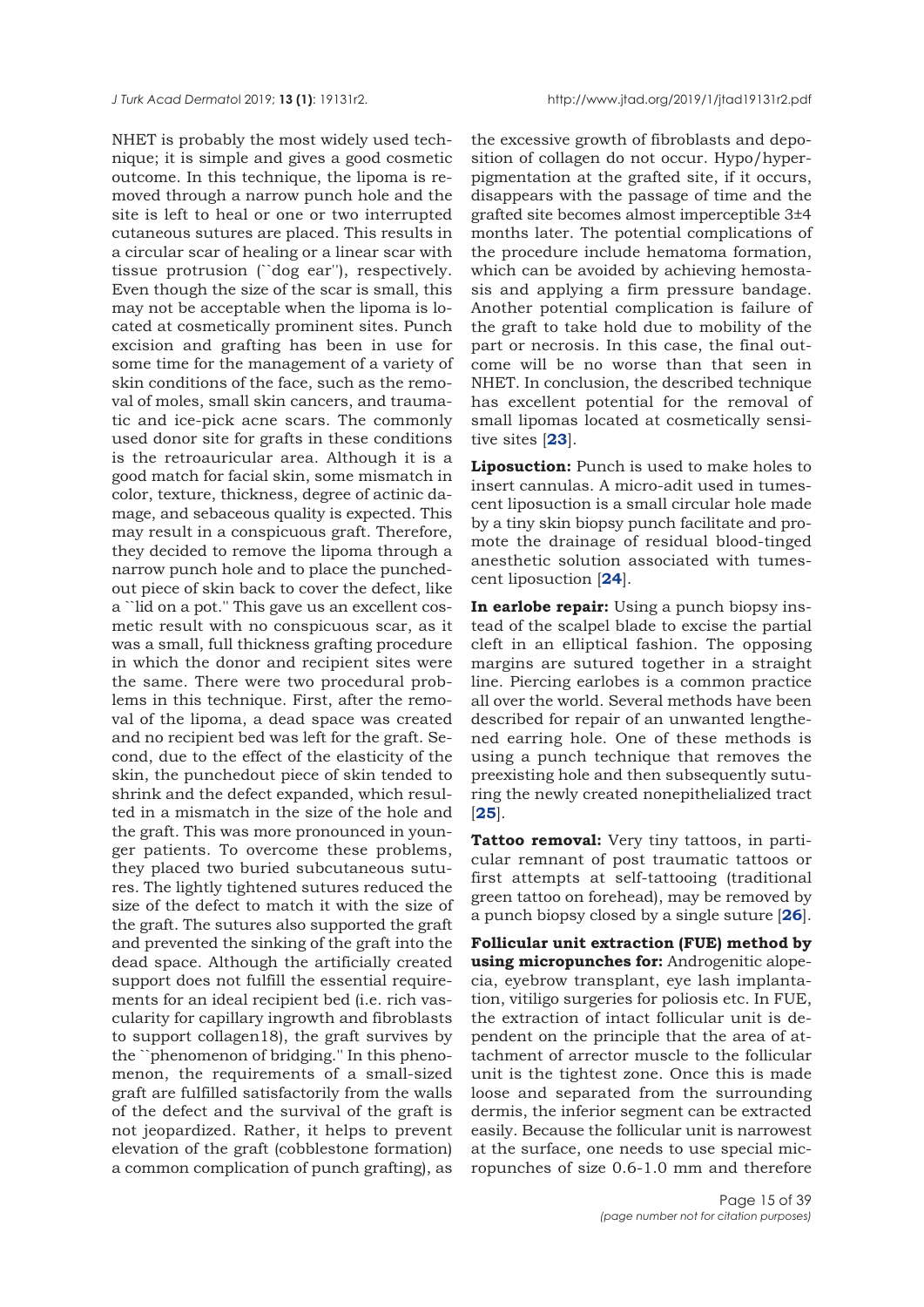the resulting scar is too small to be recognized. Uses of the punch to diagnose and treat many medical and surgical conditions make it important to many other specialties beside dermatology. We can propose a punch technique as a novel method for dermatosurgical treatment of various lesions with curative and good cosmetic results when compared with other existing surgical methods. A simple and an inexpensive skin biopsy punch have vast applications in dermatology. It is not only used to confirm a diagnosis, but used to remove cosmetically unacceptable lesions, and provide definitive treatment for a number of skin conditions. The use of skin biopsy punch is not only limited to the field of dermatology but also extended to the other specialties. Punch surgery is a simple, readily available, cheap tool that has many advantages, such as easiness to perform and no need for general anesthesia. Punch surgery also has a low risk of infection and bleeding and can be done in an outpatient setting. Uses of the punch to diagnose and treat many medical and surgical conditions make it important to many other specialties beside dermatology [**[27](#page-37-0)**].

**The use of hyaluronidase as an adjunct to surgical procedures:** Although the use of hyaluronidase as an adjunct to anesthesia is frequently described for plastic surgery and ophthalmologic procedures, its use in dermatologic surgery has not been well investigated. They reviewed the advantages and disadvantages of using hyaluronidase in dermatologic procedures. The effect of adding hyaluronidase to local anesthesia was evaluated in 72 operations performed over a 1-year period. Although the duration of anesthesia was slightly decreased, the addition of hyaluronidase to local anesthesia offers the benefits of minimizing loss of surface contour and enhanced ease in undermining and dissection through subcutaneous tissue planes. The onset of anesthesia using hyaluronidase was immediate and the area of anesthesia appears increased over anesthesia without hyaluronidase. They recommended the adjunct of hyaluronidase to local anesthesia as a useful advancement in surgical technique [**[28](#page-37-0)**].

**Topical brimonidine for hemostasis:** Chen et al evaluated the use of topical brimonidine for hemostasis during Mohs micrographic surgery. Although topical brimonidine had been previously reported as a hemostatic agent in ophthalmologic surgery and otolaryngology, this case report was, to our knowledge, the first describing its use in dermatologic surgery. This pilot study by Chen et al analyzed the use of brimonidine 0.33% gel (1 g) applied topically approximately 15 minutes before beginning MMS in patients taking anticoagulant and/or antiplatelet agents. The results demonstrated that preoperative application of brimonidine decreased blood loss and the need for cauterization. The safety of topical brimonidine gel has been studied for its US Food and Drug Administratione approved indication, rosacea; however, it has yet to be studied for its use as a topical hemostatic agent. However, 2 cases of central nervous system depression with topical brimonidine gel when used for hemostasis have been reported. Both patients experienced reversible but serious central nervous system depression requiring hospitalization. In these cases, larger quantities (10 g) of brimonidine 0.33% gel were used under occlusion in actively oozing open surgical wounds on the face. Brimonidine should not be used for hemostasis in open surgical wounds, particularly in the head and neck. Although safety outcomes were not directly reported by Chen et al, the preoperative topical application of a small amount of brimonidine 0.33% gel to the surgical site can be reasonably assumed to yield exposures and risks similar to those with its use in rosacea [**[29,30](#page-37-0)**].

**Tripod vibration anesthesia:** Cutaneous vibrators have been introduced to relieve pain associated with a variety of dermatology procedures including injections and laser treatments. The simple tripod massager described in this report is effective and acceptable to patients for cutaneous injection anesthesia. Most pain associated with cutaneous procedures results from injection of the local anesthetic. Smith et al. have described vibration anesthesia in this journal as an adjunct to any injection procedure, eliminating the need for local anesthesia for some procedures. The authors recommend several units including the Acu Vibe Softouch™, the Hitachi Magic Wand™, and Conair™ double headed massager. They had used the technique they describe, and found it quite helpful for minim izing the pain of injections. These rather large massagers can be intimidating to some patients. Two of the three vibrators (the Acu Vibe Softouch™ and Hitachi Magic Wand™), have electric cords and therefore take a little extra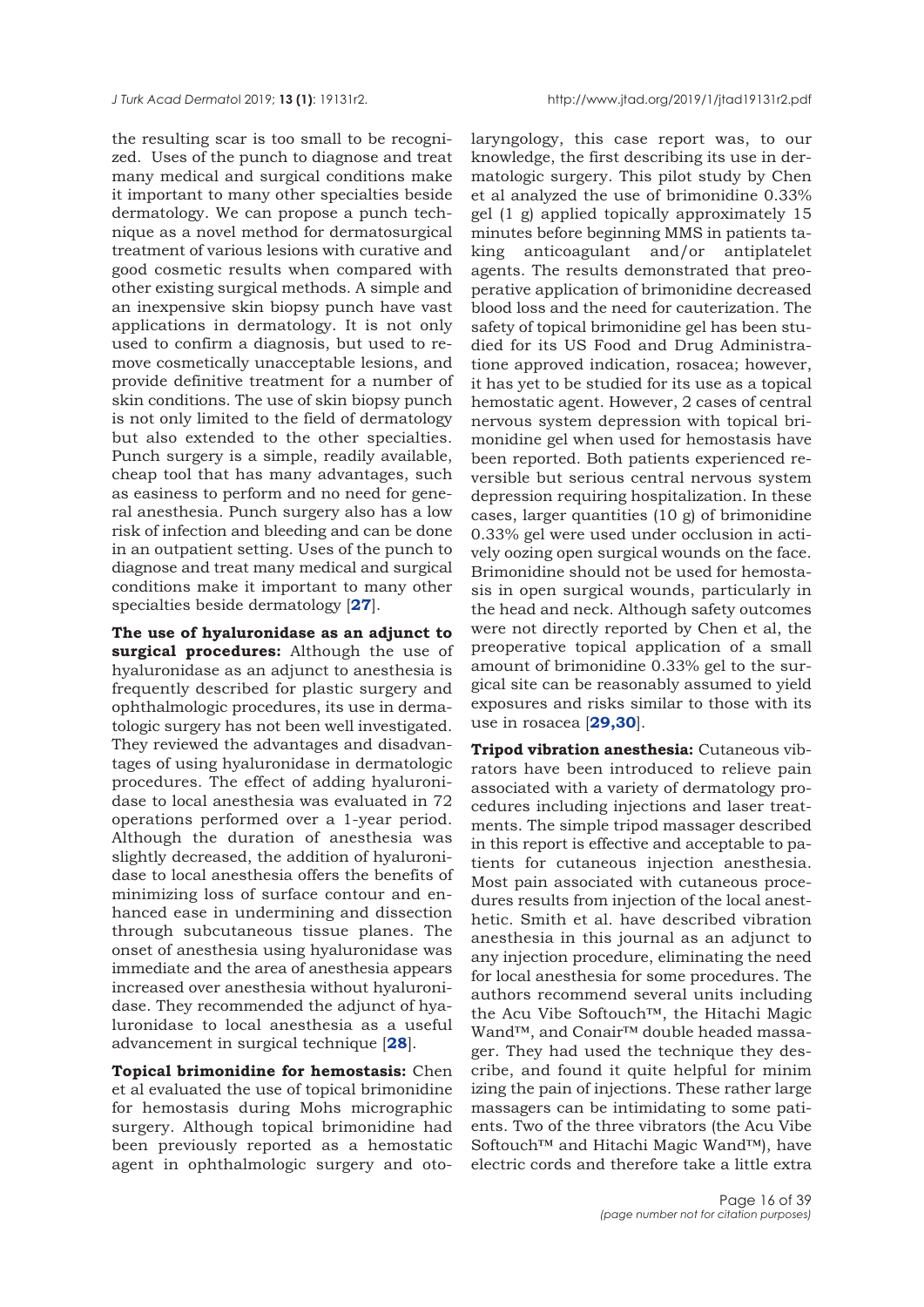time to use. Some of the vibration units recommended by Smith et al. are apparently sold for sexual stimulation and may be recognized as such by some patients. They found the inexpensive Homedics Mini Massage-On-The-Go™ massager to be useful for reducing the pain of injections. The unit is cordless and can be managed by a single operator. They cover each "foot" of the unit with a small sheet of Allrap All Purpose Adhesive Covering as a barrier for antisepsis. The injection is done within the triangular region formed by the 3 feet of the unit. One of the feet should be positioned so that it is proximal to the injection site. The unit has a toy-like appearance and may contribute to reduction of anxiety in pediatric patients. The arch allows placement of ice, if desired, followed by injection without needing to move the unit. The tripod technique is limited to broad surface areas such as the trunk and proximal extremities. For other sites such as fingers, two of the feet may be placed along the finger, one foot proximal to the injection site [**[31,32](#page-37-0)**].

**Purse-string suture:** Purse-string suture enabled us to repair small, circular wounds easily after excision of skin lesions. It is an excellent alternative to other reconstructions and a rapid, simple method to close skin defects with minimal scarring, achieving an excellent long-term cosmetic and functional outcome. Round and oval skin lesions, like facial pigmented nevi, are common and are traditionally sutured linearly for closure after excision, leaving scars longer than the nevi themselves, which greatly influences their appearance. The purse-string suture enabled us to repair small, circular wounds easily after excision of skin lesions, especially in the faciocervical region, and is suitable for people with different skin characteristics. Based on the principle that tensile force converges toward a central point when the purse-string suture is employed after incision of circular lesions, tension placed on the suture uniformly advances the skin from the entire periphery of the wound, resulting in a signi ficant reduction of the defect size by the greatest extent, making it much easier for cells at the wound edge to sprawl to repair the wounds. Also, because the suture compresses both the larger vessels in the reticular dermiş and the smaller vessels in the papillary dermis, enhanced hemostasis is achieved. So the wounds heal in the slightest tensile force, re-

ducing the possibility of scar hyperplasia. The transition of the wounds from circles to points by this method, in our point of view, is a kind of leap geometrically. It is an excellent alternative to other reconstructions and a simple method to close skin defects with minimal scarring, achieving an optimal long-term cosmetic and functional outcome [**[33](#page-37-0)**].

**Round excision:** Round excision may be a better alternative to conventional fusiform or shave excision of benign, dome-shaped or papular nevi of the face. Round or circumferential excision is carried out just outside the perimeter of the lesion. This technique may be chosen when the region involved overlies cartilage (i.e. nasal tip or ear rim) or when the best repair orientation or approach is not apparent before the excision. Round excision has been recommended for the excision of nevi, but as round excision and primary closure may cause tissue protrusions or dogears, many dermatologists avoid this procedure. The possibility of dog-ear formation is related to skin elasticity as well as the length of the incision. In areas of the body such as the face, the skin is quite elastic and easily movable and dog-ear formation is rarely observed. Although the defects left after removal of nevi by this technique are circular, stretching the skin perpendicular to the lines ofrelaxed skin tension whilst performing the procedure often results in an elliptical defect. These elliptical defects were easy to undermine and close with interrupted sutures or buried and interrupted sutures in combination. The use of the round excision technique results in an elliptical defect with a shorter long axis when compared to that created by the conventional elliptical excision technique. Less skin is excised in the round excision technique (approximately half that removed using a fusiform excision) and therefore a significant amount of skin is preserved. Undermining is usually not necessary and the round defect quickly assumes an oval shape which is ready for closure, usually with one or two buried, absorbable sutures and then two or three superficial sutures. The resulting wound is shorter than that expected with elliptical excision. As is usual for certain sites on the face that have a concave surface (e.g. temple, inner canthus, nose), there is a risk of a surgical scar spreading with time, but, again, it is usually a much smaller scar than would have been accomplished with elliptical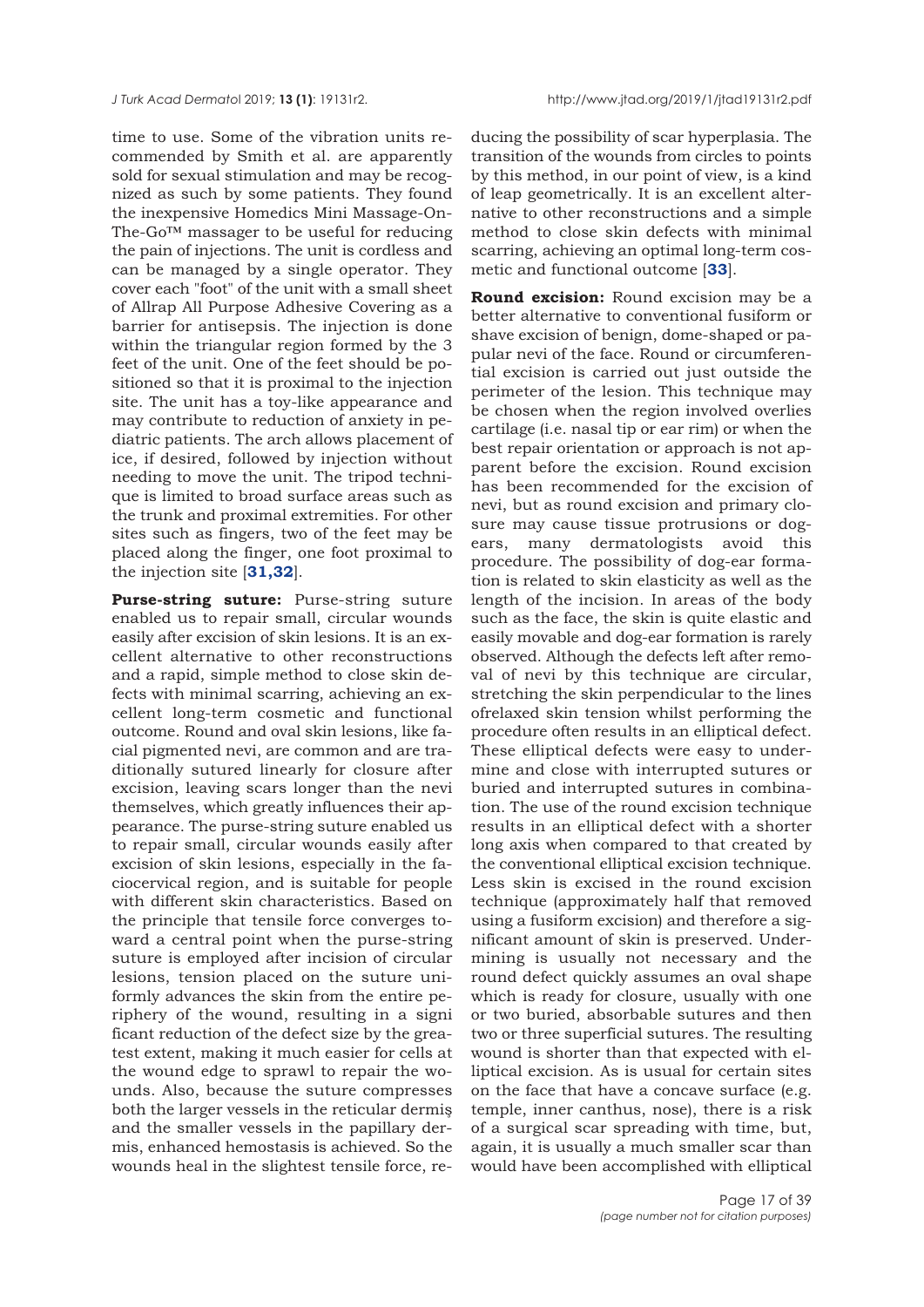#### *J Turk Acad Dermato*l 2019; **13 (1)**: 19131r2. http://www.jtad.org/2019/1/jtad19131r2.pdf

excision. In our experience, round excision may be a better alternative to conventional fusiform or shave excision of benign, papular and dome-shaped nevi of the face, because it leaves an imperceptible scar, gives cosmetically superior results, and requires a smaller incision, minimizing tissue trauma [**[34](#page-37-0)**].

**Extra-Fine Insulin Syringe Needle: An Excellent Instrument for the Evacuation of Subungual Hematoma:** The most commonly used treatment method for subungual hematoma is nail trephining, which has some disadvantages. We introduced a very simple and well-tolerated treatment technique for this common problem. We used an extra-fine, 29-gauge insulin syringe for evacuation. We inserted the needle very close to the nail plate tominimize pain. We drained the blood from the hyponychium under the nail plate using this extra-fine needle. The technique described herein is very fast and simple, and the patients tolerate it well. It is particularly successful for the treatment of smaller subungual hematomas of the second, third, and fourth toenails, in which the trephining is harder. For these reasons, we suggest this technique as a practical alternative to the traditional nail trephining methods. Trauma to the nail and systemic pathology, medication and drug reactions, and aging usually cause subungual hematoma. Hematoma formation occurs because of the disruption of the highly vascular nail bed. A sudden, blunt, external force or repeated microtrauma causes bleeding beneath the nail plate. The collection of blood produces intense pain that is caused by pressure and a bluish discoloration. The most common method of treatment has been the nail trephining. For decades physicians have used a heated paper clip for this purpose. In addition to a heated paper clip, a heated needle, a dental bur, a fine-point scalpel blade, a drill, a cautery device, and carbon dioxide laser have been used for trephining, and nail avulsion, proximal incision or distal incision beneath the nail tip, pressure dressings, and observation have been employed in the treatment of subungual hematoma. However, the throbbing pain is relieved only when the blood is evacuated. Nail bed lacerations and fractures of the distal phalanx require further treatment. However, nail plate removal and nail bed exploration are not required for subungual hematomas as long as the nail and the nail margin are intact. Regardless of size, only

simple trephining for symptomatic relief is required for simple subungual hematomas, and aggressive surgical treatment, as suggested in previous studies, is unnecessary. Prompt decompression will significantly alleviate pain and decrease the likelihood of delay in the regrowth of the nail plate and secondary dystrophy that might result from pressure on the matrix caused by accumulated blood under the nail and allows nail bed healing. Therefore, evacuation should be done no later than 6 to 12 hours after injury. We used an extra-fine, 29-gauge insulin syringe for evacuation. We drained the blood from the hyponychium under the nail plate using this extra-fine needle. Nails should be trimmed before the procedure. The toenail is cleaned and prepared with alcohol and allowed to dry. The area of blood pooling under the nail is visualized under a good light. The most distal part of the hematoma is selected for evacuation. If the distal part of the hematoma is on one level, the lateral side is preferred for evacuation. The patient grasps the affected toe between index finger and the thumb and fixes it. Grasping the toe also gives the patient a pressure feeling and reduces the pain, and the patient feels more confident. The sterile, disposable, extra-fine insulin syringe with a 29-gauge mounted needle is held between the thumb and index finger of the dominant hand. It is inserted to hyponychium, parallel to the nail plate. We keep the needle very close to the nail plate, avoiding contact with the nail bed as much as we can to reduce pain. While slowly progressing to the hematoma with a gentle push, we give a back and forward drilling movement to the needle. No sudden movement is necessary. If the patient feels pain, we stop moving for 3 to 5 seconds and start to progress again closer to the nail plate. Once the hematoma is penetrated, the needle is withdrawn. The trapped blood is evacuated rapidly because of the pressure through the small hole. Total evacuation of the hematoma is achieved with light pressure to the nail. The drained blood is removed with sterile gauze. If evacuation is incomplete, this may be due to a septum between hematomas, and in this case, the procedure is repeated from the other side. The drainage is usually completed in seconds. The treatment of a simple subungual hematoma requires subungual decompression, which is usually achieved by creating small holes in the nail plate.3 However, there are several disadvantages of nail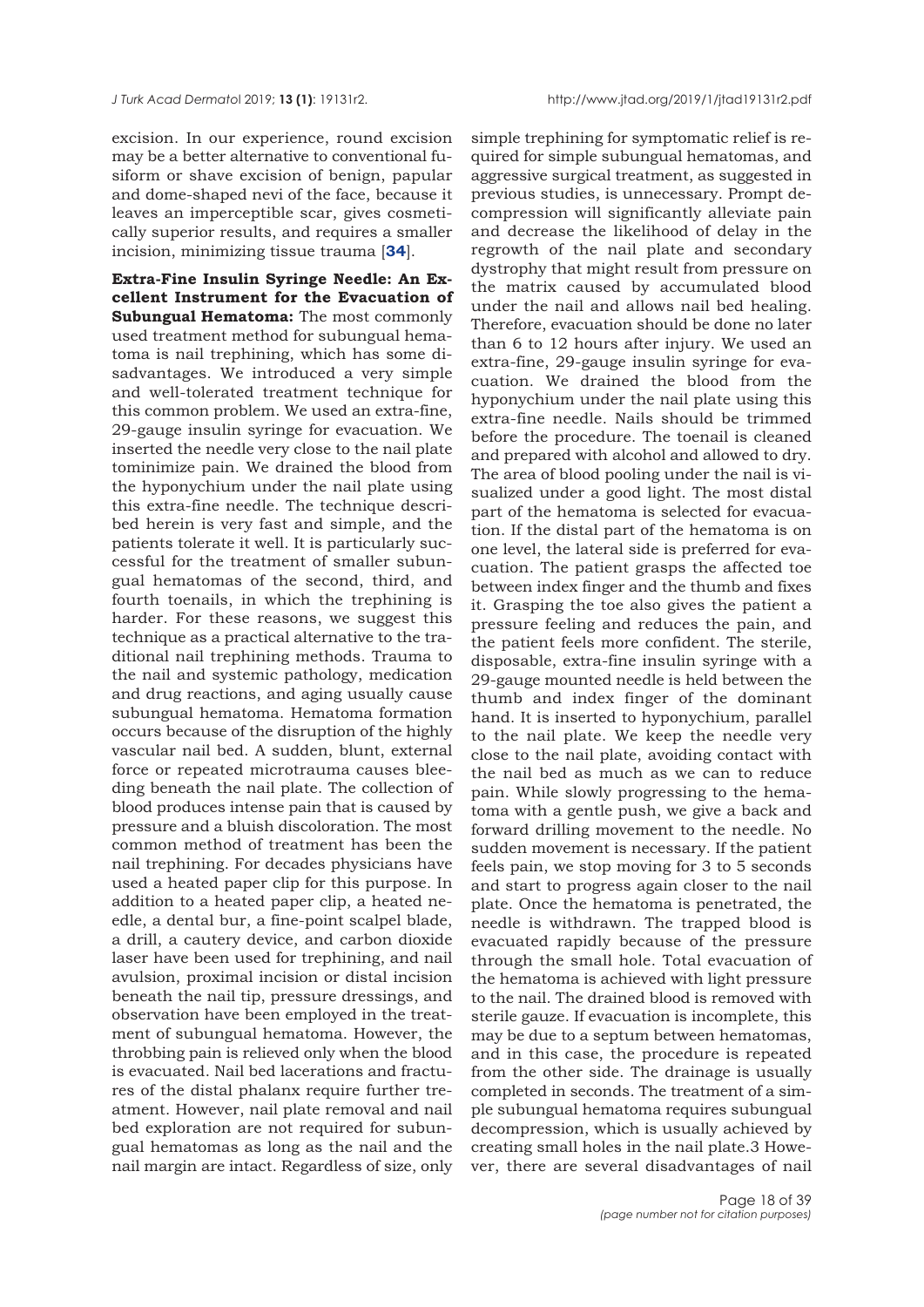trephining. A heated paper clip can sear the blood and plug the hole, and the metal may have to be reheated several times. Drilling the nail can be quite painful because of the pressure needed to puncture the nail plate, and a digital nerve block may be required. However, draining the blood with an insulin syringe needle from the hyponychium is significantly less painful than one injection of digital nail block. It is well tolerated by the patients; therefore, there is no need for anesthesia. Because we insert the needle adjacent to the nail plate, where the tissue is not viable, it does not cause significant pain. As this tissue is not as hard as the nail plate and does not show resistance while progressing the needle, the procedure is very simple and fast. In additional, our technique is very successful in the treatment of smaller hematomas of second, third, and fourth toenails, which have very small nails that are hard to trephine. In early cases, as in our patient, the hematomas of second, third, and fourth toenails are in a very small space with very high pressure; therefore, they always appear very obscure at first. In late cases, they become more widespread because of progression of the blood peripherally between nail plate and nail bed because of the pressure. Thus, the late lesions appear larger and can be observed easily. However, in late cases, this progression may cause secondary dystrophy if it reaches to the matrix. Therefore, early treatment is very important. We do not suggest performing this evacuation technique with thick syringe needles because they may cause significant pain, especially if the hematoma is located proximally. Because the needle is sterile, the risk of infection is minimal. It is cosmetically superior to nail trephination because the nail plate is left intact. We also performed this technique successfully to the older hematomas. However, we did not have a chance to perform this technique to the patients with significant onychogryphosis and in patients with significant subungual keratinaceous debris as tinea unguium. We have been performing this technique for 3 years and have not observed any complications such as infection and cosmetic or functional deficits yet. According to our experience, even in promptly treated cases, once the detachment occurs, the nail plate could not attach to the nail bed again. After the evacuation of hematomas, a nail can be broken or shed in the following

months, as the attached distal part of the nail plate becomes smaller as it grows out. In summary, this is a very fast, simple, and welltolerated technique and is particularly successful for the treatment of subungual hematomas of the second, third, and fourth toenails. For these reasons, we suggest this technique as an alternative to the traditional nail trephining methods [**[35](#page-37-0)**].

**Eruptive vellus hair cysts: an effective extraction technique for treatment and diagnosis**: We treated the lesions by using cautery and a standard dissecting forceps under topical anaesthesia. After puncturing the overlying skin in the centre using the sharp-tipped cautery point, we grasped the base of the cyst using a standard dissecting forceps and we extracted the cysts out. Over 150 cysts were extracted with this technique in two patients. The technique was simple, quick and tolerated well. No lesion recurrence was observed after 4 months. On histopathological examination, extracted cysts were observed to have cyst walls. In patient 2, the diagnosis was made within minutes by microscopic examination of the potassium hydroxide preparations of the extracted material. Our extraction technique is a simple and effective treatment option for these cysts. It can be regarded as curative since the cyst walls were also extracted. Microscopic examination of the potassium hydroxide preparation of the extracted cysts suggests that this technique can also be used as a simple diagnostic procedure [**[36](#page-37-0)**].

**A simple open comedone extraction technique for Favre–Racouchot disease:** Favre– Racouchot disease (FRD) is a common disease characterized by solar elastosis and large open comedones and cysts. This disorder mainly affects elderly Caucasian men who have had a great deal of exposure to the sun. Patients having FRD continuously develop numerous large open comedones that could cause a cosmetic problem. We performed a simple and effective extraction technique for these open comedones using a standard dissecting forceps. This technique is well tolerated and no complications were observed. We suggest this comedone extraction technique as a simple alternative treatment for this common cosmetic problem [**[37](#page-37-0)**].

**The use of the freer dissector for the removal of trichilemmal cysts:** Trichilemmal cysts are keratin-containing cysts, usually si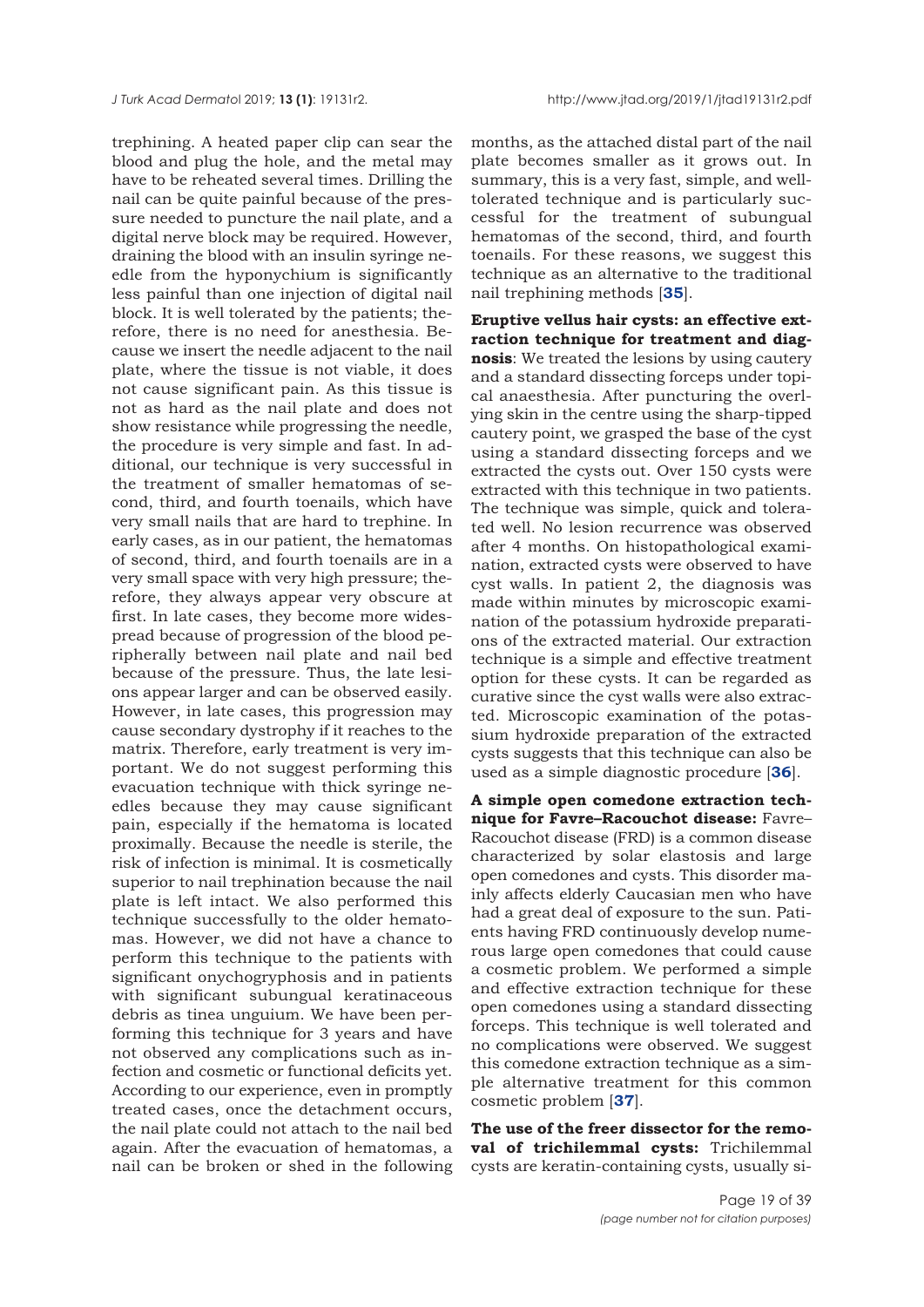tuated on the scalp. They often show an autosomal dominant inheritance pattern. Excision is the treatment of choice. We describeed a practical surgical technique that eases the removal of these cysts. A 24-year-old woman presented with a 5-year history of cystic lesions on her scalp, clinically diagnosed as trichilemmal cysts. She was treated with the new technique. After making a small incision under local anesthesia, a freer dissector (Aesculap OL 165 R) was used as a blunt dissector. The freer dissector was inserted through the incision. A blunt dissection was made to dissect the cyst free from the surrounding dermis and, by using the dissector as a lever, gentle pressure was applied to the opposite side to ease the cyst from the dermis. Four cysts were removed with this technique. The treatment was well tolerated by the patient. No complications developed during or after the procedure. This modified technique is simple and practical. The slight curve at each end of the freer dissector makes it easy to grasp the cyst and, functioning like forceps, the cyst can be eased from the dermis. We believe that the use of the freer dissector in the surgical excision of trichilemmal cysts aids and speeds up the procedure [**[38](#page-37-0)**].

**Multiple epidermal inclusion cysts of the eyelid: a simple technique for removal:** More extensive cyst removal with skin excision followed by skin grafting would have led to an unsightly end result, as there was no donor skin of like consistency available. The 27-gauge needle technique is simple and repeatable and is associated with little recovery time and rapid healing [**[39](#page-37-0)**].

**A simple surgical technique for the treatment of steatocystoma multiplex:** Since steatocystoma multiplex is an uncommon disorder, its treatment has not been discussed in detail in the textbooks and surgical excision is the most commonly mentioned method. We described a very simple surgical technique, which was developed by modifying previous reports. A 29-year-old woman, diagnosed clinically and histologically as steatocystoma multiplex, was treated with this modified technique. We punctured the cysts under local anesthesia with a sharp-tipped cautery point and evacuated the contents by squeezing the cyst with a fine forceps. Then, the cyst wall was grasped by the forceps and the sacs were extracted through small holes. More than 50 cysts were treated. The treat-

ment was well tolerated by the patient. No complications developed during or after the procedure. After 14 months follow up no recurrences were observed and the results were cosmetically excellent. This modi®ed technique is very simple and time saving. Its cosmetic and longterm results are successful. We believe that it must be considered as the treatment of choice for steatocystoma multiplex [**[40](#page-37-0)**].

**A Minimally Invasive Procedure for Axillary Osmidrosis: Subcutaneous Curettage Combined with Trimming Through a Small Incision:** Though minimally invasive procedures often yield excellent esthetic results for axillary osmidrosis, the high recurrence rates of malodor limit its further application. Incomplete removal of the apocrine glands would lead to recurrence of the axillary bromhidrosis, while excessive resection of the apocrine glands firmly attached to the dermis would easily result in local skin necrosis. Therefore, accurate management of the apocrine glands is extraordinarily important, particularly with a limited access. Herein, we would like to introduce an effective and minimally invasive procedure combining subcutaneous curettage and trimming for the treatment of axillary osmidrosis. A 5-mm incision was marked at the inferior pole of the central axillary crease. Subcutaneous undermining was done clinging to the axillary superficial fascia. The whole procedure was performed in the following sequence of ''scraping–trimming– scraping'' against the undermined skin flap until the remaining hairs were easily pulled out. All the wounds healed primarily without significant complications. Out of 300 axillae, 294 (98 %) showed good to excellent results for malodor elimination. Scars were invisible in 280 axillae (93.3 %) and slightly visible in 18 axillae (6 %). The dermatology life quality index score decreased significantly after the operation. The procedure is an efficacious and minimally invasive method for the treatment of axillary osmidrosis. Level of evidence was IV of this article [**[41](#page-37-0)**].

**Faster suction blister formation using 2 hair dryers:** Suction blisters are important for surgical treatment of vitiligo. One of the main limitations of suction blisters is the time required to create them. Several methods have been described in the literature to shorten the duration needed for the development of suction blisters. All described methods aim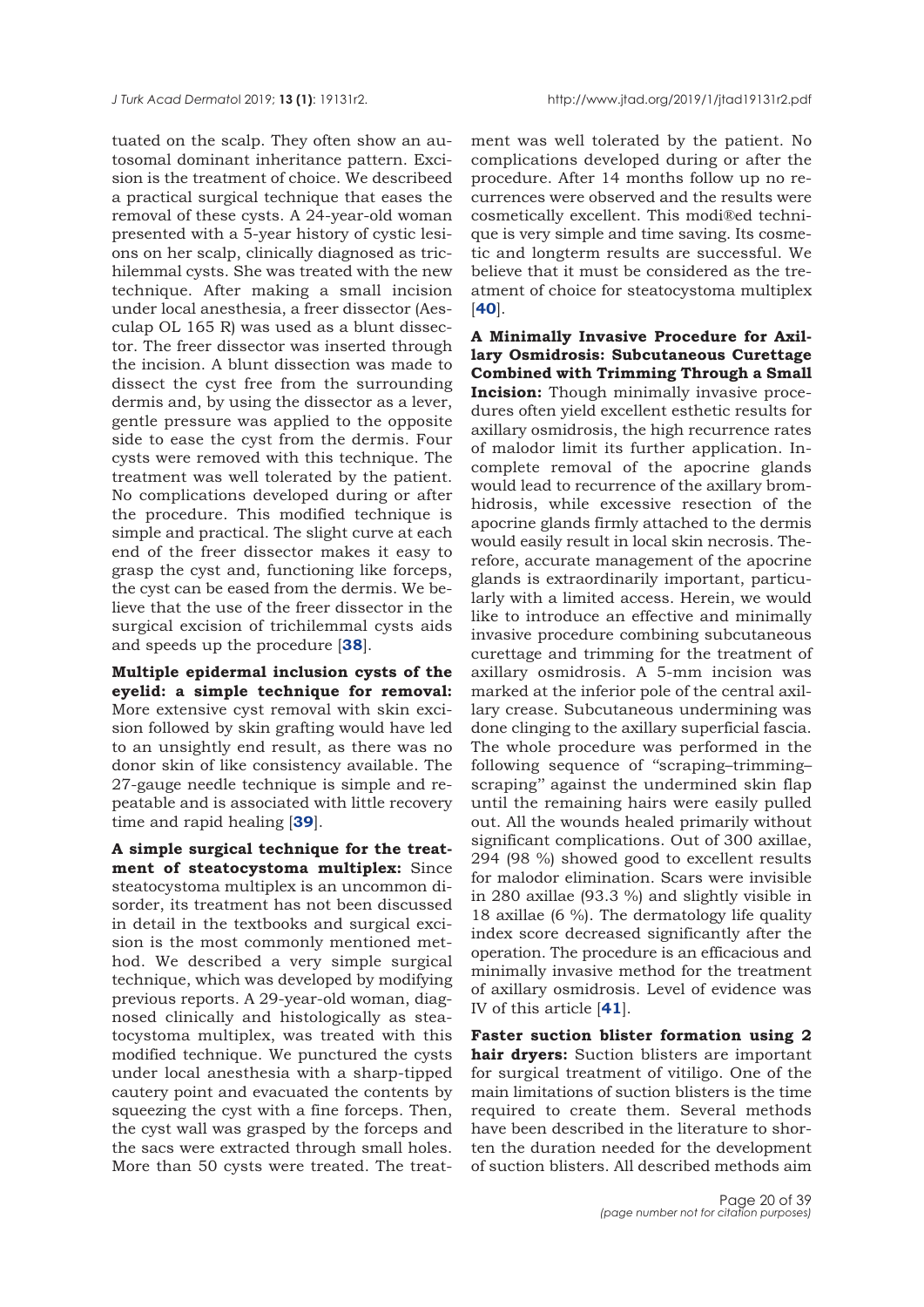to increase the local temperature to facilitate blister formation. One recently described method is the use of a hair dryer. The time required for blister formation was reduced from 120 minutes to 70 minutes. This is still considered a long duration and additional methods to shorten the duration would be appreciated. Using 2 hair dryers from opposite directions would further reduce the duration required for blister formation. Two suction (5-mL and 3-mL) syringes were used. The syringe plunger was removed and the proximal part of the syringe was placed on the skin. The distal part of the syringe was attached to a 3-way valve. A 10-mL syringe was used to apply suction through the other end of the 3-way valve. A hair dryer operating at low heat was then directed towards the suction area from an; 20-cm distance. At this distance, there is mild to no pain associated with the procedure. When using 2 hair dryers from opposite directions, there is an; 10-minute reduction in the time required for blister formation. Some blisters form in a multilocular fashion. Applying gentle lateral pressure allows formation of a unilocular blister [**[42,43](#page-37-0)**].

**Perone LASIK forcep for molluscum:** Molluscum contagiosum, a common viral infection, is a self resolving condition. However, intervention in the form of ablation or curettage is desired in a number of cases. Molluscum lesions pose a challenge when they are present around eyelid margins. Patients, as well as the dermatologists, are apprehensive regarding the use of available modalities for the removal of eyelid margin molluscum. Mechanical treatment modalities and chemical treatment modalities might not be advisable because of the proximity to the eye. We canuse of the Perone LASIK forcep for easy extraction of eyelid margin molluscum. The Perone LASIK forcep is commonly used in LASIK (laser in situ keratomileusis) surgery for holding the corneal flap. This forcep is available for purchase through surgical instrument vendors or through online shopping. This forcep has a circular ring on both tips, which enables a firmhold on molluscum lesions. Molluscum can be held between the circular rings and then extracted with gentle pressure. The procedure is painless and the degree of damage to the skin is less extensive [**[44](#page-37-0)**].

### **Combination of ligation and timolol before surgical excision of pyogenic granuloma:** Pyogenic granuloma (PG) is a benign vascular

tumor that commonly grows on fingers and the orofacial region. While many therapeutic options exist, surgical excision is associated with the lowest probability of recurrence. However, surgical excision leaves a linear scar, which can be a cosmetic or functional challenge, especially in the digits and orofacial area. Immediate surgery is not always feasible due to either the patient's or surgeon's schedule, and a delay of the procedure is inevitable. For PGs that cannot be removed immediately, it can be ligated the base with 4-0 black silk followed by application with timolol maleate ophthalmic 0.5% solution (2 dropsx4/daily). A previous study showed that ligation of PG base with suture material leads to necrosis. Recently, timolol, a nonselective b-blocker, was introduced for PG treatment. However, these methods frequently fail to involute PG. The combination of ligation and timolol strangulation increases the chances of success. This preoperative combinatorial approach has a few advantages. First, it prevents PG from enlarging and frequently reduces the tumor size before the planned surgery. In addition, this procedure might completely resolve PG, obviating the need for surgery. Therefore, the combination of ligation and timolol represents an acceptable therapeutic strategy for PG before surgery [**[45](#page-37-0)**].

**Successful treatment of lipoatrophy with normal saline:** Margulies and Morris presented a case of lipoatrophy treated successfully with intralesional normal saline injections. Localized lipodystrophy, or lipoatrophy, presents as focal loss of subcutaneous fat with variable overlying skin changes and depth depending on the cause. Lipoatrophy could result from both oral and local intralesional corticosteroid use, with the buttocks and proximal extremities being the most commonly affected sites with oral use. Minimal literature exists about corticosteroid-induced lipoatrophy. Localized reactions to injected corticosteroids are thought to occur in less than 0.5% of cases, which primarily include hemorrhage, atrophy, secondary infection, changes in pigment, hypersensitivity reactions, and panniculitis. The observed lipoatrophy typically begins 2 to 3 months after injection and can resolve spontaneously. Here the authors reported a case of acquired localized lipodystrophy, which results mostly in cosmetic concerns but has limited treatment options to offer patients. They described the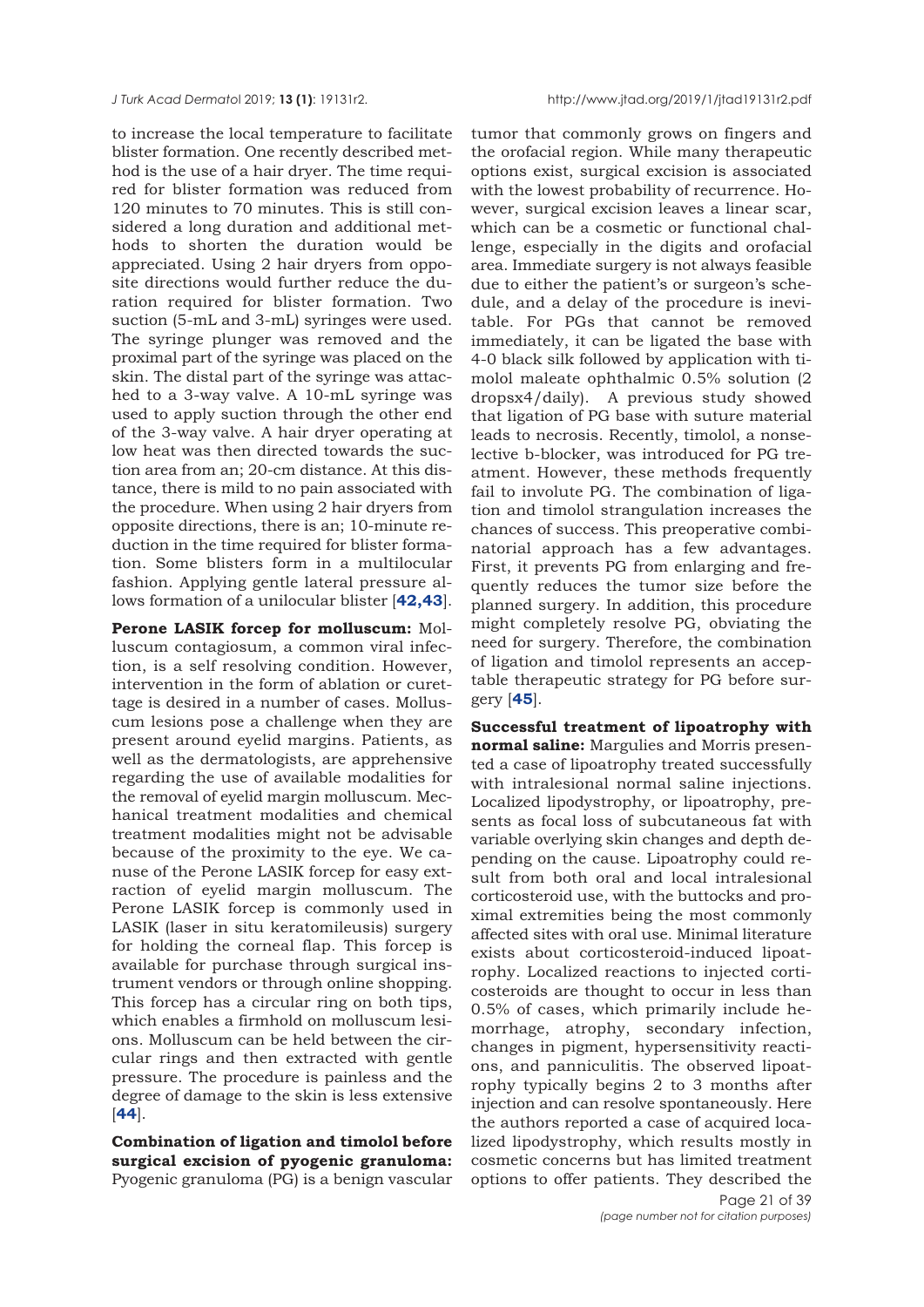technique for intralesional saline injections to assist clinicians in use of this treatment. Success of this technique has been previously described, and their case report confirms this previous report but uses different time intervals between injections. Corticosteroids are commonly used intralesionally for hypertrophic scars, alopecia, and other skin conditions. Glucocorticoids suppress leukocytes from adhering to endothelial cells, which limits the ability of leukocytes to enter the nearby tissues and decreases inflammation. In addition, corticosteroids are potent vasocons trictors, reducing both oxygen delivery to the wound and reepithelialization. Collagen synt hesis is also slowed by the steroid's antimitotic effects. Decreasing inflammatory molecules with intralesional corticosteroid injections can improve scar pliability, shrink scar size, and reduce pain. Although steroids such as triamcinolone are efficacious in this scenario, side effects can include subcutaneous tissue atrophy, capillary dilation, and hypopigmentation. Many articles cite known side effects of the drug. However, it is difficult to find how many patients experience corticosteroid-induced lipoatrophy. One study found that lipoatrophy was preceded by an injection in 62% of patients. Histologically, it has been found that after corticosteroid injections, adipocytes decrease in size and number and are surrounded by hyaline. The fat cells were noted to resemble embryonic fat cells because of prominence of vessels, termed involutional fat. Macrophages, some with yellow-gray and mucin-positive granules have been found in the area of interest as well. In some instances, macrophages were shown to engulf adipose tissue, thereby becoming lipophages. As the microscopic findings of the substance engulfed by macrophages disappeared, the lipoatrophy faded as well Serial saline injections on a weekly basis are found to completely resolve the cosmetic effect of lipoatrophy within 4 to 8 weeks of the initial saline injection. In one case report, autologous fat injection was used to treat atrophy with results noted 6 months after treatment began. Intralesional poly-Llactic acid acts to induce fibroblast and collagen formation, has been used for treatment of human immunodeficiency virus associated facial lipoatrophy, and was recently reported in a case of corticosteroid-induced lipoatrophy. Maximal improvement of the lipoatrophy was noted in 3 to 5 months. Their patient was followed over a 9-month period.

The alternative treatments mentioned above are expensive and inconvenient, potentially prohibiting patients from following through with experimental treatment. On the other hand, monthly intralesional bacteriostatic saline can be a convenient and affordable treatment for lipoatrophy attributed to intrale sional or intra-articular steroids. Their patient had improvement in the appearance of her skin lesions while undergoing monthly injections and had no significant side effects. There may have been faster improvement if she had undergone weekly injections as described previously. However, further studies may help determine if a synergistic effect between time and saline injection is possible, further delineating the need for injections on a monthly versus weekly basis. It is hypothesized that injecting saline where steroid crystals lie would put them back into suspension, where the crystals could then be recognized as foreign bodies and naturally removed from the body. The pathogenesis of post-injection induced localised lipoatrophy remains unclear. Several reports identified the cluster of differentiation 68(+) macrophages in their patients' specimen and suggested that they played an important role in the development of the lesions. Iftikhar Ahmed postulated that macrophages may be activated through nonimmunologic means and was a natural response of the body to eliminate those injected foreign materials. The post-injection localised lipoatrophy occurred in various medications and seemed to affect women predominantly. The exact causes for this gender difference remained speculative. Presumably, there are hormone-related differences in resistance of adipose tissue or it is a result from the heterogeneous receptor status of human adipose tissue. There is no specific treatment for corticosteroid injection induced localised involutional lipoatrophy but the majority of the lesions resolve spontaneously within 1–2 years. Shumaker et al. performed localised intralesional normal saline infiltration in four patients with persistent cutaneous atrophy following the corticosteroid injection and gained satisfactory results after 5–8 weeks, respectively. Saline is a non-allergenic, inex pensive and readily available material and they suggested the saline was capable of resuspension and redistribution of poorly soluble corticosteroid crystals [**[46,47,48](#page-37-0)**].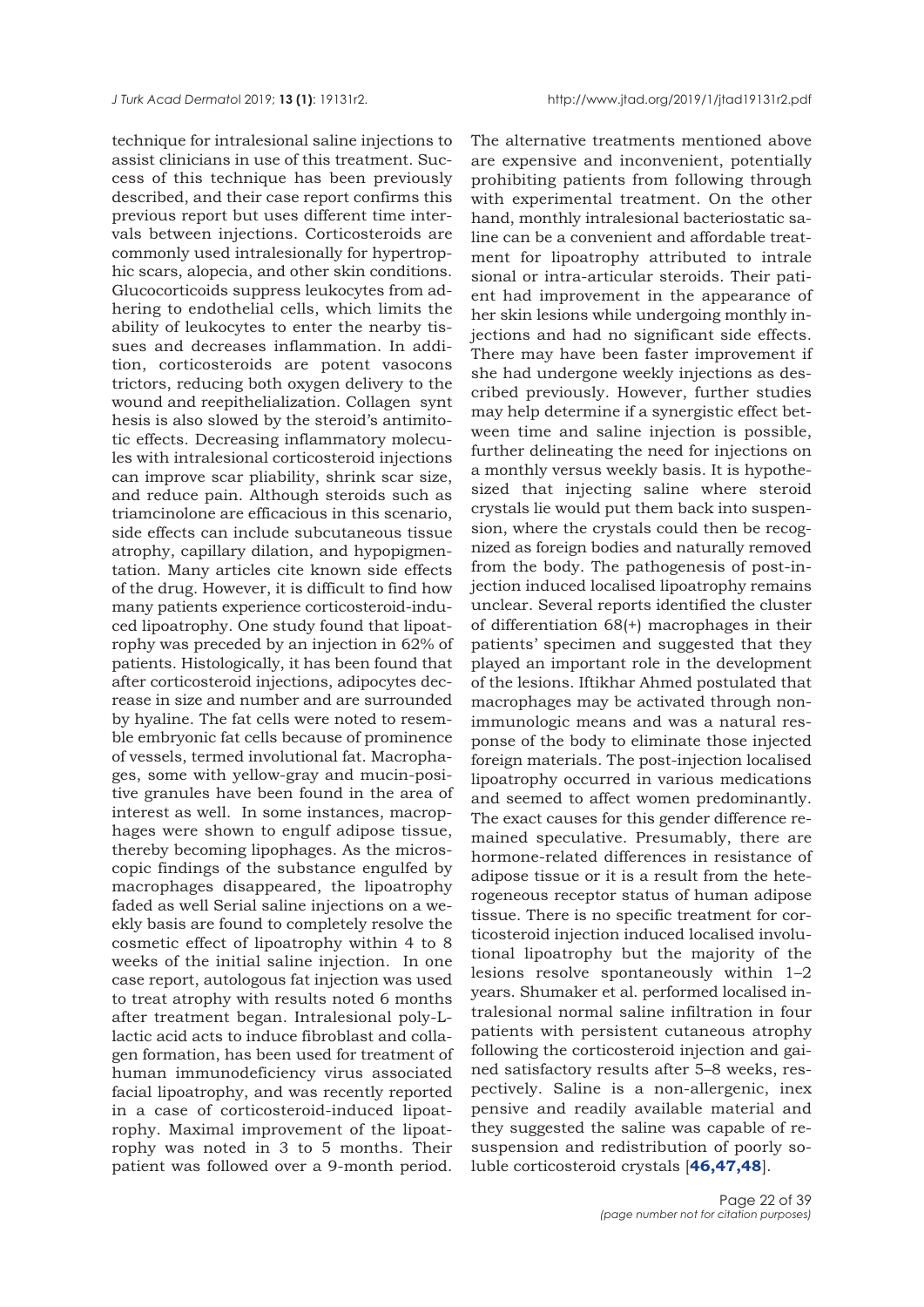**Cold Therapy:** Palmer at al assessed the clinical safety and effectiveness of focused cold therapy (FCT) for the reduction of hyperdynamic forehead wrinkles. Subjects treated for forehead wrinkles showed significant clinical improvement with high subject satisfaction and no serious adverse events. Focused cold therapy seems to be an effective, safe nontoxic alternative to popular wrinkle-reducing treatments. Second-degree nerve injury involving Wallerian degeneration of the axon occurs at temperatures of -20 to -100 ˚C. Treatment in this range results in a reversible degeneration of the axon and myelin sheath. However, the structural elements of the nerve bundle remain intact; therefore, the axon is able to regenerate along the previously established path to reinnervate the muscle at a rate of approximately 1 mm/d. Focused cold therapy (FCT) uses the well-established principles of cryotherapy to induce a second-degree nerve injury, resulting in reduced muscle activity. When applied to temporal nerve branches of the facial nerve, the result is temporary reduction in forehead animation and a corresponding reduction in hyperdynamic wrinkles. This study demonstrates that the application of low temperatures to the temporal branches of the facial nerve results in a temporary interruption of target muscle function and relaxation of hyperdynamic forehead wrinkles. Treatment with FCT resulted in an effective reduction in forehead wrinkles. Less dramatic results occurred for the treatment of glabella because of the FCT treating 1 (corrugator) of the 3 muscles (corrugator, depressor, and procerus) involved in glabellar furrowing. Most subjects (91%) appreciate continuing effectiveness at 1 month after treatment with the majority noting an improvement in the forehead wrinkle after the treatment. The duration of effect due to treatment with FCT is most comparable with that of neurotoxins. In comparison with the duration of effect, 16 to 32 units of botulinum toxin Type A for forehead wrinkles and 25 units of abobotulinum toxin A for glabellar wrinkles retained its effect in 40% of the subjects after 12 weeks, although another study showed that 40% of the subjects may retain effects to 180 days after the treatment. Given that the nerve regenerates at a rate of approximately 1 mm per day, future treatments will be placed at sites further from the innervation site (2–3 cm) to prolong the effect. Focused cold therapy results in an immediate effect, whereas in other met-

hods, particularly neurotoxins, the effect is delayed. An immediate effect can be in part due to the effects of a lidocaine block, however care was taken to inject lidocaine superficially to avoid any interactions with the nerve. The 7-day results for the horizontal forehead lines indicate that a small percentage of subject (6%) results did not carry over from their immediate experience. This percentage of subjects was larger for the glabellar region (21%), although this may be because of the superficial nerve branch innervating the corrugator muscle where the lidocaine was injected. The side effects reported were mild, transient, and consistent for a needle-based treatment, and the reporting rate of 10% for headaches is lower than 30% for injectable neurotoxins for the treatment of hyperdynamic wrinkles. Although the incidence of epidermal cold injury was somewhat high (22%), recent device improvements have shown promise for the reduction or elimination of this side effect. It is believed that hyperpigmentation and dimpling are secondary to epidermal cold injury development and will be reduced with device improvement. It is estimated that 25% of patients exploring treatments for hyperdynamic wrinkle reduction have reservations about toxins. The results demonstrate that FCT is a safe, effective minimally invasive nonsurgical treatment option for reducing hyperdynamic forehead lines. Focused cold therapy may appeal to patients who are averse to the use of toxins and fillers but remain interested in the reduction of forehead rhytides. This study demonstrates that the application of FCT to temporal branches of the facial nerve can induce a temporary nerve injury, leading to reduced muscle contraction and a corresponding reduction inhyperdynamic forehead wrinkles. Focused cold therapy could fill an, as of yet, unmet clinical need for an effective, safe, and toxin-free alternative for temporary dynamic wrinkle reduction [**[49](#page-37-0)**].

**Fractionated cryotherapy:** Cryotherapy is a commonly performed procedure in dermatology outpatient departments for destruction of pathologic tissue. It is an easy-to-perform, inexpensive, and sutureless technique and carries a minimal risk of infection. However, the procedure is associated with many complications and sequelae such as blistering, ulceration, necrosis, and permanent or longstanding pigmentary alterations. This limits its use on cosmetically sensitive sites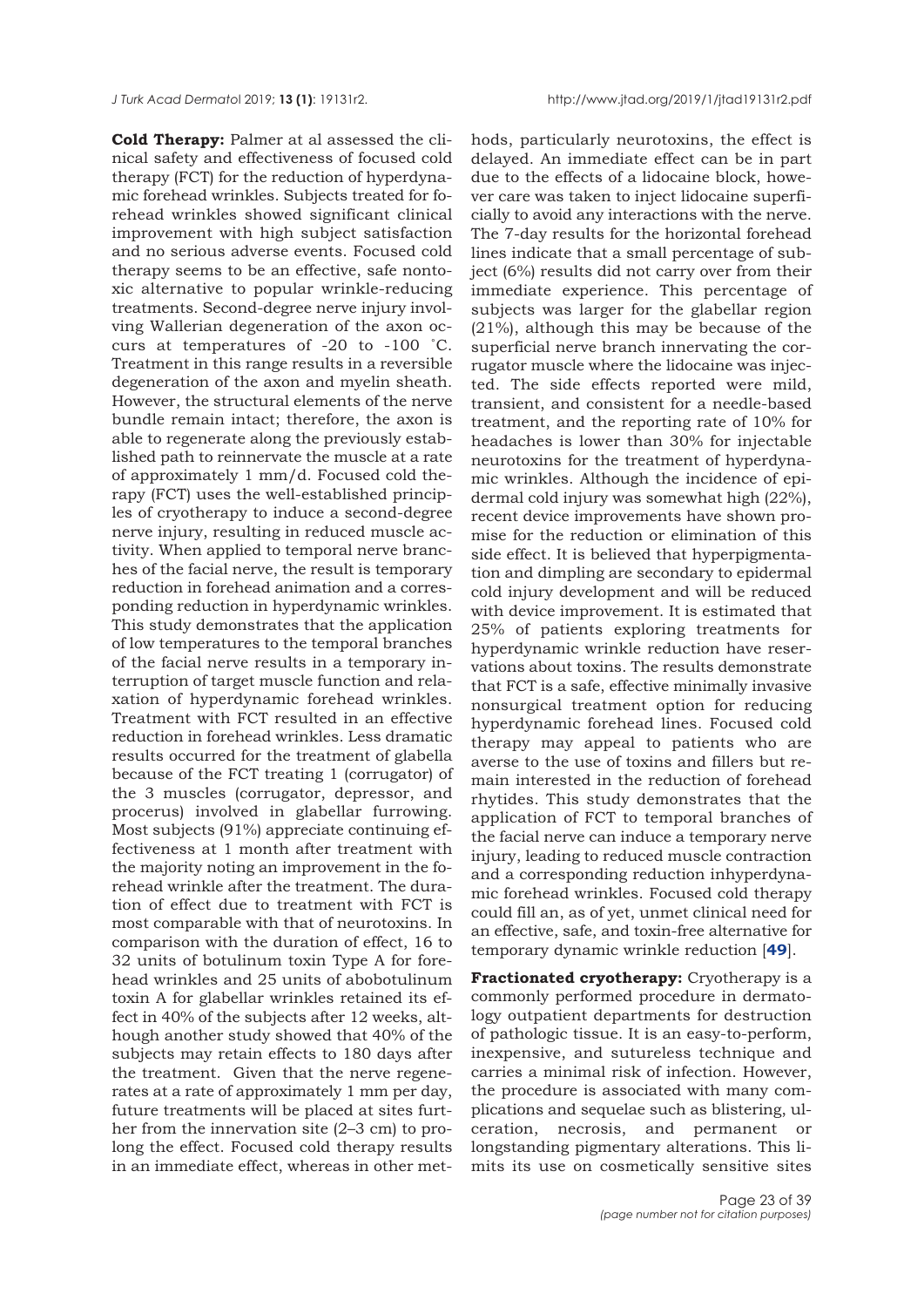and for indications like facial rejuvenation, particularly in people with pigmented skin. Fractionated cryotherapy can reduce the complication rates and expand its indications in rejuvenation and aesthetics. For this, thin plywood or transparent plastic plates (poor conductors of heat) have been taken and created multiple uniform holes using a drill machine. The size and distance between holes can be customized depending on the site and indication for which fractionated cryosurgery is planned. Closely placed larger holes are suited for indications for more aggressive cryotherapy such as thick keloids on the chest and shoulders. Templates with closely placed smaller holes and sparsely placed smaller holes with alternate rows are suited for less aggressive cryotherapy on cosmetically sensitive sites such as post herpes zoster hypertrophic scars on the face. Sparsely placed smaller holes are well-suited for resurfacing, like cold slush peels and rejuvenation. The plate was firmly placed on the area of skin to be treated and liquid nitrogen was sprayed by the spiral or paint brush method over the entire plate. The duration of freezing is generally longer than that for conventional continuous freezing. Two to three 30-40 second freezethaw cycles (after repositioning of the template) may be used for thick nonfacial keloids, and one or two 15-20 second freezethaw cycles may be used for facial scars. This leads to fractionated freezing and a rapid thawing of the frozen tissue resulting from the dispersion of thermal energy from intermittent areas of unfrozen tissue. After treatment, improvement might be seen without pigmentary changes. The procedure is much less painful as compared with conventional uniform freezing. Using this technique multiple times can be safely done in 1 session, and the procedure can be repeated at frequent intervals. For curved surfaces, mouldable plastic material can be used. Transparent plastic templates allow better visualization of the area to be treated under the template. Fractionating has the potential to expand the indications for cryotherapy in aesthetics and rejuvenation [**[50](#page-37-0)**].

**Safety and Efficacy of Imiquimod 3.75% Cream When Used After Cryotherapy in the Treatment of Hypertrophic Actinic Keratose:** Cryotherapy plus imiquimod 3.75% cream resulted in a statistically significant improvement in the reduction of hypertrophic actinic keratoses (HAKs) than cryotherapy alone at 14 weeks. In this study, the authors show a benefit of using imiquimod 3.75% immediately after cryotherapy for the treatment of HAKs. For patients with HAKs, combination treatment of cryotherapy plus imiquimod is superior to cryotherapy alone in reducing lesion count [**[51](#page-37-0)**].

**Intralesional cryosurgery for Keloids:** In 1993, Weshahy described his new technique for applying cryosurgery in depth, i.e., intralesional cryosurgery (ILC), by using Weshahy's cryoneedles in order to achieve a higher degree of effectiveness and avoid many of the disadvantages of the conventional surface techniques. Some trials have been published using the ILC for treatment of keloids and hypertrophic scars. Cryosurgery has been successfully used to treat keloids and hypertrophic scars. Better results may be explained by the more timewe gave until the ice cylinder formed extended 2 mm outside the clinical borders of the lesions, and by the deep insertion of cryoneedles at or immediately under the base of the lesions, targeting the blood supply of the lesion, others might do the procedure more superficially. The therapeutic effects of cryosurgery depend on direct cell damage and changes in the microcirculation provoked by freezing that cause vascular damage and blood stasis within the keloid tissue leading to cell anoxia, the keloid is composed mainly of fibrous tissue that resists the freezing process. The contact and spray techniques are the two mostly practiced methods for cryosurgery. However, the depth of freezing attained by these two techniques is not enough to complete the operation in one or two sessions, and can't reach the base of the lesion effectively leading to high rates of recurrence. Surface cryotherapy also produces an open, oozing wound which is considerably larger than the size of the lesion due to the lateral extension of cryodestruction that usually takes several weeks to heal. In addition, a certain degree of skin atrophy and longer hypopigmentation is also inevitable with this approach because of melanocyte sensitivity to low temperatures. Therefore, this characteristic probably renders surface cryotherapy in dark-skinned patients less than optimal. It destroys the core of the keloid immediately due to destruction of the cellular element and blood vessels at the base which are more sensitive to the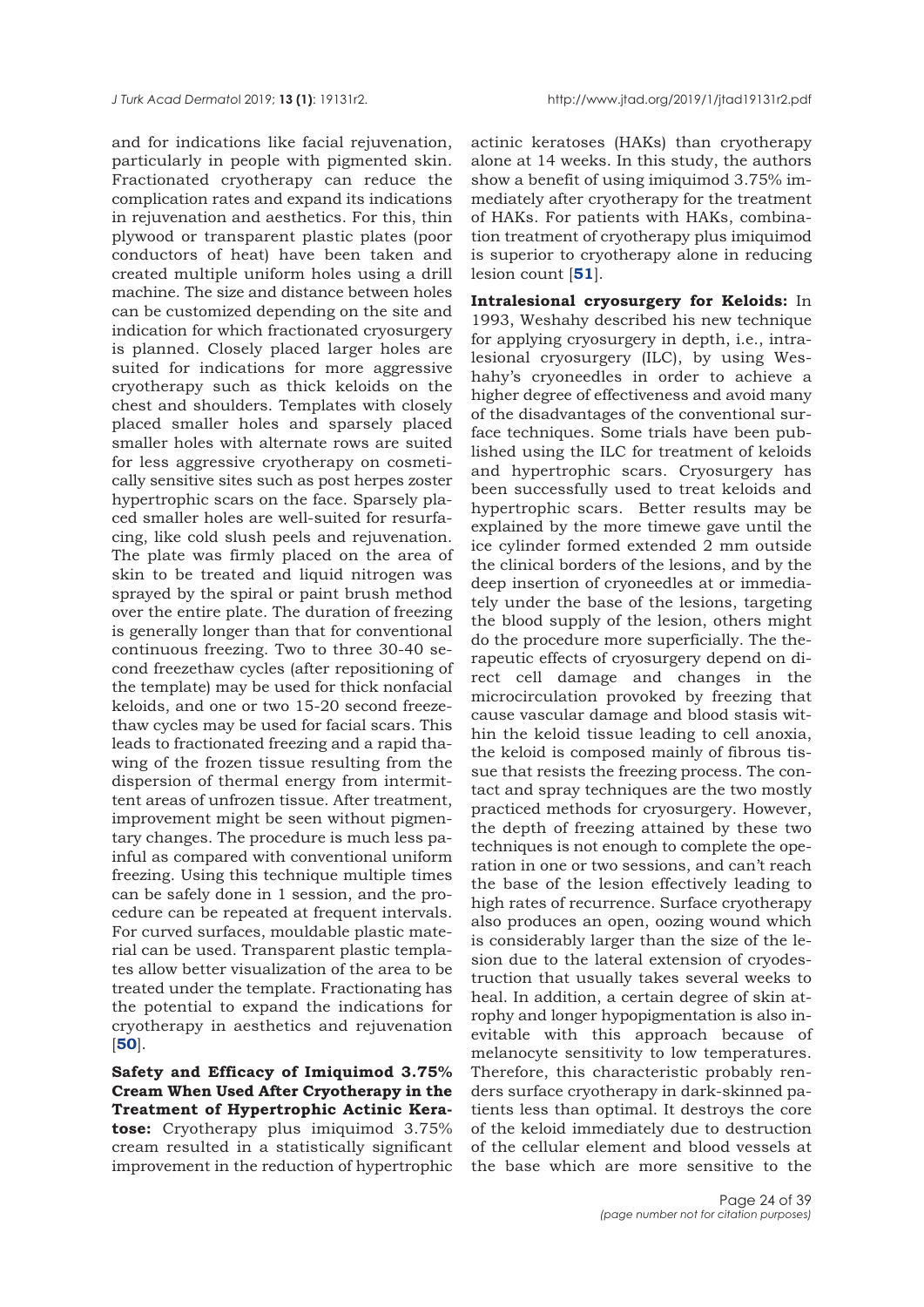cryoprocess than the fibrous core causing its necrosis, with a minimal limited damage to the superficial tissue and melanocytes. In contrast, the lethal zone, which is created by the contact probe, includes the epidermis, melanocytes, upper dermis, and to a lesser extent, the deeper dermis due to the counteracting heating effect produced by the blood vessels so the efficacy is minimal and the rate of recurrence is high. This technique can transfer the maximum intensity of cold directly to the base avoiding that counteracting heating effect of the blood vessels [**[52](#page-37-0)**].

**Successful treatment of cutaneous squamous cell carcinoma and basal cell carcinoma with intralesional cryosurgery:** Wide excision or Mohs surgery is the standard treatment of skin squamous cell carcinoma (SCC). Superficial SCC or tumor smaller than 1 cm has been treated successfully with open spray cryosurgery. Larger tumor may not be as effective because tissue destruction is usually superficial. Intralesional cryosurgery (IC) may provide a deeper and better cell killing effect in larger tumors. Lee et al investigated the safety and efficacy of treating nodular SCC in 4 patients with IC. Complete remission was noted in all tumors (100%) in 2 months. No recurrence was noted during follow-up. All patients were satisfied with the results. This observation suggests that IC could be simple and effective alternative treatment for SCC patients whose condition is not suitable for or who refused operation [**[53](#page-38-0)**]. A single intralesional cryosurgery session can also completely eradicate BCC on the lower extremities in elderly patients. This technique is associated with relatively minor complications, is well tolerated, and represents a safe and effective therapeutic modality for BCC of the lower limbs [**[54](#page-38-0)**].

#### **Cryoanalgesia for post-herpetic neuralgia**:

The existent therapeutic options for post-herpetic neuralgia (PHN) are varied, albeit not sufficiently effective. The aim of this study was to try a new treatment modality for PHN. A spray of liquid nitrogen (LN) was used in 47 patients suffering from PHN as a stimulator of a mechanism not yet completely understood. The LN spray was carefully applied (so as not to freeze the skin surface) along the diseased sensory nerve dermatome, at weekly sessions lasting for 30 seconds each, with a mean of three applications per patient. The area corresponding to the dermatomes affected by the herpes zoster satisfactorily attenuated the herpetic neuralgia in all patients. Before the sixth treatment session, good or excellent improvement was obtained in 94% of the study patients. Pain was eliminated with one session in nine patients (19%), and with two sessions in eight patients (17%). They concluded that this non-freezing technique is absolutely safe and injury-free, and is very efficient in calming PHN [**[55](#page-38-0)**].

**Is topical nitric oxide and cryotherapy more effective than cryotherapy inthe treatment of oldworld cutaneous leishmaniasis?** Current systemic treatments for cutaneous leishmaniasis (CL) are limited by their toxicity, high cost, side effects and the emergence of drug resistance. New approaches, including topical therapies, are urgently nee ded. Nitric oxide (NO) produced by human and canine macrophages has long been demonstrated to be involved in the intracellular killing of Leishmania. There is evidence from several experiments that NO is involved in the microbicidal activity of macrophages against a number of intracellular pathogens including Leishmania major, Trypanosoma cruzi and Toxoplasma gondii. However, the cellular and molecular mechanisms whereby NO exerts its cytotoxic activity are not yet well described. Recent studies found that apoptotic processes and several targets in organisms may be affected by NO. The leishmanicidal effect of NO seemed to be the consequence of induction of a programmed cell death-like process. However, both in vitro and in vivo immunological studies indicate that NO radicals within Leishmania lesions could reduce the parasite number. Application of NO donors/inducers could mediate the leishmanicidal activity of macrophages and may prevent progression of infectious diseases. Delivery of supplementary NO to target areas where the protective effects of endogenous NO have been lost is an attractive therapeutic option. Topical treatment for CL, in which the parasites are found in the dermis up to a depth of 5 mm or more, is problematic because of the very limited penetration of drugs through the skin. Because NO is so freely diffusible, we reasoned that it may be possible to apply an acidified nitrite cream over the lesions of CL and thereby generate enough NO exogenously to kill Leishmania without causing damage to host tissue. In one study, 16 Ecuadorean patients were treated with a SNAP (NO-donor, S-nitroso-Nacetylpenicillamine) cream administered on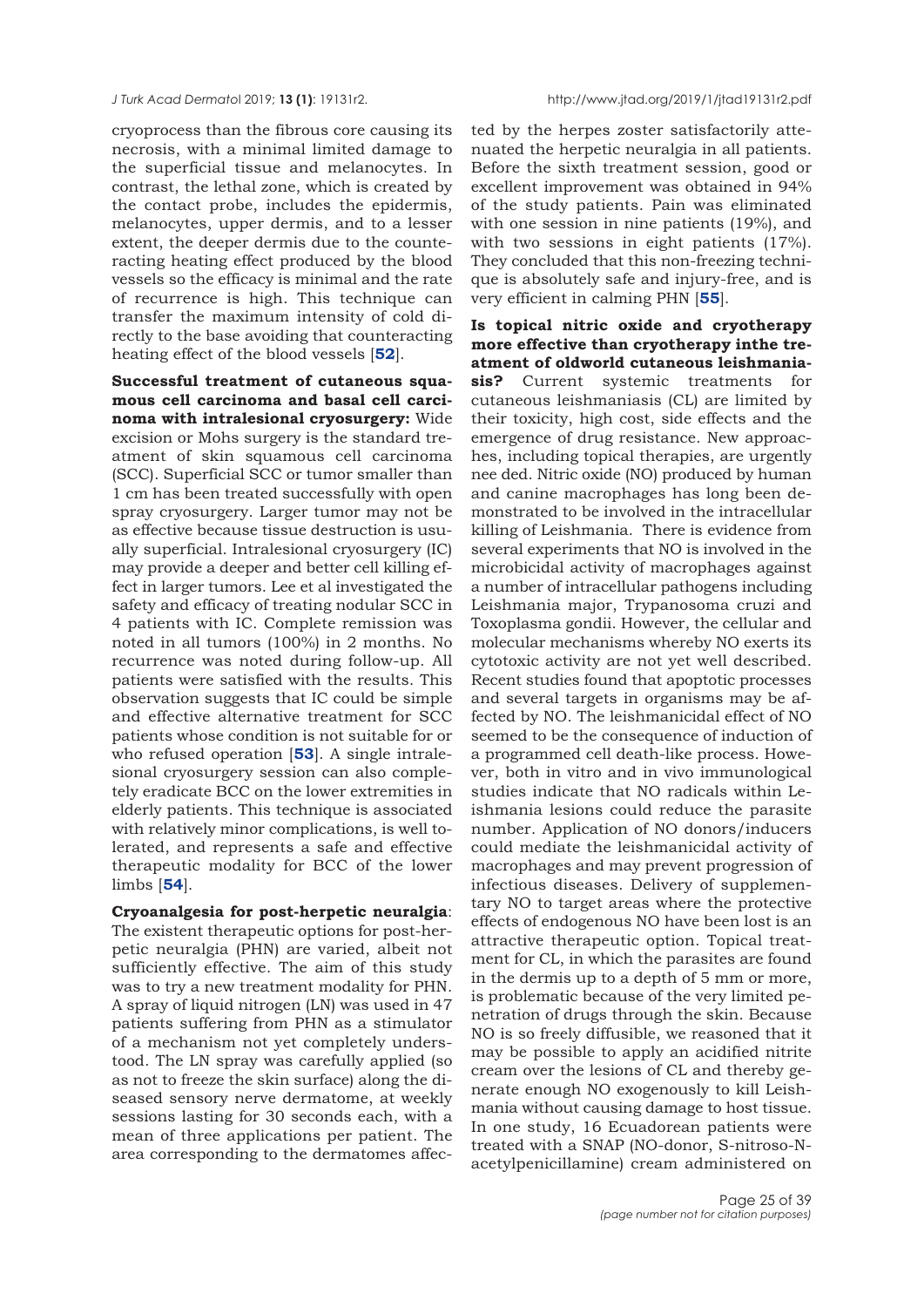lesions for 10 days. All lesions were parasitologically cured and clinically healed by day 30. In another study, a different NO-producing cream was employed to treat 40 Syrian patients. Only 11 (28%) of 40 patients showed improvement and only five (12%) of 40 were cured at 2 months. This study was designed to determine the clinical responses and effectiveness of NO plus cryotherapy for the treatment of old world CL. A double-blind, randomized, placebocontrolled clinical trial was performed for the evaluation of therapy with topical nitric oxide 3% and cryotherapy in 63 Iranian patients with CL in the south of Iran. Thirty of 36 participants (83.3%) had complete improvement in the treatment group as did 20 of 27 (74.1%) from the control group  $(p = 0.627)$ . This study could not show any more effectiveness from combining a 12-week course of treatment with 3% nitric oxide cream and a once-weekly treatment with cryotherapy in comparison with cryotherapy and placebo in patients with CL [**[56](#page-38-0)**].

**Local anesthesia injection technique for aesthetic removal of dermal nevi:** Dermatologists should be aware of the surgical techniques that reduce the level of skin distortion following biopsy procedures. (1) a dilution of lidocaine with bacteriostatic 0.9% sodium chloride and (2) injection of the solution directly into the nevus. The nevus balloons in size and shape and becomes tenser resulting in a change in the skin level permitting for easy shave. Good injection technique of anesthesia may represent a simple, but important means to improve postoperative cosmetic outcomes. Zaiac et al found good cosmetic result with (1) a dilution of lidocaine with bacteriostatic 0.9% sodium chloride and (2) subcutaneous injection of the solution directly into the nevus. Our solution consists of 3 mL of 1% lidocaine in 30 mL of bacteriostatic 0.9% sodium chloride in a 1:10 ratio, in which each mL contained 9 mg of sodium chloride and 9 mg of benzyl alcohol. Using a 30-gauge needle, this solution is directly injected into the nevus. The nevus balloons in size and shape and becomes tenser resulting in a change in the skin level permitting for easy shave. This technique results in a smooth-surfaced area devoid of stitches that heals in an aesthetically pleasing manner [**[57](#page-38-0)**].

**A Simple Elastomer-Pad Vibratory Dampener to Maximize Pain Control of Injections in Patients' Undergoing Dermatological Surgery**: For many dermatology patients, pain associated with procedures is a frequent complaint and may be a reason that they avoid the treatment for both medical and cosmetic dermatology issues. According to information cited by these authors, almost 3 quarters of surgery patients have inadequate pain control. Although the advent of safe and effective local anesthetics made much of dermatologic surgerymore comfortable, the injection of these anesthetics is a source of discomfort. Clearly, there is ample room for improvement, and this article suggests modality that seems to be simple and effective. Using the gate theory of pain control, these authors have proposed an "anodyne" device made from a few cotton balls, a disposable glove, and a vibrating massager. Placed on the site before injection, it inhibits transmission of pain in a manner that minimizes discomfort. The authors further postulate that this type of vibratory stimulus can be comforting to patients. It is always important for physicians to try to improve the experiences of the patients. This modification of readily available, inexpensive products is 1 potential means of doing so. Given its simplicity and minimal risk, it is likely that it will be tried by many of our colleagues [**[58](#page-38-0)**].

**A simple and effective treatment for nasal telangiectasia; Needle-assisted electrocoagulation:** Nasal telangiectasia is a common phenomenon and can cause significant cosmetic and psychological problems. Although there exist various lasers and chemical treatments for nasal telangiectasia, insufficient effect and side effects such as purpura and postinflammatory hyperpigmentation are common. They used needleassisted electrocoagulation as treatment for nasal telangiectasia with success. Electrocoagulation has been reported to be safe and effective in hereditary hemorrhagic telangiectasia, especially with epistaxis. The authors used Surgitron® for needle-assisted electrocoagulation. After 30 minutes of local anesthesia with lidocaine/prilocaine cream and applying grounding plate underneath the patient, a 30G needle tip was placed in the telangiectatic vessel lumen through the skin overlying the vessel. Then an electric current with a power intensity of 30 W was delivered through it for 1 second. With an electric current, the blood vessel disappeared, instantly. The same procedure was repeated along the vessel at about 1 to 2 mm distance between needle punctures. The total procedure time was approxima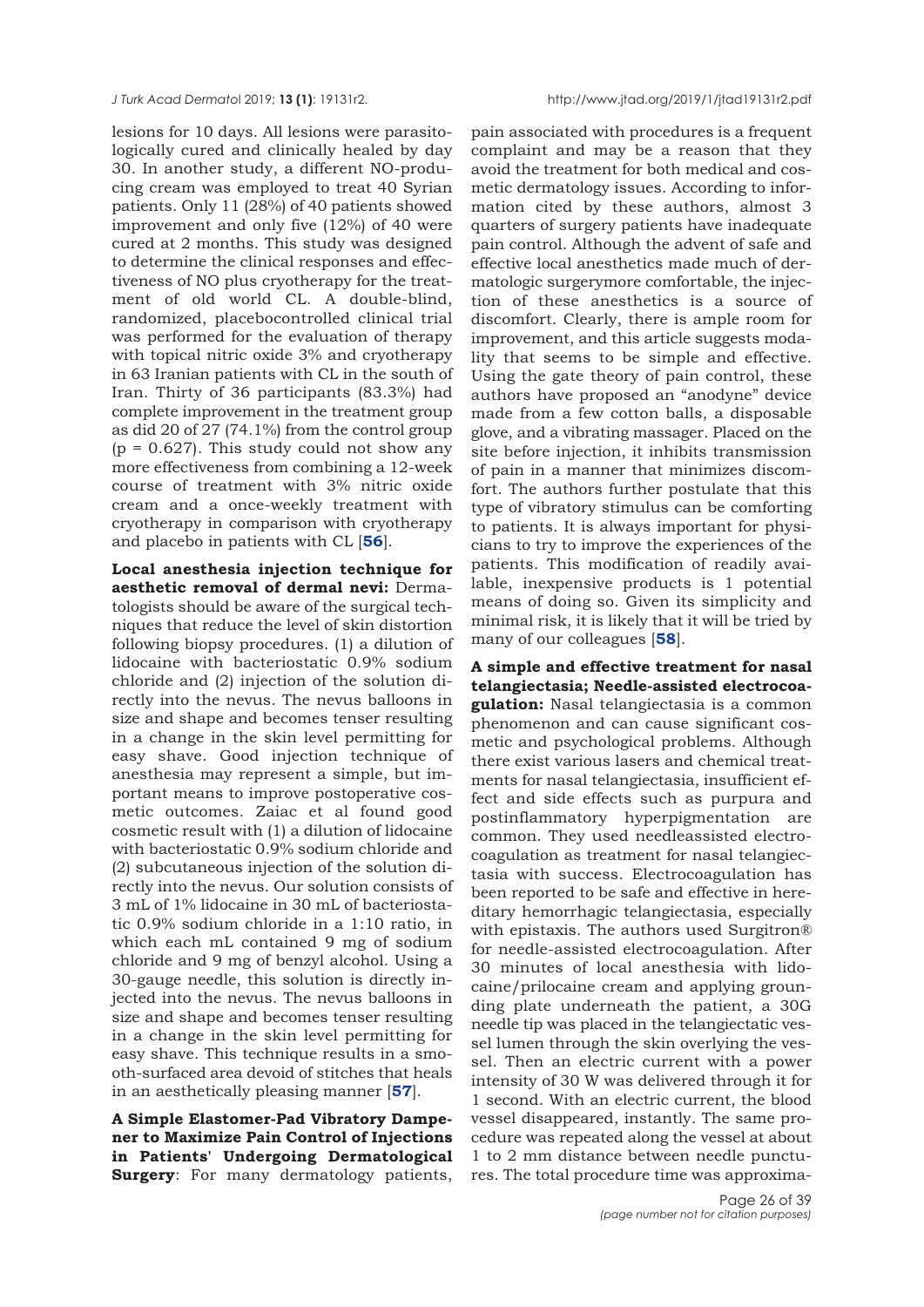tely 10 minutes. There may be a slight stinging sensation during the procedure, made tolerable with just the EMLA cream. Conventional electrosurgery tips, even the finest one, cannot easily puncture skin by itself. Using a needle tip enabled us to puncture skin and vessel without an electric current. Then an electric current was delivered directly into the vessel lumen. Because the electrical resistance of blood is much lower than that of epidermis or surrounding dermis, selective coagulation of the vessel walls with minimal epidermal and surrounding dermal tissue damage can be achieved. Immediately after the procedure, only needle marks exist, which heal well without dressing. Patients can see the improvement of telangiectasis immediately after the procedure. There was no purpura with a minimal risk for postinflammatory hyperpigmentation. They used Surgitron®, but they think this method may be applicable with other bipolar devices. A patient with nasal telangiectasia showed dramatic improvement after 1 session. After 4 sessions, almost complete clearance was obtained and there was no recurrence during the 2 years after last treatment [**[59](#page-38-0)**].

**Presuturing: A simple technique for excision of large skin lesions:** Excisions of large skin lesions, for example, congenital melanocytic nevi, often require staged excisions or more sophisticated reconstructive procedures. A simple and reliable way to reduce the number of staged excisions and risk of wound dehiscence is the so-called presuturing technique. Under local anesthesia, multiple nonresorbable sutures are placed across the lesion, pulling the edges and folding the adjacent skin over the area that is to be excised. The sutures should be placed at least 24 hours up to 5 days before excision. The principle behind this technique is the stretching of adjacent skin beyond its inherent extensibility to reach sufficient skin laxity. Thus, reduction of the number of staged excisions or a complete 1-stage excision of the lesion with a standard primary closure technique can be achieved. The amount of undermining can be reduced or even eliminated, maintaining a better vascularity. For the subsequent primary closure, we suggest the use of pulley stitches and butterfly sutures with a slowly absorbable material. Although tissue expanders are also an long-proven alternative for skin expansion, the described presuturing technique has several advantages. The technique is simpler and faster with less morbidity and an improved cost-benefit ratio compared with tissue expanders, which requires the insertion of a prosthesis. Although for defects localized on the forehead or temple, presuturing can be considered, it should be noted that in localizations with less skin laxity, for example, lesions on the scalp, the presuturing technique is not suitable. In these cases, tissue expanders are a good choice for skin expansion. If appropriate regarding defect size and localization, the presuturing technique can be used before excision of congenital nevi and benign lesions and correction of scar tissue. Presuturing enables primary wound closure for defects that would normally necessitate staged excisions or reconstruction with a more sophisticated technique, such as local flaps or skin grafts. It is a reliable, inexpensive technique with a low complication rate that provides an excellent cosmetic outcome and is especially suitable in an outpatient setting [**[60](#page-38-0)**].

**Ligation of the base of pyogenic granuloma—An atraumatic, simple, and cost-effective procedure:** Pyogenic granuloma (PG) is a common, benign, acquired vascular tumor mostly presenting as a rapidly growing red and sometimes pedunculated papule. Commonly described treatment options are complete surgical excision, shave excision, or curettage followed by electrodesiccation, various forms of laser operation, cryotherapy, or injection of sclerosing agents. The authors described an atraumatic, simple, fast, and cost-effective alternative treatment option. The PG is ligated as closely as possible to its base using soft surgical suture material. This maneuver can be facilitated by lifting the PG with forceps. The tumor is then ligated with knots that are as tight as possible and the suture material is snipped so short that it will not irritate the surrounding skin. The ligated tumor can be covered by a wound dressing. The tumor will become necrotic and fall off in several days. Patients, parents, or both need to be advised that bleeding could occur from the nurturing blood vessel. This unusual event can be controlled by self-applied simple compression of the lesion for several minutes. Only clinically obvious cases of PG should be treated by this technique because no histologic examination will be available. This procedure is very simple, fast, and can be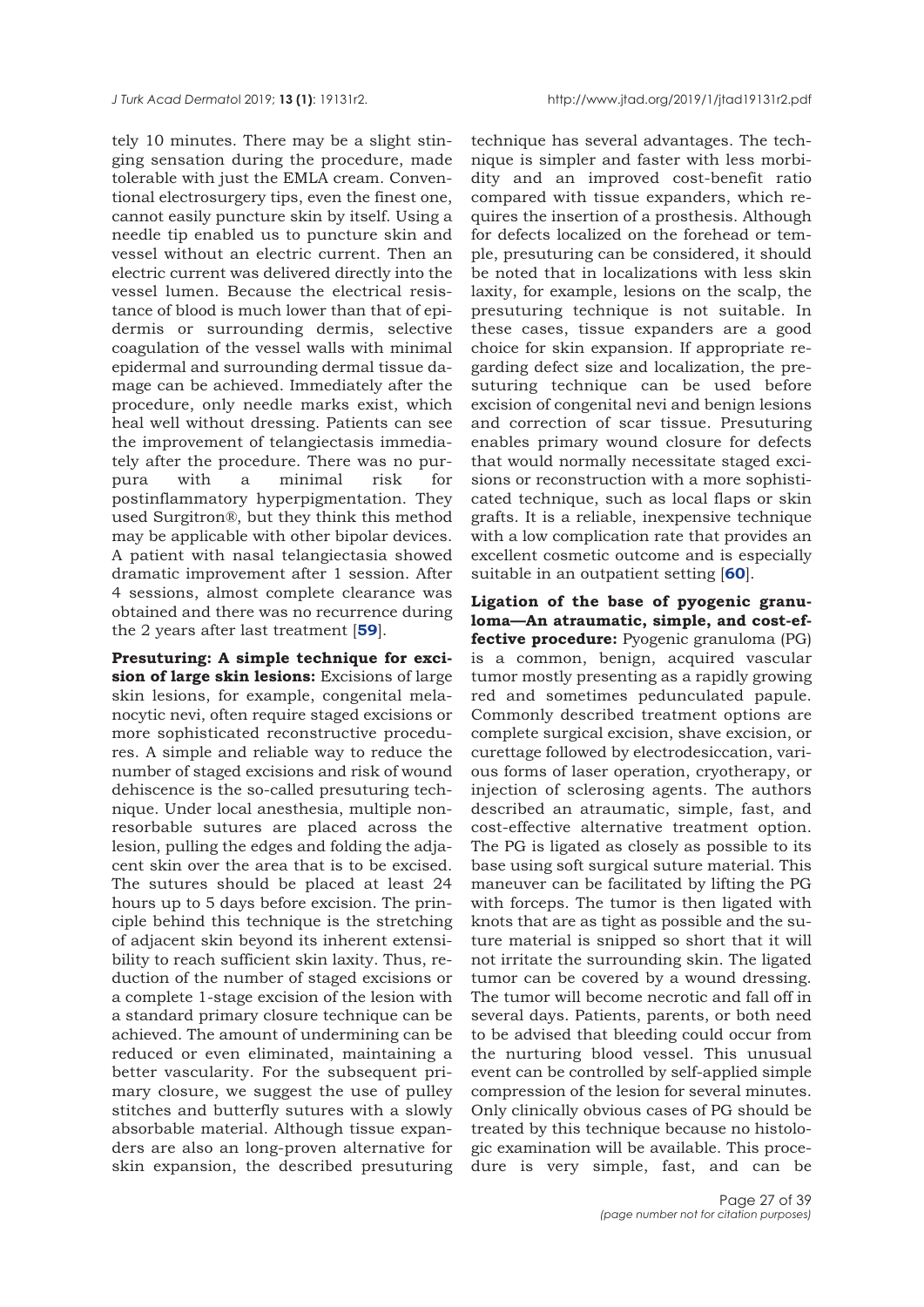performed even in small children. No anesthesia is required because it is atraumatic. This smaller lesion can be easily treated, eg, by laser operation or light electrodesiccation. A persisting vessel can also cause recurrences as described after shave excision or curettage followed by electrodesiccation. It is so simple and fast that it can be performed in any dermatologist's office, and it is less expensive than most alternatives. In case of persistence or recurrence of the PG, complete excision can still be performed [**[61](#page-38-0)**].

**A Simple Technique for Treatment of Nasal Telangiectasia Using Trichloroacetic Acid and CO2 Laser:** Nasal telangiectasia is a common disfiguring condition and may cause significant psychological distress. Although lasers are effective in treating such lesions, there are many disadvantages, such as purpura, scarring, and cost. objective. Twenty patients with nasal telangiectasia were treated with CO2 laser 2 weeks after modified sclerotherapy using 80% TCA. After one treatment session, all patients had excellent results with more than 75% vessel clearance. There were mild side effects, such as transient erythema and fine frosting. After followup of 1 year, there were no relapses. They concluded that CO2 laser after modified sclerotherapy using 80% TCA appears to be a simple, effective, and inexpensive method for the treatment of nasal telangiectasia [**[62](#page-38-0)**].

**Intralesional drainage injection of triamcinolone acetonide for epidermal cyst:** Inflamed but noninfectious epidermal inclusion cysts are often injected with intralesional triamcinolone acetonide before surgical excision. This method helps reduce inflammation. However, giving an excessive amount of fluid during the injection has the potential to rupture the cyst, further aggravating the inflammation and potentially causing a secondary infection. Hence, it is of utmost importance that an optimum amount of steroid is injected into the cyst cavity. Two needles can be inserted into the cavity of the cyst. Sudden loss of resistance while inserting the needle indicates that the needle is in the cavity. One needle is attached to a syringe and used for injecting the steroid and the other needle is not attached to a syringe and preferably positioned in the punctum, if present. As the steroid fills up the entire cyst cavity, the excess steroid overflows into the other needle. This indicates the cavity is full. Both needles may be pulled out,

and the breaks in the skin can be secured with gauze. This ensures an adequate delivery of drug, preventing the rupture of the cyst [**[63](#page-38-0)**].

**Medical Student Preference for Simulation Models:** The pig foot model is preferred for teaching dermatologic surgical skills. These results re-affirm that the pig foot model is an effective, low-cost solution for training. The Il Duomo Basic – With Tumor is the first apparatus on the market designed for dermatologic surgery with respect to tissue planes (epidermis, dermis, and fat), underlying anatomy, and simulated tumors with margin indicators. This mannequin is anatomically sophisticated and provides a more-robust training experience for dermatology residents than others on the market, but it is expensive. With it, trainees can perform local anesthetic administration, nerve blocks, suturing techniques, punch biopsy, elliptical closure, random axial and interpolation flaps, skin grafts, botulinum toxin injections, tumor excision with realistic margins, and scar revision. The layers simulated are skin, subcutaneous fat, facial muscles and nerves, blood vessels, parotid glands and ducts, superficial muscular aponeurotic system, nasal cartilage, skull, and auricular cartilage. The cost is more than \$1,500 per mannequin. Despite its sophistication, the medical students in the surgical skills laboratory least preferred the Il Duomo mannequin. It scored poorly in epidermal and dermal quality because they felt that it did not resemble the feel of human skin. Its highest average scores came in the underlying anatomy and reusability sections. One disadvantage of the Il Duomo simulator for medical students is that the platform is designed to teach moresophisticated skills such as large lesion excision rather than simple surgical skills such as a punch biopsy and suturing. In contrast, a recent study by Nicholas and colleagues using the Il Duomo mannequin found that dermatology residents rated the Il Duomo platform for initial training of advanced procedures in dermatologic surgery as very beneficial. The SynDaver Basic Surgical Pad was chosen to represent the nonfoam skin simulator group because its tissue planes, moisture content, and feel are similar to those of human skin. Uses for this platform include subcuticular and subcutaneous suturing, subcutaneous injections, fine dissection, and surgical stap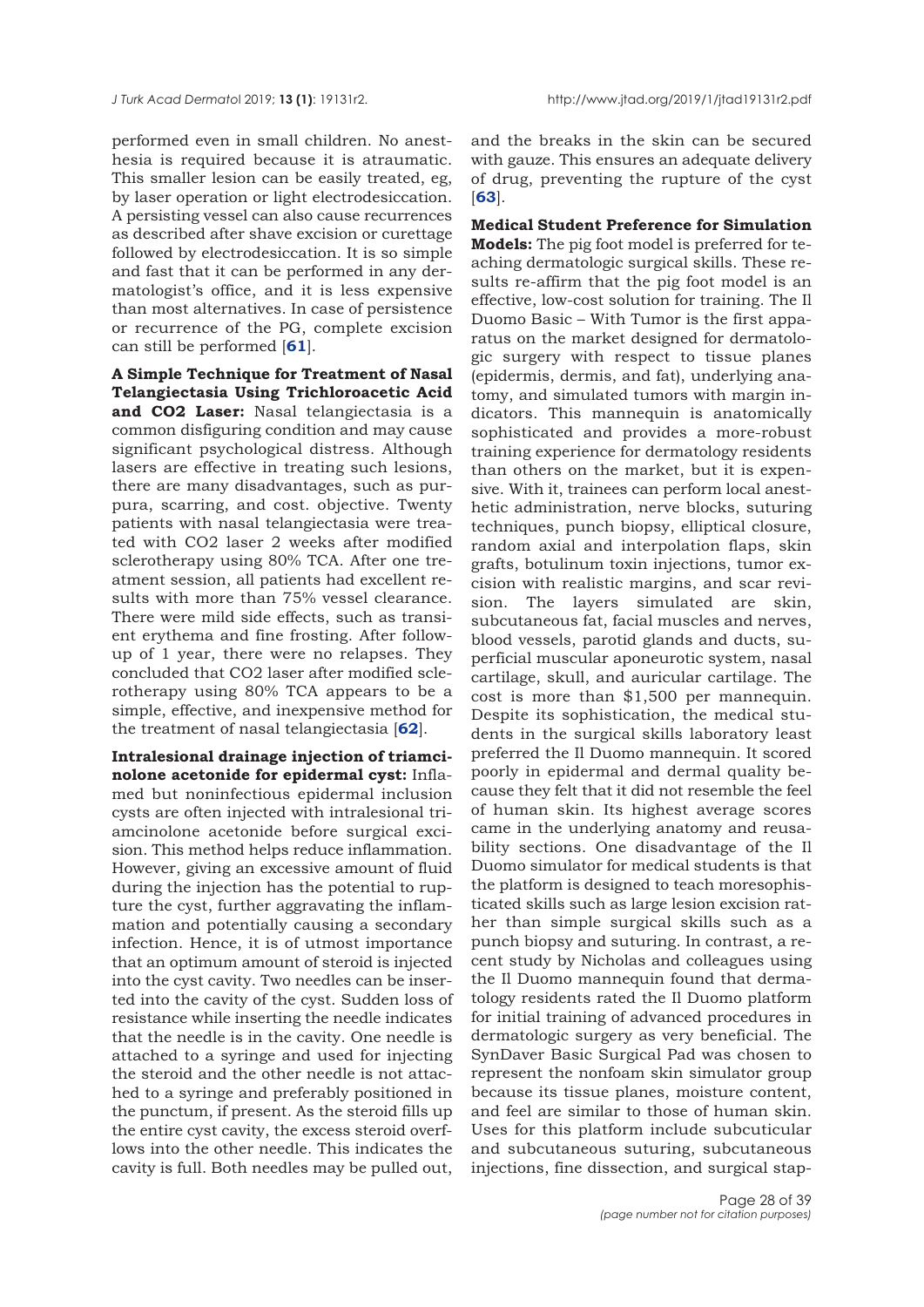les and adhesives. Layers simulated are epidermis, dermis, hypodermis, subcutaneous fascia, and fat. Unique features of this model are realistic puncture resistance and compatibility with electrocautery, laser scalpel, radio frequency ablation devices, harmonic blades, monopolar and bipolar devices, gamma knives, ultrasound equipment, computed tomography, and magnetic resonance imaging. This product represents the two classes of moretypical "bench model" simulators in the student skills laboratory. It is more limited than the Il Duomo mannequin but represents a class of models within reach of many programs' budgets. Anastakis and colleagues, in a study comparing efficacy of different simulators, found that bench models have training capabilities equivalent to that of cadavers and emphasized that underlying anatomy is not essential for learning some procedural skills. Data from the student surveys reveal that the skin pad was the second most preferred of the three groups. It scored poorly in underlying anatomy, because this product group does not recreate underlying anatomy beneath the subcutaneous fat. This model's highest scores were in movement, pliability, and reusability. Students felt that this model moved and felt like human skin and survey results demonstrate that this model is a viable option for basic dermatologic surgical skills laboratories. Olson and colleagues recently published their experience with the use of hydrophilic foam pads as a suturing model. This inexpensive simulation platform suffers from the limitation that it does not reproduce underlying anatomy, although it provides an excellent model to practice wound eversion, demonstrating "step off" deformities created by uneven height of everting dermal sutures, and running subcuticular closure. Medical student preference data from this study demonstrate that the pig foot model is an effective, low-cost solution for teaching basic dermatologic surgery skills. The major limitations of the pig foot model is that it is best for teaching basic procedural skills and is potentially less useful for training of more-sophisticated dermatologic techniques such as flaps, grafts, and curettage. Preference data should continue to be collected to fully assess the Il Duomo mannequin and other morecomplex synthetic lesion simulator platforms, although we found that the tried-and-true pig foot platform is still a preferred platform for

teaching basic dermatology surgical skills to medical students [**[64](#page-38-0)**].

**Banana: A New Simulation Model to Teach Surgical Techniques for Treating Ingrown Toenails:** Ingrown toenails, when recurrent and painful, are often treated surgically. Surgical treatment has traditionally been performed as matricectomy involving sharp excision of the matrix; another option is chemical eradication of the matrix with phenol, which has become more popular and is more effective at preventing symptomatic recurrence. There are no animal models on which to teach and practice these techniques. Surgical models can be used to improve depth perception and surgical skills. The authors sought to develop an economical simulation model to teach the different phases and surgical techniques used to treat ingrown toenails to dermatology residents. The authors selected large, ripe bananas without imperfections on the peel to simulate toes. The banana peel was incised to create a nail bed. They used flexible acetate plates to create the nail plate and matrix. The plates were fixed into the banana's core, slightly oblique to the peel, and were adequate for delicate manipulation. The plate must be cut larger than the nail bed so that it is inserted and fixed. No glue or external fixation was used. The acetate plate remains fixed during the peel incision, but because there are no ligaments created with the bed, it is necessary to hold this plate using the contralateral hand. They used conventional surgical materials to demonstrate and practice the techniques. Acetate plates are commonly used as document covers. The banana and acetate plate were adequate to create a model for the composition of the nail unit. This model allows good representation of the proportions and anatomic structures involved in surgery for ingrown toenails. Each banana model was used only once for each technique. They demonstrated to undergraduate students and residents the main techniques for surgical treatment of ingrown toenails, such as digital block anesthesia, tourniquet or rubber band around the toe, classic matricectomy, avulsion of the nail plate. Afterward, the residents may practice these procedures. No major difficulties were faced in the process of teaching these techniques for surgical treatment of ingrown toenails using this model. Simulation is increasingly recognized as an effective means of team training, the acquisi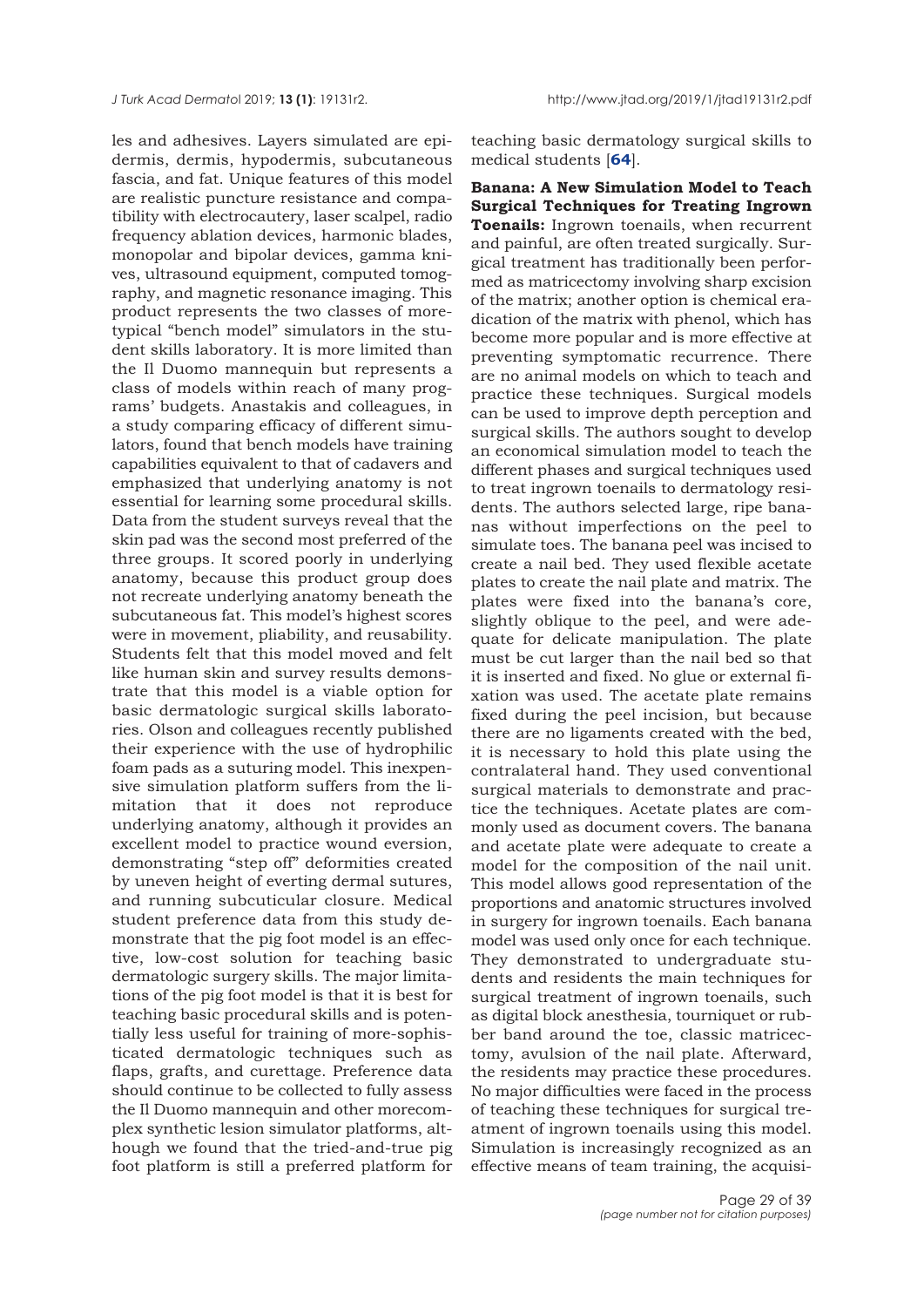tion and maintenance of technical and professional skills, and reliable performance asses sment. In addition, a simulated surgical m odel encourages active participation and can enhance the retention and transfer of learning. Surgical models using fruit have been previously reported: tomatoes for shave biopsies, burned oranges for necrotic ulcer debridement, cantaloupes for sigmoidoscopy tec hniques, and bananas as a training model to refine blade control for Mohs layer removal and skin incisions. In the case of partial avulsion of the nail plate with chemical matricectomy, it is possible to discuss the different protocols. There are protocols using 80% to 88% phenol applied directly to the nail matrix, including two cycles of 1 minute and three cycles of 1 minute, as well as protocols using 10% sodium hydroxide for 1 minute and 100% trichloroacetic acid. The pros and cons of each protocol can also be discussed. This simulation model for teaching techniques to treat ingrown toenails is easy to use and allows performance and visualization of all surgical phases. This model also allows development of new surgical techniques for treating nail problems [**[65](#page-38-0)**].

**Pillowcase Baby: A Laser Teaching Tool for Dermatology Residents:** Pigs' feet are widely used as a teaching tool for suturing and biopsying and have served as a traditional method to help dermatology residents become acquainted with these procedures before performing them on live patients, but there has not been an equivalently effective teaching modality for lasers. Because dermatologists perform more laser procedures than any other specialtists, it is important that dermatology residents receive proper training in laser surgery during their residency, for patient safety and for upholding high standards of care as experts of procedural dermatology. It has been reported that the resident role in laser procedures varies greatly, raising concerns about adequate training during residency. Practicing the proper use of a laser device before performing the procedure on a patient is especially important in pediatric dermatology, where patients may be less cooperative than their adult counterparts, adding to the technical complexity of the procedure. To introduce dermatology residents to lasers, the authors used a pillowcase on which a drawing of a target is made using a red permanent marker. The drawing serves as an

imaginary patient with a red vascular lesion on which residents can learn firsthand how to properly hold the laser, activate appropriate buttons, and aim at the target. With this technique, residents are also readily able to see the effect of the pulsed dye laser (PDL) on the target. The drawn and colored in target serves well as an imaginary vascular target that allows learners to immediately visualize the outcome of their PDL treatment. PDL, in particular, is an ideal device for application of this teaching tool since it is the laser that dermatology residents use most frequently. Pillowcase Baby can be adapted in various ways to practice the use of other lasers on different types of targets. For example, we drew and colored in a black circular target that could be used as a model for a nevus of Ota, tattoo, or other pigmented lesion for practicing qualityswitched alexandrite (and other Q-switched) lasers. Again, the marker target allows for good visualization of the target, guide light, and treatment effect. It is important to note that this teaching technique is safe and clean. To minimize the risk of fire or injury to the underlying pillow or examining table, the pillowcasewas placed on a folded sheet moistened with saline before starting the training session. The marker pigments do not penetrate through the pillowcase even after numerous passes of the different lasers that residents practice with. As with actual laser treatment sessions, residents should be instructed to check their surroundings and ensure that there is nothing flammable around before treating their Pillowcase Babies. Other variables that increase the risk of fire include an oxygen-rich environment, which is especially relevant in real-life cases in which inhalation anesthesia is used or when the laser procedure is performed in the oxygenenriched atmosphere of the operating room. Certain types of lasers such as carbon dioxide laser and certain types of materials such as polyester also increase the risk of fire, and care must be taken to minimize the risk of fire in accordance with the safety protocol of the individual institution. In summary, Pillowcase Baby can serve as an effective teaching tool for dermatology residents during laser procedure training. The teaching session also incorporates other aspects of laser surgery, such as wearing proper protective goggles and setting laser parameters, which further helps learners become familiar with the overall process of laser treatments. Performing laser the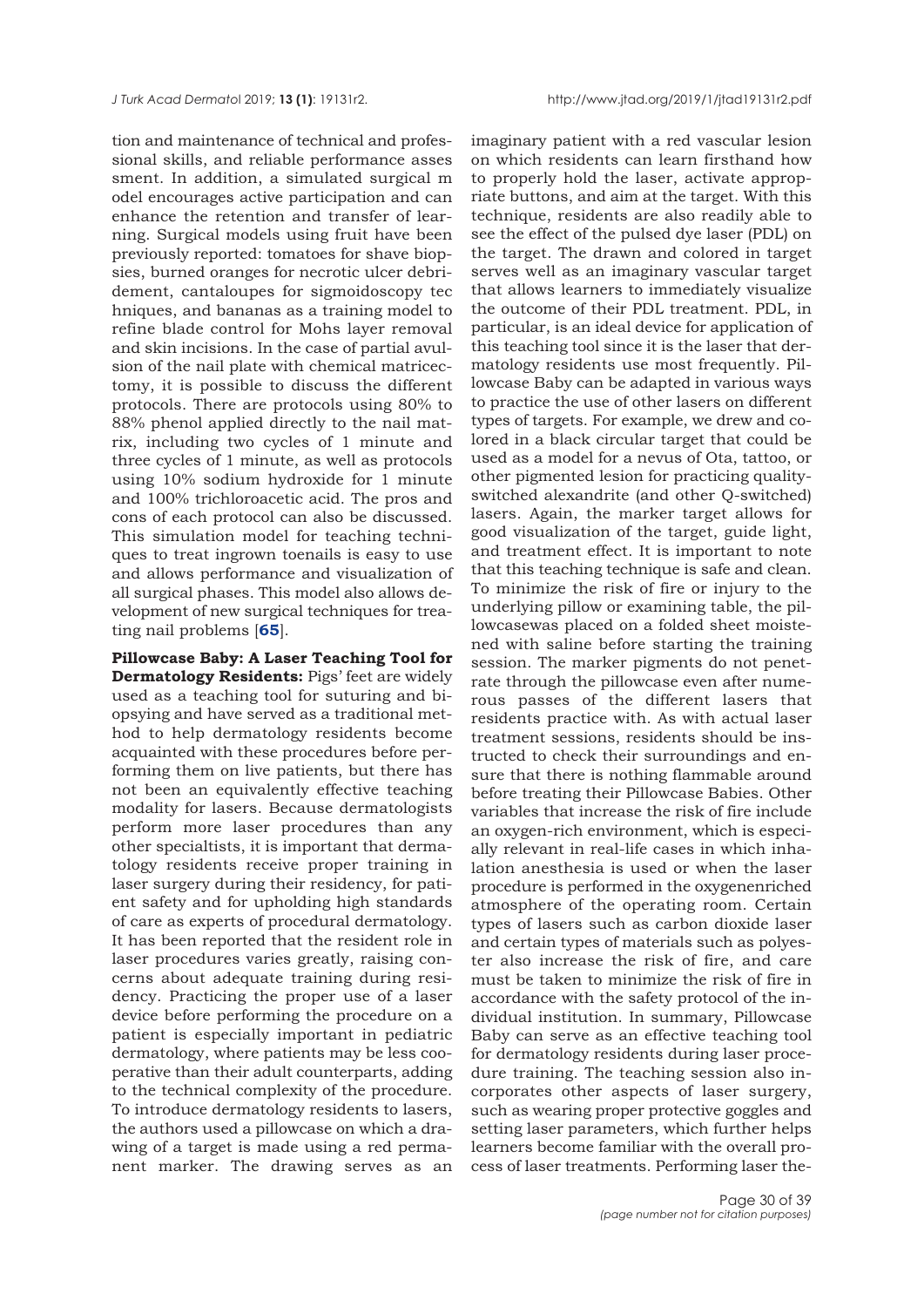rapy on a Pillowcase Baby as their first laser case is not only safe, but it is also a fun method for introducing dermatology residents to the exciting field of cutaneous laser surgery [**[66](#page-38-0)**].

**Short-contact topical tretinoin therapy to stimulate granulation tissue in chronic wounds:** The use of retinoids in wound healing is increasing. It has been shown that retinoic acid reverses the inhibitory effects of glucocorticoids on wound healing and accelerates the formation of healthy granulation tissue. Pretreatment with tretinoin before epidermal injury such as chemical peeling and dermabrasion has shown accelerated wound healing. Enhanced healing of full-thickness skin wounds has also been demonstrated in early wound healing studies. However, tretinoin therapy can be quite irritating. The authors observed the clinical and histologic effects of topical tretinoin solution 0.05% applied directly to the wound beds of chronic leg ulcerations. All were treated with topical tretinoin solution 0.05% applied directly to the wound bed. The tretinoin solution was left in contact with the ulcer bed for a maximum of 10 minutes daily and then rinsed with normal saline. Punch biopsy specimens were obtained from the wound beds at baseline and mid therapy. Standard wound care was continued throughout the study. They founded that as early as 1 week after treatment with topical tretinoin solution 0.05%, there was increased granulation tissue first noted at the wound's edge. After 4 weeks of therapy with tretinoin, there was further stimulation of granulation tissue, new vascular tissue, and new collagen formation. Short-contact tretinoin therapy can be a novel modality in which to treat chronic ulcers and stimulate the formation of granulation tissue [**[67](#page-38-0)**].

**A simple means of disarming the "locked and loaded" needle:** Surgery, in any setting, has several inherent risks not only to the patient, but the physician and his assistants as well. Safe handling and management of the sharps to prevent inoculation injuries is one of these risks, in particular: 1) instrument hand-off of the needle and needle driver between the physician and his assistants; 2) retrieval of instruments from the surgical tray. The authors' review a simple means of disarming the needle loaded in the needle driver to reduce sharps injury. Before the needle and needle driver are either handed off to the as-

sistant or returned to the surgical tray, pivot the needle 90 degrees toward the instrument joint. The needle's point should be directed toward and touching the needle driver, and thereby, disarming the needle. To avoid dulling the needle, the point should not be grasped by the needle driver. Disarming the loaded needle may reduce the chance of sharps injury during instrument hand off and retrieving instruments from the surgical tray. Ninetynine percent of surgical residents incur at least one needlestick injury during their training. The Center for Disease Control and Prevention estimates that there are over 1000 needlestick injuries per day. Percutaneous injuries represent both an infection and contamination risk, as well as a major cost: follow-up after a single needlestick injury can cost up to \$3000 even when no infection occurs. Needlestick injuries can occur many times during surgery. The following method addresses sharps exposure during instrument hand-off between the physician and assistant, and during the retrieval of from the surgical tray [**[68](#page-38-0)**].

**Simple method for controlling surgical sharps:** During surgical procedures, control of sharps is important for both infection control and for minimizing contamination. In fact, there has recently been a push to increase the awareness of the risks of sharp injuries and development of new devices to minimize said risks. In dermatologic surgery, the main culprits for sharp injuries are scalpels, hooks, and needles. Attempts to minimize sharps injuries include the use of "neutral zones" for hands-free transfer of sharps, and placement of potentially injurious devices under drapes and into dental rolls. Although the number of sharp injuries among health care workers has declined, the number is still not zero. As a result, any device or technique that can help to decrease this hazard to health care workers is invaluable. As curved needle injury is the most common type of sharp injury, and the most commonly used needle in dermatologic surgery, our focus is on decreasing the risk of injury from this type of instrument. The authors described a simple device for eliminating the risk of suture needle injury. During packing of our surgical trays, they include a thin small section of a refrigerator magnet, similar to those found on, for instance, many notepads and advertisements for pharmaceuticals. The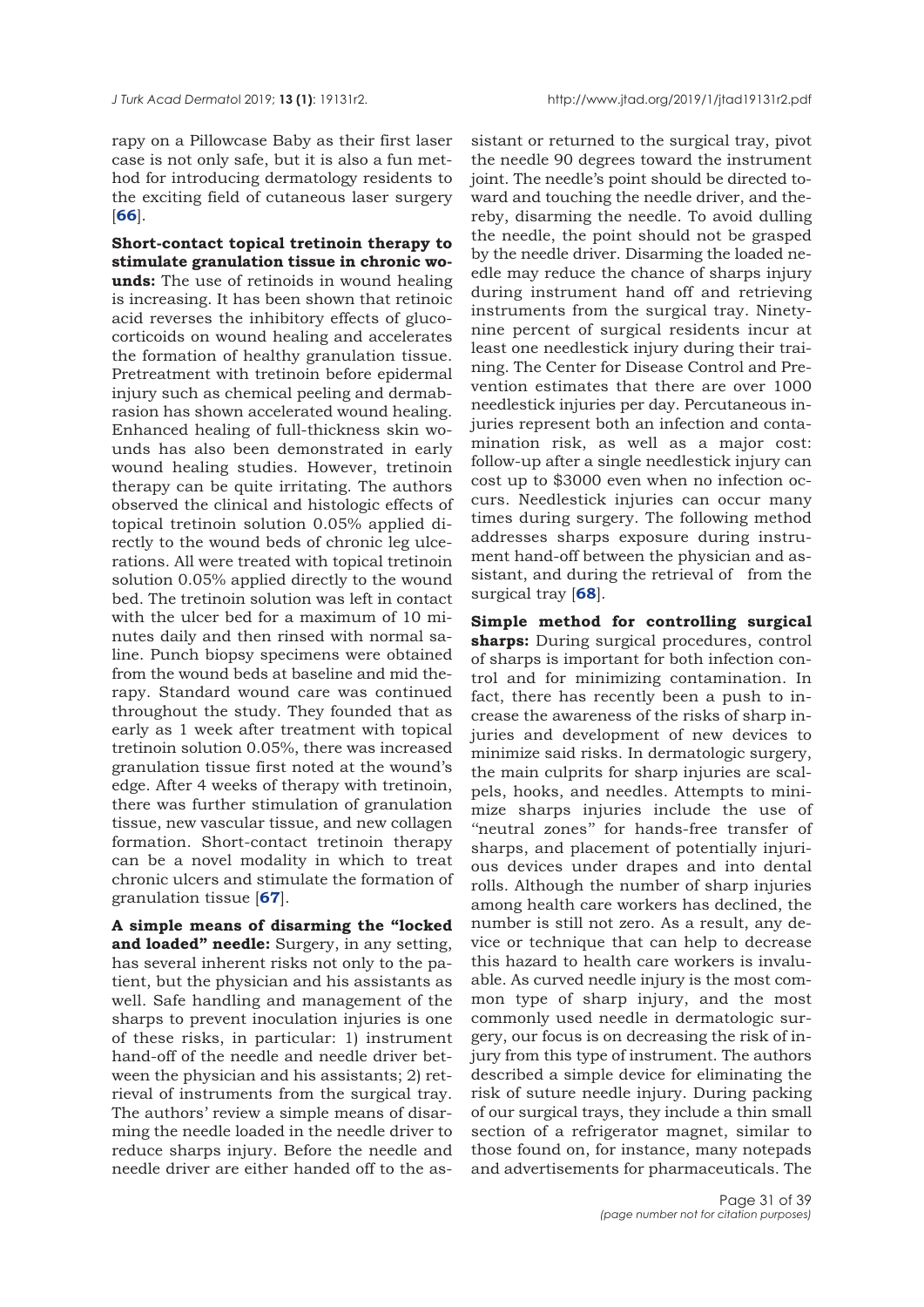magnet is sterilized along with the entire surgical pack before the first use. During the surgical procedure, the needle can be placed on the magnet, which is kept in a corner of the surgical tray. During placement of the needle, the magnet will attract the needle to it, further aiding in placement in the desired location. Furthermore, the magnet will serve to hold the needle in place, and allows for easy retrieval with the needle driver when suturing is initiated. During breaks in suturing, the needle is simply replaced onto the magnet, thus, safely isolating it from the rest of the tray and, thereby, minimizing the risk for accidental injury. Although this technique does not prevent injury during suturing, it is a simple and novel approach to minimizing the risk in the surgical tray area. It also serves to declutter the surgical tray when multiple needles are used. This is done without the potentially dangerous method of placing the needle into a dental roll, which on occasion can lead to needle-stick injury. These magnets are generally easy to find at little to no cost. At the end of the procedure, these magnets can be sterilized along with the other surgical instruments in the tray. As a result of this simple device, needle-stick injuries can be reduced with no cost to provider and patient [**[69](#page-38-0)**].

**Rapid treatment of subungual onychomycosis using controlled micro nail penetration and terbinafine solution:** Onychomyco sis continues to be a common and intractable problem in adults, often responding poorly to drug treatment. Toenails are most frequently affected by the infection, particularly the hallux.1 Studies suggest its prevalence to be around 29% across Europe, showing an increase in prevalence with age and in countries with longer winters. The causative agents are typically the dermatophyte species of fungi which spread from plantar skin over many months to invade the nails through a distal and lateral subungual route producing the characteristic discolouration of the nail plate.4 Over many months, complete invasion of the nail may lead to total dystrophy. Onychomycosis is often trivialised as a cosmetic condition but studies have confirmed its effect on the patient's wellbeing and quality of life. Moreover, the presence of fungus on the foot is a risk factor for the development of lower limb cellulitis – a particular risk for patients with peripheral vascular disease and diabetes who

have an increased propensity for the disease. Management of the condition to date has proved challenging. Oral systemic agents such as terbinafine and itraconazole have shown good mycological cure rates when taken over a number of months. However, potential side effects, drug interactions and reluctance from some patients to oral medications remains a limitation. Exploring new techniques, the use of lasers has been suggested and reported as a less invasive and safer technology to destroy the subungual infection by rapid heating of the infected area. However, results have suggested that it has little evidence to date to support their widespread use in onychomycosis. Topical treatments, applied directly to the nail plate, have also been used widely but consistently have been shown to be less effective than the systemic drug regimes. The nail plate is naturally a barrier to drug penetration, effectively shielding the subungual area so the underlying infection remains protected. In addition, patients are expected to apply the medicament to the nail for many months. Studies of topical medicament usage have shown that compliance decreases the longer the treatment continues, which may result in a treatment failure. Measures designed to enhance topical drug delivery have been trialled with some success. Chemical penetration enhancers have been developed and incorporated into many topical drugs to boost delivery of the active ingredient through the nail. Combination therapy has also been shown to improve overall cure rates. Topically, nail reduction by mechanical thinning of the nail has shown to modestly improve the clinical response to antifungal agents. Recently, researchers have employed the use of fractional lasers to penetrate the full thickness of nail plate to create a porous structure, thus allowing the easier passage of any applied antifungal. Fractional lasers concentrate power to a very small area, thus reducing the risks of thermal damage to peripheral tissue. This work is ongoing, with potential promise, but the expense of such systems is still prohibitive for general podiatric use. In addition, as with most "hot" lasers, pain appears to be a commonly reported side effect of the treatment with a risk of damage to the delicate subungual tissues. For the last few years there have been few significant advances in the ongoing struggle to treat onychomycosis more quickly and effectively. As reported by Podi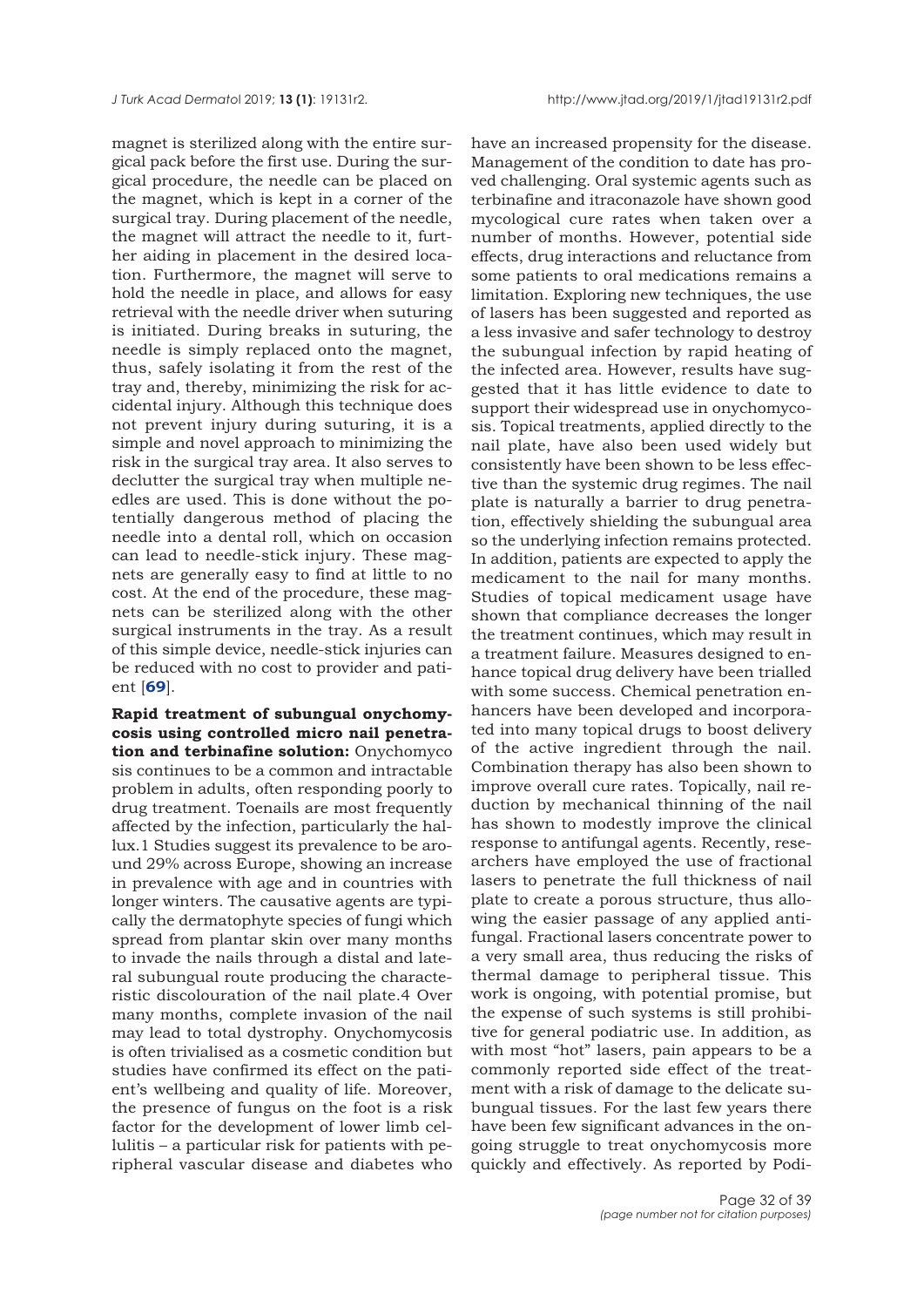atry Today in November of 2007, the novel idea of drug delivery to the nail using trephination or "mesoscissioning" was first introduced using Pathformer, a handheld device, that uses a microscopic cutter to penetrate the nail plate but not the nail bed. The principal of this device is based on electrical impedance, effectively decreasing the inherent electrical potential of the epidermis, a known insulator. This idea allows drugs to enter the "stratum corneum-free" nailbed painlessly. A Phase 1 study conducted at Bringham and Women's Hospi tal found the procedure to be painless, offering both depth control and a mycological cure in a diverse patient population. Of interest, a terbinafine 1% cream was applied to the nails, in direct contrast to today's standard of care with low molecular weight, hydrophilic solutions widely preferred. A recent study from Shemer and Gupta AK, in Israel presents a noteworthy exception. The work reveals an open comparative study of nail drilling by trephine, as an adjunctive treatment for toenail onychomycosis. Presented as a parallel three-arm trial the study investigates the effects, outcome and safety of treatment using trephine technology. The study concludes that both groups managed concurrently with trephined holes in the nails had a significantly higher percentage of clear nail compared with topical terbinafine alone. Interestingly, the addition of oral terbinafine provided no significant advantage with comparable out comes. Treatment of fungal nails with holes plus topical terbinafine produces greater improvement in the appearance of the toenail and a higher, and significantly earlier, mycological cure rate. For nail trephination, the Israeli study used an ingenious apparatus, an automatic device manufactured by Ex-It Medical Devices Ltd. This is used to drill two horizontal lines of holes just proximal to the border between the diseased and healthy segment of the nail. Holes are of a 1.8 mm diameter, spaced 2mm apart. Grossly, the nail plate consists of a superficially dry compartment and a deeper humid department. This trephine technology is designed to detect when the drill has reached the more humid department. When a pre-defined humid level is reached the drill aborts, to protect against pain and nail bed injury. Nail trephination is required one time only. After this work, data analysis confirms that no case of bleeding or pain was reported. It was also reported further treatment success in 3 case

studies of onychomycosis, using controlled micro-nail penetration delivered by a U.K. device known as Clearanail. The authors further hypothesize that a "subungual mass of dermatophyte hyphae which are not attached to the nail bed or nail plate remain shielded by the overlying nail plate." This presence of a dermatophytoma slows the passage of lowtension anti-fungal solution without the adjunct of micro-drilling. It is a safe and painless, turbo-charged drug-delivery system to the affected nail and nail bed, via 'micropores'. Trephination as a concept, it seems, would certainly provide a podiatrist with a very useful and welcome addition to the toolbox [**[70](#page-38-0)**].

**Knot Technique: A New Treatment of Ingrown Nails:** Ingrown nails are a painful problem that affects all ages, particularly the young, and it may become chronic if not treated. A new technique was used to treat patients with Stages 2 and 3 ingrown nails in whom conservative and surgical methods were attempted. A total of 30 patients presenting with Stages 2 and 3 ingrown nails to the clinic between 2010 and 2012 were included. A wedge excision of the upper and lower soft tissues of the nail was performed. The wound margins were simply sutured with 2/0 polypropylene. Approximately 8 to 10 knots were tied without cutting the stitches under the nail. These knots were used to push the soft tissue down and to raise the nail. This was achieved by placing a knot under the nail after the needle had been passed inside the nail, without cutting the suture before another knot was tied above the nail. Therefore, the ingrown part of the nail was raised. Patients were followed up for 20 months (range, 10–24 months). Relapse was observed in only 1 patient. No infection was observed, and none of the patients required additional surgery. Stages 2 and 3 ingrown nails can also be safely treated with this technique. This study demonstrated that ingrown nails can be successfully treated using a simple surgical technique with low rates of recurrence [**[71](#page-38-0)**].

**Treatment of ingrown nail with a special device composed of shape-memory alloy:** Ingrown nail is a common nail problem resulting in pain and disability in daily life. Recently, a new treatment modality for an ingrown nail was reported that used a device composed of shape-memory alloy, K-D. The aim of the present study was to determine the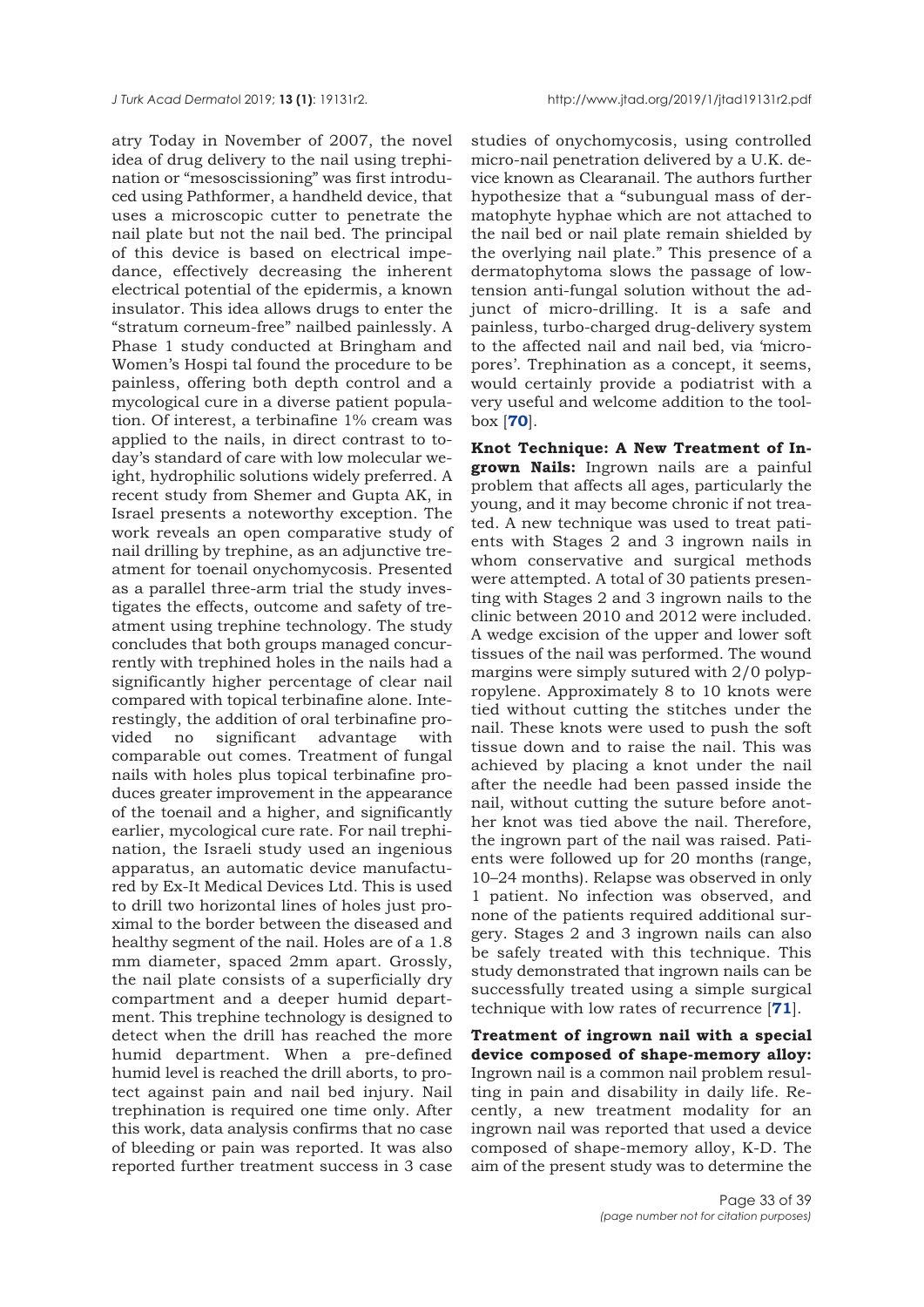efficacy, recurrence rate and complications of K-D. The majority of patients were very satisfied. There were no side-effects in most patients except loss of nail in one patient. K-D has some advantages such as simple application steps, no deformity after the procedure, high patient satisfaction and obvious effect compared to other non-invasive and invasive methods [**[72](#page-38-0)**].

**A Simple, Pain-Free Treatment for Ingrown Toenails Complicated with Granulation Tissue:** Gulru decided to apply a small apparatus made of 0.4 mm-thick stainless dental wire with two hook-like pieces attached to each side of the nail, which were connected by a dental string in the middle. The granulation tissue was cauterized by silver nitrate, and they were advised to have foot baths with one tablet of 250 mg potassium permanganate diluted in 2 L of warm water twice daily, for 10 minutes each time. Patients were called back 1 and 6 months after the cessation of the treatment, and none had any complaint with their toenails. Applying a special nail apparatus together with silver nitrate and potassium permanganate foot baths may be an inexpensive, easy, and patient-friendly treatment alternative to surgical interventions for ingrown toenails complicated with granulation tissue [**[73](#page-38-0)**].

**The Effectiveness of Matrix Cauterization With Bichloracetic Acid in the Treatment of Ingrown Toenails:** Partial nail avulsion followed by BCA matricectomy is a safe, simple, and effective method with low rates of postoperative morbidity and high rates of success. Therefore, partial nail avulsion and BCA matricectomy can be used as an alternative treatment method for the treatment of ingrown toenails. This is the first study to use BCA for the treatment of ingrown toenail. In our study, side effects such as postoperative pain and drainage were at a minimal level in the majority of the patients. None of the patients had postoperative infection. The success rate of treatment was found to be 96.6%. One patient who underwent matricectomy had recurrence at the 12th month of the follow-up. In this study, 90% BCA matricectomy shows treatment success comparable with those of phenol, TCA and sodium hydroxide matricectomy. Partial nail avulsion followed by BCA matricectomy is a safe, simple, and effective method with low rates of postoperative morbidity and high rates of success. Therefore, partial nail avulsion and BCA matricectomy can be used as an alternative treatment method for the treatment of ingrowing toenails. Bichloracetic acid is a viable alternative to other modalities in the management of ungius incarinatus. Advantages include simplicity, cost-effectiveness, speed, safety, and effica cy [**[74](#page-38-0)**].

**The effectiveness of matrix cauterization with trichloroacetic acid in the treatment of ingrown toenails:** Ingrown toenail is an often painful clinical condition that usually affects the big toe. Chemical matricectomy with phenol has a low recurrence rate and good cosmetic results. However, it produces extensive tissue destruction that can result in drainage and delayed healing. Alternatives such as sodium hydroxide and trichloroacetic acid (TCA) have therefore come into vogue. A total of 39 patients with 56 ingrown toenail edges underwent chemical matricectomy with 90% TCA after partial nail avulsion. In most of the patients, adverse effects such as postoperative pain and drainage were minimal. One patient who underwent matricectomy had recurrence in a single nail edge (1.8%) at 12 months follow‑up. No recurrence was observed among 38 patients during the mean follow‑up period. This was considered to be statistically significant (P < 0.001). Partial nail avulsion followed by TCA matricectomy is a safe, simple, and effective method with low rates of postoperative morbidity and high rates of success [**[75](#page-38-0)**].

**Resin splint as a new conservative treatment for ingrown toenails:** Several conservative as well as surgical methods are used for the treatment of ingrown toenails until date. The conservative methods are either based on nail splinting or on orthonyxia, but no methods employing both principles have been reported thus far. Moreover, surgical methods usually involve postoperative pain, prolonged wound healing and restricted activities of daily living. Therefore, considering the need of a simplified, non-invasive method, in this study, we applied a novel splint to treat patients with ingrown toenails and estimated the clinical efficacy as well as rate of recurrence following treatment. The splint is a plate made of resin that is attached to the lateral edge of the nail using a bandage. The authors studied 61 patients with an average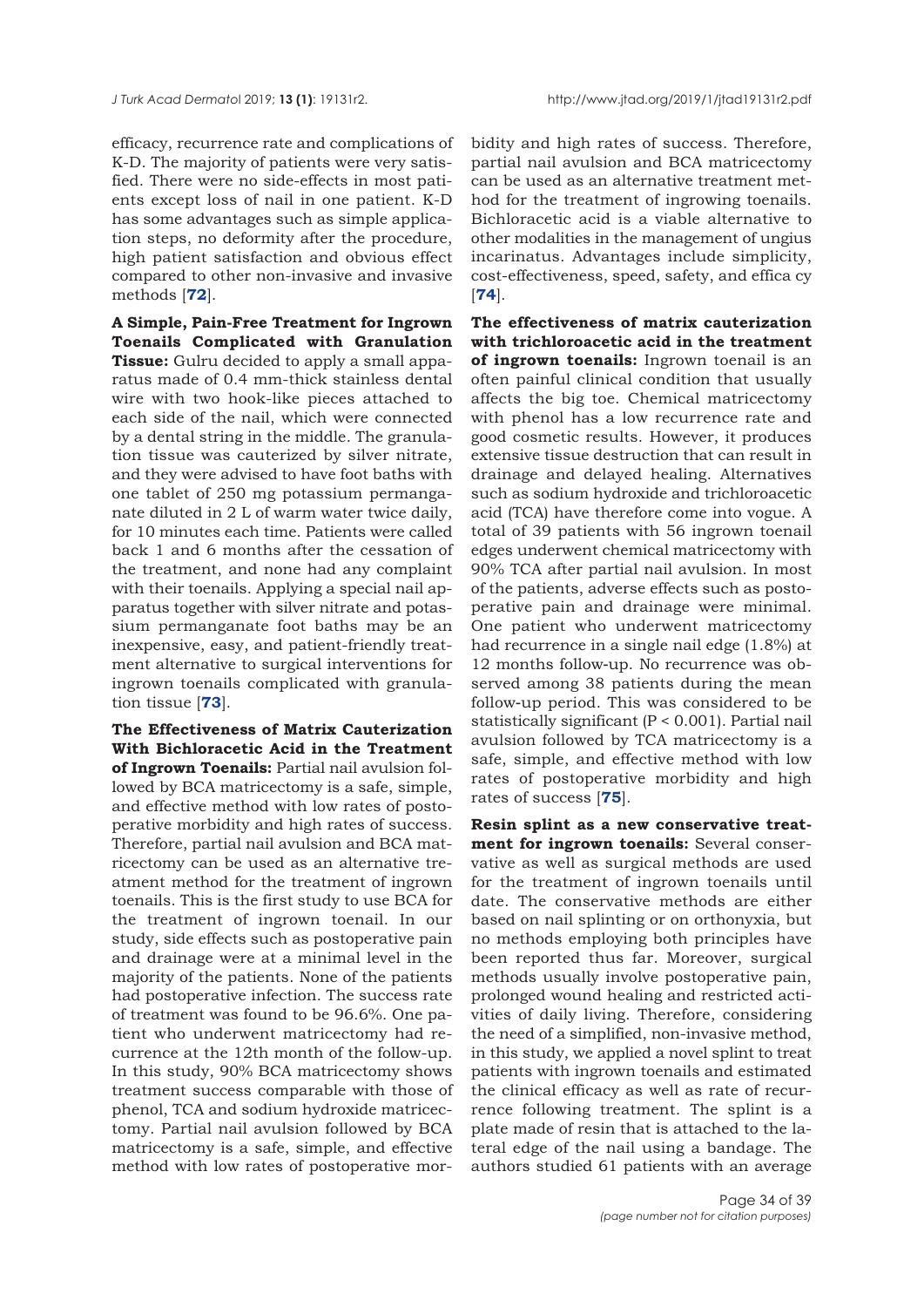application duration of 9.3 months and an average follow-up period of 10 months in all patients. All patients experienced pain relief within a week of splint application and a decrease in the degree of nail deformity. Moreover, follow-up revealed a recurrence rate of 8.2%. Therefore, the authors believe that this new device is an excellent conservative treatment method for patients with ingrown toenails [**[76](#page-38-0)**].

**Nail-splinting method with flexible plastic tubes for ingrown toenails:** Ingrown toenail is a common disorder in the great toe. Many treatments have been described for ingrown nails. But they have many disadvantages, such as a prolonged wound-healing period, the production of an unsightly nail, or the restriction of normal activities. The authors performed a modified method of lateral nail manipulation with placement of splints on 6 patients who gained instant relief from pain and resumed normal activities immediately. Most patients experienced no recurrence 20 months after the treatment77. Nazari also encountered 32 cases ingrown toenails in this clinical trial. All of the patients were treated using the plastic nail tube insertion technique for 7 to 15 days. Patients were examined daily for the first 3 days of treatment and were evaluated 3 and 6 months after treatment. All patients were followed up by a single observer. Recurrence was seen in only two patients after 6 months of treatment. The low recurrence rate using the nail splinting technique in the treatment of ingrown toenail, as well as its simple application, shows that this treatment constitutes an effective, non-invasive method. It appears that this technique can substitute other more invasive surgical methods, particularly in the early stages of this disease [**[77](#page-38-0)**].

**A ConservativeMethod to Gutter Splint Ingrown Toenails:** In conservative approaches for treating ingrown toenails, lifting the nail plate out of the ulcer bed using the gutter technique improves wound healing. There is no need to free the side of the nail plate all the way to the proximalnail fold or matrix. Pushing a plastic gutter between the nail edge and the ulcer bed is all that is necessary and usually does not require anesthesia. Cyanoacrylate glue offers more security and stability than suturing or other methods for attaching the gutter. This approach is more effective, easy to perform, more acceptable to patients, and less traumatic than classical gutter technique. It can be considered an initial treatment for most patients with mild ingrown toenail. However, this conservative method may not be the first choice for cases with softtissue overgrowth or extensive granulation tissue. Acrylic treatment with gutter splint and sculptured nail was found to be vastly superior to the other methods described, especially in the ability to firmly affix the gutter splint and sculptured nail for the extended period required for treatment. The treatment leads to a complete remission with almost instant alleviation of pain, with no disfigurement, while allowing for the resumption of daily activities. Conservative methods utilizing formable acrylics are highly beneficial in the treatment of an ingrowing nail and should be viewed as the first treatment option [**[78](#page-38-0)**].

**A New Economic Method for Preparing Platelet-rich Plasma:** Although platelet-rich plasma (PRP) is nowadays a common method in various medical fields, including cosmetic surgery or dermatology, the expensiveness of the kit for processing is still a hurdle. A new unique economic method for preparing PRP was reported. The method consists in a simple modification of a disposable 5-mL syringe that allows insertion into a common centrifuge and positioning of the syringe on the centrifuge so the PRP separates next to the tip of the syringe. Platelet-derived growth factor BB in PRP was measured under anticoagulant dextrose solution A (ACD-A) or heparin as anticoagulant and with or without prostaglandin E1 (PGE1) as a platelet aggregation suppressant. The new method successfully created PRP with high platelet-derived growth factor BB in all conditions, and the highest value was obtained by using ACD-A and PGE1. The new method is useful, and the use of ACD-A and PGE1 is the most recommended. The whole blood of 60 mL was taken from each healthy volunteer. Thirty milliliters was under existence of ACD-A solution, and the rest 30 mL was under heparin. The mixing rate was 9:1 in volume. Sixteen pieces of disposable 5 mL syringes were prepared for the first centrifugation with their finger-holders cut by scissors. Four milliliters of the whole blood was put into each syringe and centrifuged as it stands. The rotation speed and time was 3000 rpm  $\times$  3 minutes, which was the minimum for separating red blood cells (RBCs) from plasma empirically by KOKUSAN H-19α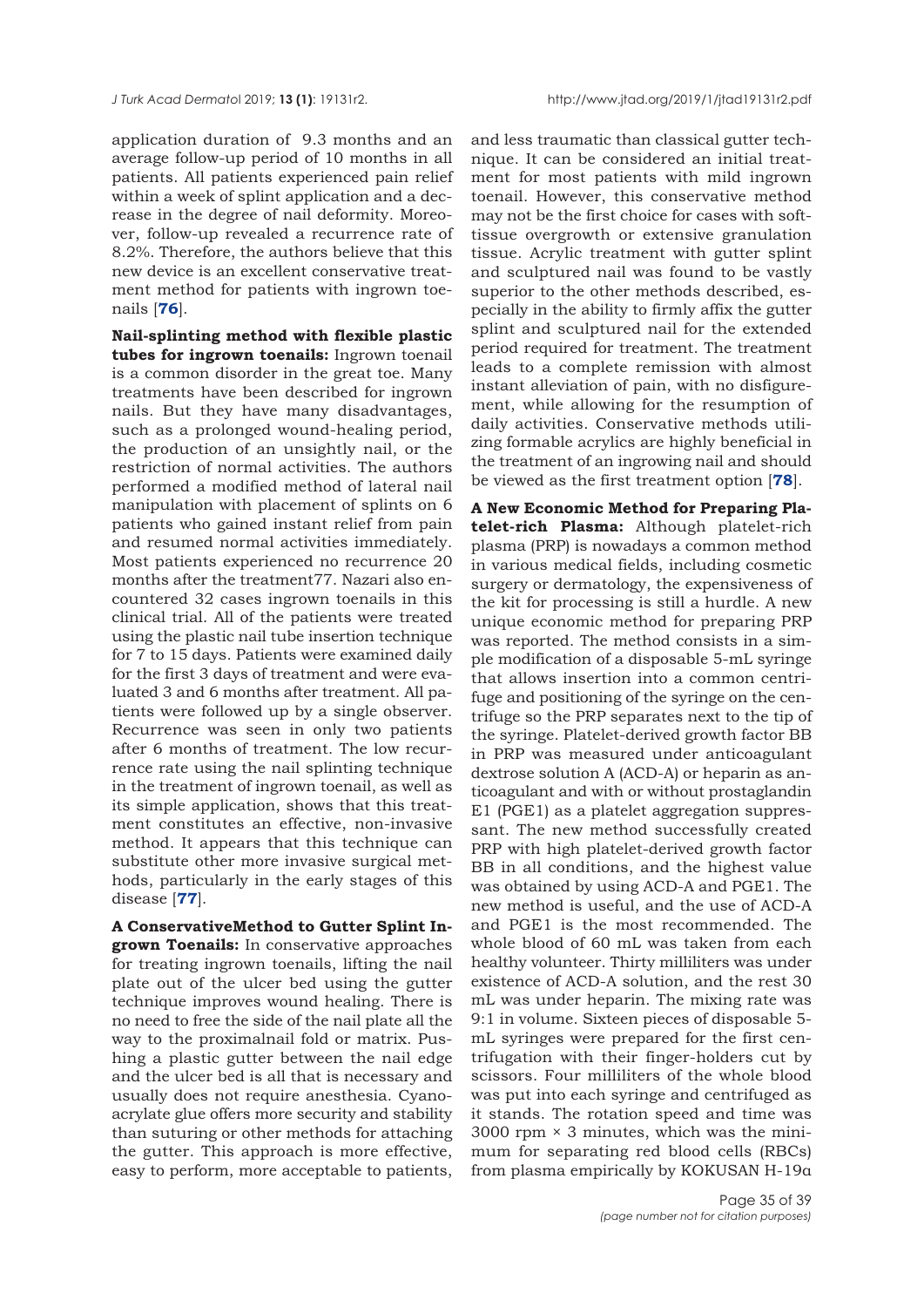centrifuge with RF-109 rotor and MA-109K buckets. The centrifugal force was calculated with the corrected real radius to be 704g. The syringes were then taken out from the centrifuge and arranged on a special handmade holder. A 3-way cock and an extension tube (both are common medical disposables) were connected, and the other end of the extension tube was attached to the syringe after centrifugation. Eight syringes for the second centrifugation were prepared as the same way as the syringes used for the first centrifugation. One microgram of PGE1 diluted in 0.05 mL of saline was added to each of 4 syringes beforehand. The syringe was connected to the 3 way cock and the plasma was aspirated. The second centrifugation was performed at 4000 rpm (1252g) for 15 minutes, which is the fastest speed of the machine and considered to be the realistic time as a daily practice. The supernatant was discarded leaving 0.65 mL in each group (namely, ACD-A PGE1+, ACD-A PGE1−, Heparin PGE1+, and Heparin PGE1−), and the sediment was mixed with it using a vortex mixer (Vortex V-1 plus, BIO-SAN). Finally, 0.65 mL of PRP solution was prepared from 16 mL of the whole blood in each group. PRP in each group was divided into 3 pieces of 0.2 mL. Twenty microliters of 0.5% Triton X in saline was added to 1 of the 3 and 20 μL of 8.5% calcium glucuronate to another. Triton-X is a kind of detergent that destroys cell membrane and let α-granules discharge nonspecifically. Calcium glucuronate neutralizes the anticoagulant effect of ACD-A while it has no effect to heparin. Platelet count of the 4 groups was performed by using disposable counting chambers. The PRP solutions were stored at 22–29°C4 overnight for the delivery to a laboratory. PDGF-BB was measured there using Human PDGF-BB immunoassay microplate (R&D systems). Ten microliters of the specimen was taken from each whole blood or PRP solution after mingling, diluted to 190 mL buffer and measured. The rest 190 μL of the samples were centrifuged at 10,000 rpm for 10 minutes, and the supernatants were also measured. This new method is useful and ethical in clinical practice. The use of ACD-A and PGE1 is recommended for preparing PRP with dense PDGF-BB [**[79](#page-38-0)**].

**A single injection technique for midface rejuvenation:** The correction of volume loss has become an important part of facial reju-

venation treatments, particularly in the midface region. Techniques to date have largely relied on multiple injections, fanning techniques and deep placement of product under muscle or on periosteum. A new technique to enhance volume in the midface using a single injection of cross-linked hyaluronic acid at the subdermal level and above the muscle has been described. The technique approaches midface rejuvenation with reference to both the bony skeleton and the medial malar fat compartment. After appropriately marking the skin, the filler is placed using a blunt cannula. The treatment achieves satisfactory volume correction, enhancing the sharp cheek bones and malar fullness typical of an attractive adult face. The approach is simple, quick, and well tolerated by the patient and may result in less bruising than deeper techniques. The attractive adult midface has clean, sharp cheekbones accentuated by a shadow beneath them formed by a concavity in the cheek and a smooth transition between different areas of the face. With aging, there is a loss of projection in the midface as fullness and volume reduces. In particular, reduction in fat over the upper maxilla flattens the malar area. Malar fat has been shown to consist of three separate compartments; medial, middle, and lateral temporal cheek fat. A change of volume in the medial compartment in particular, lateral to the nasolabial fold, has been suggested as the main cause of the loss of midface projection, exaggeration of the nasolabial fat compartment and, therefore, loss of the smooth transition typical of the youthful face. Restoration of facial shape by sculptural manipulation of facial soft tissues has been deemed the highest priority in midface rejuvenation. Volumetric replacement at the midface region can restore a more youthful and fuller facial appearance and may also soften the nasolabial folds by elevating loose skin above the folds. This technique approaches midface rejuvenation with reference to both the bony skeleton and the medial malar fat compartment. Fullness of the malar region conveys a youthful appearance and prominent malar eminences are typically considered aesthetic. The area posterior and superior to the crossing of Hinderer's lines is used to indicate the location of the most prominent part of the malar eminence. Newer hyaluronic acid fillers provide an effective option for volume enhancement in the midface region. To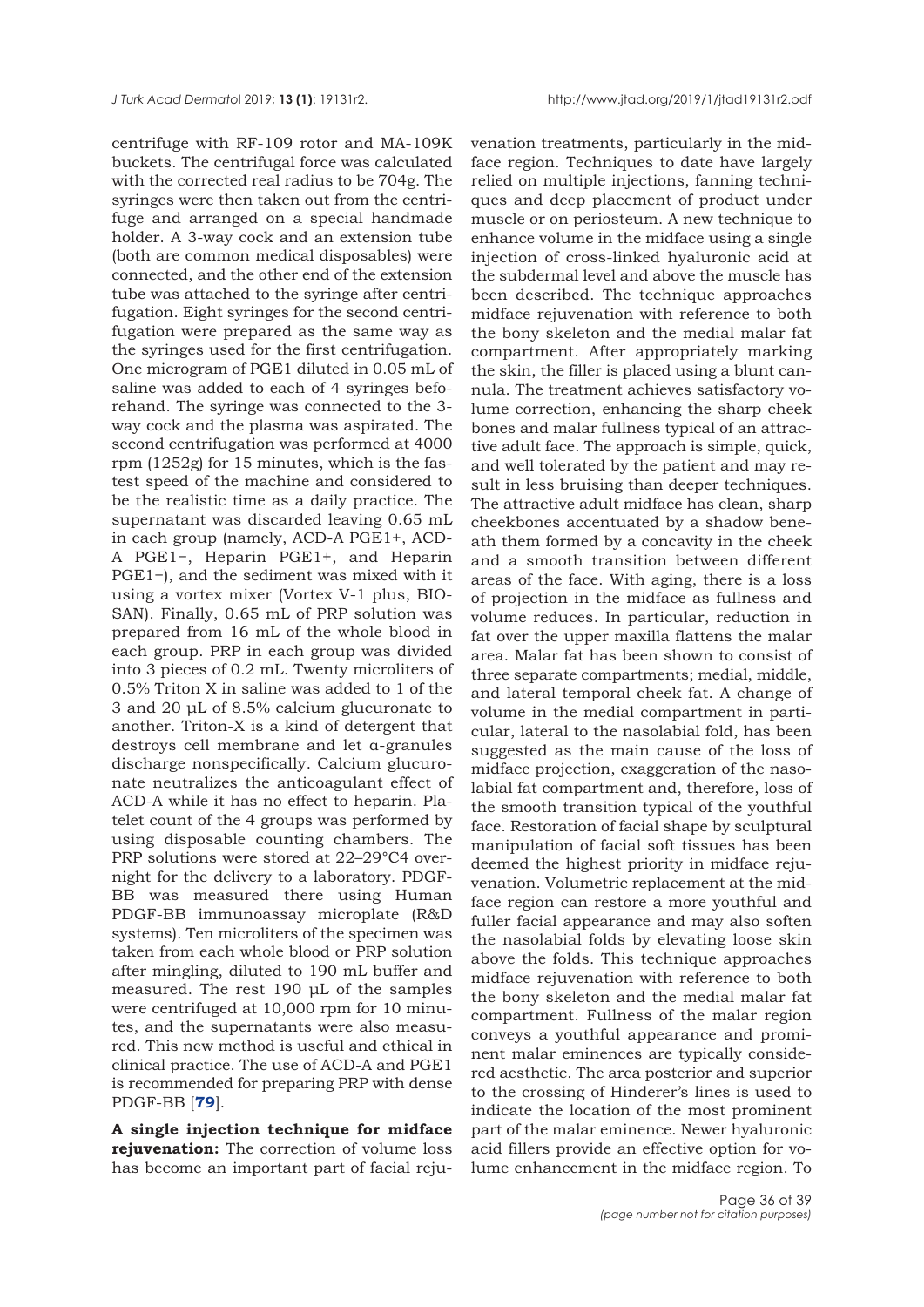<span id="page-36-0"></span>date, these have typically been applied using either multiple ''bolus'' injections or a fanning technique to place product deeply either in the muscle layer or just above the periosteum. This method achieves adequate volume correction but can result in plump, ''baby face'' cheeks with little shape. The single injection technique described enhances the sharp cheek bones and malar fullness typical of the attractive adult face. Reference to the bony skeleton in injection placement assists in achieving this. The limited resistance to movement of the cannula assists to establish that the cannula is in the subdermal level and above the muscle. By contrast, vigorous backward and forward cannula motion would be needed to penetrate the muscle. Using the degree of resistance against the cannula to establish cannula position in the midface is described by Berros and Taieb. Additionally, the overlying tissue can be tented with the cannula tip to ensure the correct injection depth as recommended by Wu et al. Because the cannula is confined to the subdermal level and remains above the muscle, the single injection technique reduces the bruising and swelling often associated with deeper injections and reduces the potential for nerve damage. The latter can mean that the technique is more feasible for less experienced injectors, for whom deeper cannula techniques are not advisable. The injector may draw back the plunger after advancing the cannula to confirm the cannula is not positioned in a blood vessel. Effective rejuvenation of the midface can be achieved using this safe and simple technique. The use of a single injection on each side of the face yields highly satisfying results with reduced patient discomfort compared to currently favored, deeper injection techniques [**[80](#page-38-0)**].

#### **References**

- 1. https://en.oxforddictionaries.com/definition/macgy ver
- 2. https://www.imdb.com/title/tt0088559/?ref\_=tt\_rec \_tti.
- 3. Hurkudli DS, Sarvajnamurthy S, Suryanarayan S, Chugh VS. Novel Uses of Skin Biopsy Punches in Dermatosurgery. Indian J Dermatol 2015; 60: 170– 175. PMID: 25814706
- 4. AlGhamdi KM, AlEnazi MM. Versatile punch surgery. J Cutan Med Surg 2011; 15: 87-96. PMID: 21477556
- 5. Kim JE, Ahn HS, Cheon MS, Lee KJ, Cho BK, Park HJ. Proximal nail fold-lunula double punch technique: A less invasive method for sampling nail matrix without nail avulsion. Indian J Dermatol Venereol Leprol 2011; 77: 346-348. PMID: 21508584
- 6. Christenson L, Patterson J, Davis D. Surgical pearl: use of the cutaneous punch for the removal of lipomas. J Am Acad Dermatol. 2000; 42: 675-676. PMID: 10727317
- 7. Gupta S, Jangra RS, Gupta S, Mahendra A, Singla R. Saw-toothed power punch for effortless nail biopsy. J Am Acad Dermatol 2016; 75: 109-111. PMID: 27543233
- 8. Collins SC, Cordova K, Jellinek NJ. Alternatives to complete nail plate avulsion. J Am Acad Dermatol. 2008; 59: 619-626. PMID: 18793936
- 9. Shin HJ, Sneige N, Staerkel GA. Utility of punch biopsy for lesions that are hard to aspirate by conventional fine-needle aspiration.Cancer. 1999;87: 149-154. PMID: 10385446
- 10. Rice JC, Zaragoza P, Waheed K, Schofield J, Jones CA.Efficacy of incisional vs punch biopsy in the histological diagnosis of periocular skin tumours. Eye (Lond). 2003;17: 478-481. PMID: 12802346
- 11. Güngör Ş, Bahçetepe N, Topal I. Removal of corns by punch incision: A retrospective analysis of 15 patients. Indian J Dermatol Venereol Leprol 2014; 80:41-43. PMID: 24448122
- 12. Chang CH, Yang CH, Hong HS. Surgical Pearl: Pinchpunch excisions for scrotal calcinosis. J Am Acad Dermatol. 2004; 50: 780-781. PMID: 15097965
- 13. Rajan N, Langtry JA. The punch and graft technique: a novel method of surgical treatment for chondrode rmatitisnodularis helicis. Br J Dermatol. 2007; 157: 744-747. PMID: 17672876
- 14. Kain N, Koshy O. Evacuation of subungual haematomas using punch biopsy. J Plast Reconstr Aesthet Surg. 2010; 63: 1932-1933. PMID: 20359972
- 15. Khan MA, West E, Tyler M.Two millimetre biopsy punch: A painless and practical instrument for evacuation of subungual haematomas in adults and children. J Hand Surg Eur Vol 2011; 36: 615-617. PMID: 21724686
- 16. Danby FW, Hazen PG, Boer J. New and traditional surgical approaches to hidradenitis suppurativa. J Am Acad Dermatol 2015; 73: S62-65. PMID:264 70619
- 17. Sharma S, Garg VK, Sarkar R, Relhan V. Comparative study of flip-top transplantation and punch grafting in stable vitiligo. Dermatol Surg 2013; 39: 1376-1384. PMID: 23898910
- 18. Krishnan A, Kar S. Smashed skin grafting or smash grafting a novel method of vitiligo surgery. Int J Dermatol. 2012; 51: 1242-1247. PMID: 22994670
- 19. Awad SS. Chinese cupping: a simple method to obtain epithelial grafts for the management of resistantlocalized vitiligo. Dermatol Surg. 2008; 34: 1186-1192. PMID: 18537996
- 20. Malik N, Singh Y, Goyal T. A simple office-based procedure for patients with extensive vitiligo. J Am Acad Dermatol 2016; 75: e195-e197. PMID: 2774 5651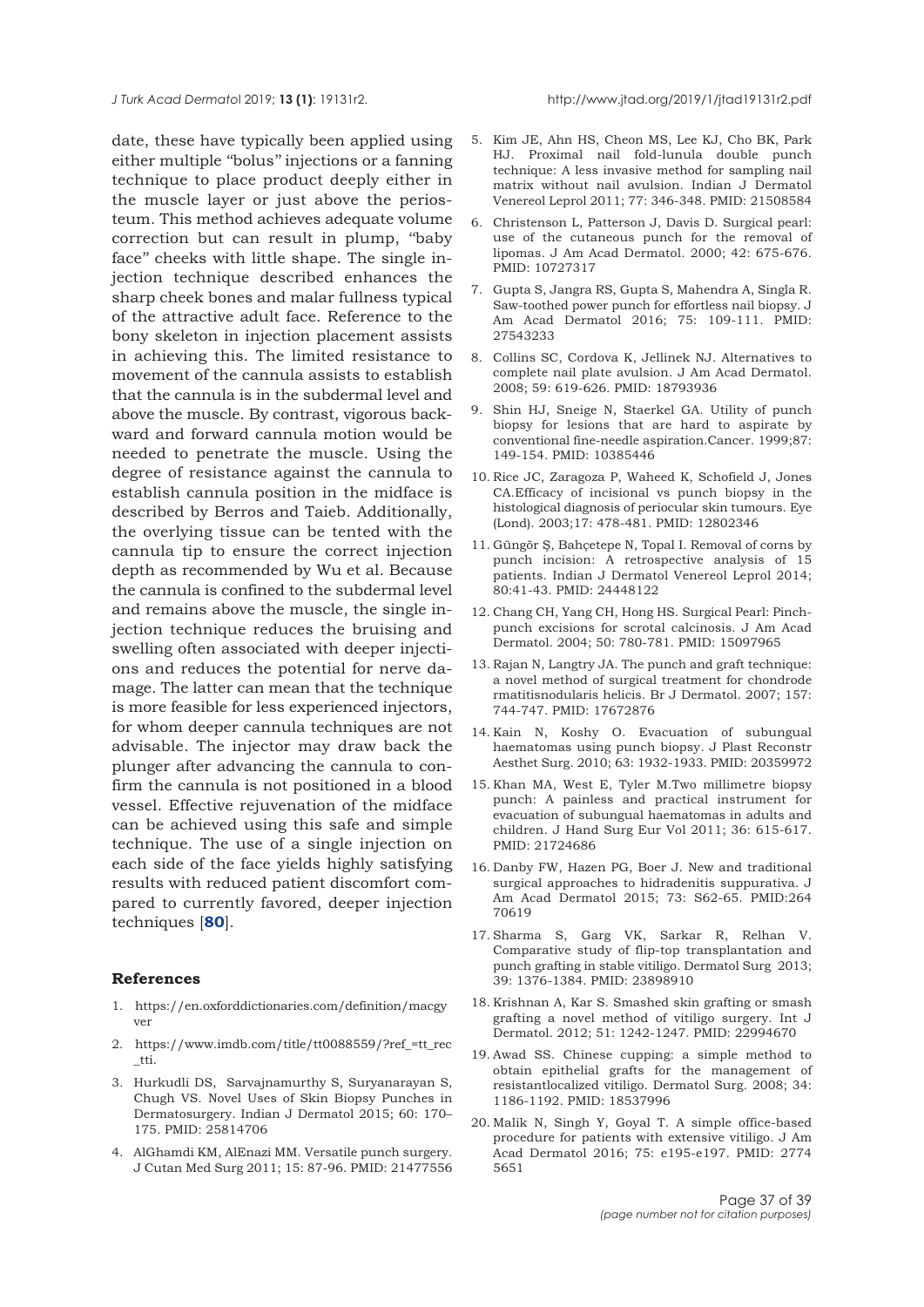<span id="page-37-0"></span>

- 21. Gupta S, Handa S, Kumar B, Rai R.Surgical pearl: punch excision and grafting for removal of mole. J Am Acad Dermatol 1999; 41: 635-637.PMID: 10495387
- 22. Grevelink JM, White VR. Concurrent use of laser skin resurfacing and punch excision in the treatment of facial acne scarring. Dermatol Surg 1998; 24: 527- 530. PMID: 9598006
- 23. Gupta S, Pandhi R, Kumar B.Pot-lid technique for aesthetic removal of small lipoma on the face. Int J Dermatol. 2001; 40: 420-424. PMID: 11589751
- 24. Netri G, Tambasco D. Punch biopsy to optimise the healing of liposuction incisional wounds. Int Wound J 2016; 13: 148. PMID: 24618278
- 25. Dessy LA, Buccheri EM, Anniboletti T. Modified punch technique for incomplete earlobe cleft repair.Aesthetic Plast Surg. 2006; 30: 731-732.PMID: 17077953
- 26. Bregnhøj A, Haedersdal M.Q-switched YAG laser vs. punch biopsy excision for iatrogenic radiation tattoo markers--a randomized controlled trial. J Eur Acad Dermatol Venereol. 2010; 24: 1183-1186. PMID: 20236380
- 27. Rassman WR, Bernstein RM, McClellan R, Jones R, Worton E, Uyttendaele H. Follicular unit extraction: minimally invasive surgery for hair transplantation. Dermatol Surg. 2002; 28: 720-728. PMID: 12174065
- 28. Clark LE, Mellette JR Jr. The use of hyaluronidase as an adjunct to surgical procedures. J Dermatol Surg Oncol 1994; 20: 842-844.PMID: 7798421
- 29. Chen E, Patel RA, Kwak YJ, Huang CC. Randomized controlled pilot study of the preoperative use of brimonidine 0.33% topical gel for hemostasis in Mohs micrographic surgery. J Am Acad Dermatol 2017;n 77: 1114-1118. PMID: 29031658
- 30. Shagalov DR, Taylor D, Schleichert R, Weiss J, Weiss E. Association of central nervous system depression with topical brimonidine when used for hemostasis: a serious adverse event. JAMA Dermatol 2017; 153: 575-577. PMID: 28403392
- 31.Stoecker WV, Malters JM, Xu J, Pikka J. Tripod vibration anesthesia. Dermatol Online J 2008; 14: 20. PMID: 18319037
- 32. Smith KC, Comite SL, Balasubramanian S, Carver A, Liu JF. Vibration anesthesia: a noninvasive method of reducing discomfort prior to dermatologic procedures. Dermatol Online J 2004; 10: 1. PMID: 15530291
- 33. Zhu JW, Wu XJ, Lu ZF, Cai SQ, Zheng M. Purse-String Suture for Round and Oval Defects: A Useful Technique in Dermatologic Surgery. J Cut Med Surg 2012: 16: 11-17. PMID: 22417990
- 34. Tursen U, Kaya TI, Ikizoglu G. Round excision of small, benign, papular and dome-shaped melanocytic nevi on the face. Int J Dermatol 2004: 43: 844 –846. PMID: 15533071
- 35. Kaya TI, Tursen U, Baz K, Ikizoglu G. Extra fine insulin syringe needle: an excellent instrument for the evacuation of subungualhematoma. Dermatol Surg 2003;29: 1141-1143.PMID: 14641342
- 36. Kaya TI, Tataroglu C, Tursen U, Ikizoglu G. Eruptive vellus hair cysts: an effective extraction technique for treatment and diagnosis. J Eur Acad Dermatol Venereol 2006; 20: 264-268. PMID: 16503884
- 37. Kaya TI, Tursen U, Yazici AC, Ikizoglu G.A simple open comedone extraction technique for Favre-Racouchot disease. Photodermatol Photoimmunol Photomed 2005; 21: 275-277. PMID: 16149941
- 38. Ikizoglu G, Kaya TI, Tursen U, Baz K. The use of the freer dissector for the removal of trichilemmal cysts. Int J Dermatol 2003; 42: 405-407. PMID: 12755985
- 39. Jordan DR. Multiple epidermal inclusion cysts of the eyelid: a simple technique for removal. Can J Oph thalmol 2002; 37: 39-40. PMID: 11865958
- 40. Kaya TI, Ikizoglu G, Kokturk A, Tursen U. A simple surgical technique for the treatment of steatocystoma multiplex. Int J Dermatol 2001; 40: 785-788. PMID: 11903679
- 41. Wang R, Yang J, Sun J. A Minimally Invasive Procedure for Axillary Osmidrosis: Subcutaneous Curettage Combined with Trimming Through a Small Incision. Aesthetic Plast Surg 2015; 39: 106-113. PMID: 25476603
- 42. Arora S, Kar BR. Reduction of blister formation time in suction blister epidermal grafting in vitiligo patients using a household hair dryer. J Cutan Aesthet Surg 2016; 9: 232-235. PMID: 28163453
- 43. AlJasser MI.n Faster suction blister formation using 2 hair dryers. J Am Acad Dermatol 2018; 78: e153- 154. PMID: 29274347
- 44. Khare S, Dubey S, Nagar R. New method for removal of eyelid margin molluscum. J Am Acad Dermatol 2018; 78: e151-152. PMID: 29274346
- 45. Baek YS, Kwon SH, Jeon J. Combination of ligation and timolol before surgical excision of pyogenic granuloma. J Am Acad Dermatol 2018; 78: e141-142. PMID: 29307642
- 46. Margulies SL, Morris A. Successful treatment of lipoatrophy with normal saline. JAAD Case Rep 2015; 1: 415-417. PMID: 27051796
- 47. Shumaker PR, Rao J, Goldman MP. Treatment of local, persistent cutaneous atrophy following cor ticosteroid injection with normal saline infiltration. Dermatol Surg 2005; 31: 1340-1343.
- 48. Lo LK, Hung CM, Tsai TF. Successful treatment of two cases of localised involutional lipoatrophy with intralesional normal saline. J Paediatr Child Health. 2008; 44: 749-751. PMID: 19166537
- 49. Munyon T, Day D, Karnik J, Tatsutani K. Safety and Effectiveness of Focused Cold Therapy for the Treatment of Hyperdynamic Forehead Wrinkles. Dermatol Surg 2015; 41: 232–241. PMID: 25654195
- 50. Gupta S, Yadav S, Patra S, Gupta S. Fractionated cryotherapy. J Am Acad Dermatol 2017;77:e69-71. PMID: 28807122
- 51. Goldenberg G, Linkner RV, Singer G, Frankel A. An Investigator-initiated Study to Assess the Safety and Efficacy of Imiquimod 3.75% Cream When Used After Cryotherapy in the Treatment of Hypertrophic Actinic Keratoses on Dorsal Hands and Forearms. J Clin Aesthet Dermatol 2013; 6: 36–43. PMID: 23441239
- 52. Weshahy AH, Abdel Hay R. Intralesional cryosurgery and intralesional steroid injection: a good com bination therapy for treatment of keloids and hype rtrophic scars. Dermatol Ther 2012; 25: 273-276. PMID: 22913446